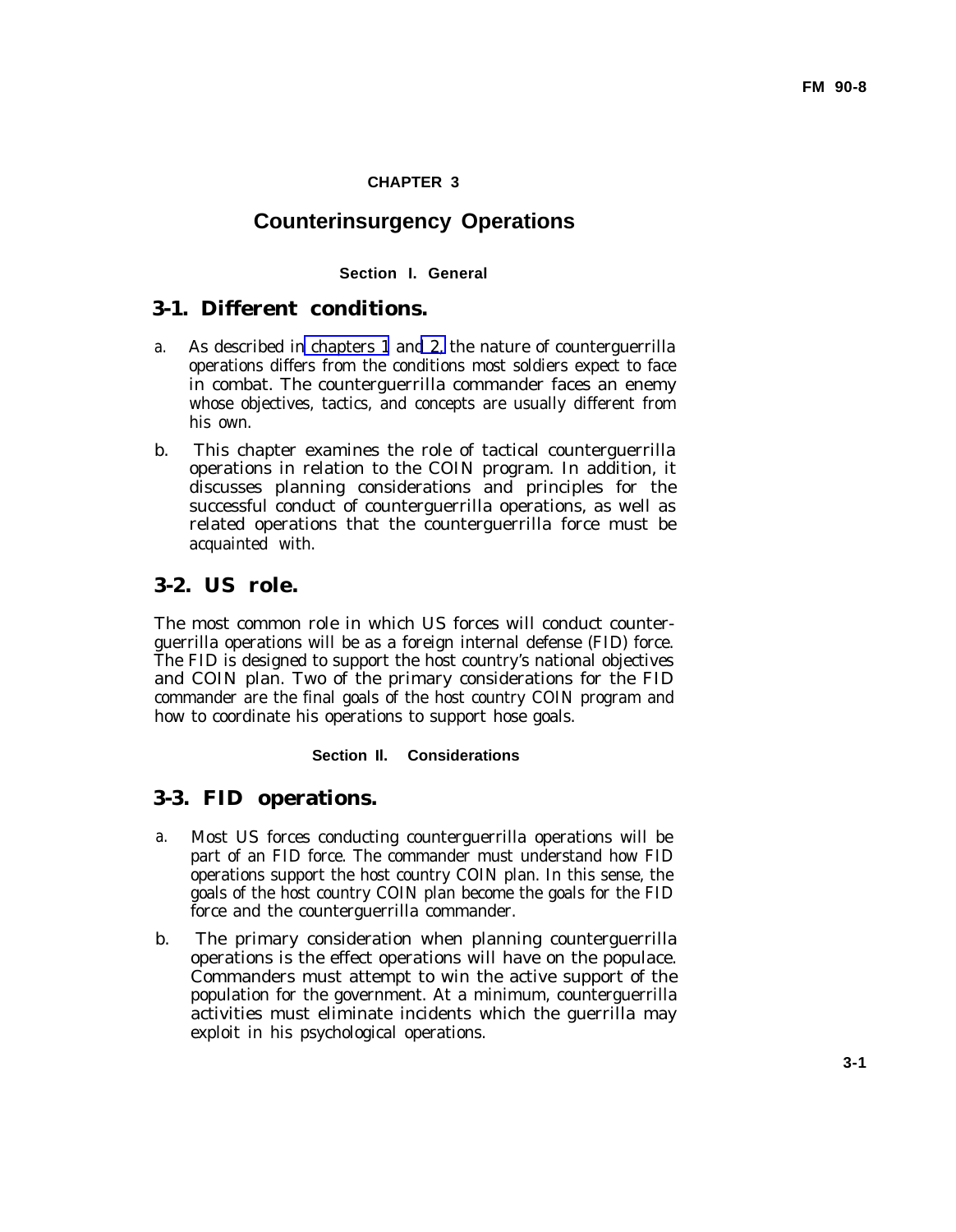### **3-4. Support of coin.**

- a. US forces committed to FID in the host country have a dual mission. First, they must defeat or neutralize the guerrilla militarily so the host country government can begin or resume functioning in previously contested or guerrilla-controlled areas. Second, they must support the overall COIN program by conducting noncombat operations to provide an environment where the host country government can win the trust and support of its people and ultimately become self-sustaining. Both aspects of the COIN mission are of equal importance and are usually conducted simultaneously.
- b. A common mistake made by FID forces when trying to gain popular support is that they sometimes win popular support only for themselves. The commander must ensure that popular support, in the end, is for the host country government. Credit for successful campaigns against the guerrillas, or programs to help the people, should go to the host country government and not to the FID force commander.

### **3-5. Purpose of tactical operations.**

Tactical counterguerrilla operations are conducted to reduce the guerrilla threat or activity in the area, and to provide a favorable environment for the host country's development program. These purposes are complementary. When the guerrilla threat is reduced, internal development can begin, and when internal development works, the causes of dissatisfaction which gave rise to the insurgency are alleviated. This deprives the guerrilla of both popular support and a reason for fighting (which he needs to survive).

#### **3-6. Planning considerations — METT-T.**

#### a. **Mission.**

- (1) Foreign internal defense operations fall into six areas:
	- (a) Intelligence operations.
	- (b) Psychological operations.
	- (c) Populace and resources control operations.
	- (d) Military-civic action.
	- (e) Tactical operations (both strike and consolidation).
	- (f) Advisory assistance.
- (2) The combat brigade is most often concerned with tactical operations, but because of the nature of counterguerrilla warfare, a specific tactical operation or campaign will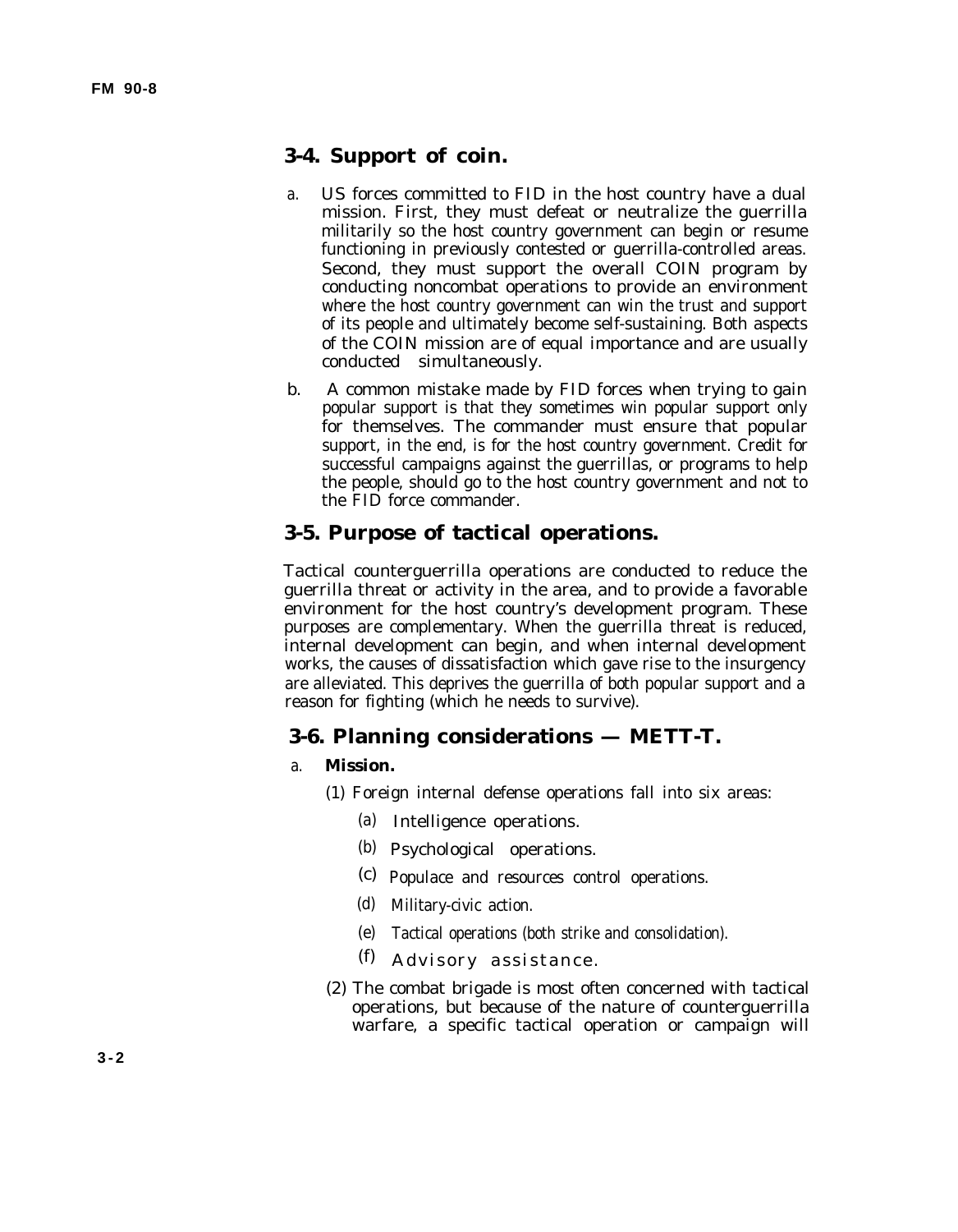probably involve elements of the five other operations to some degree. The commander's guidance for counterguerrilla operations is more detailed and comprehensive than for more conventional operations and must accommodate all operational aspects inherent in brigade counterguerrilla operations.

- (3) Before receipt of a specific mission, the commander's guidance and subsequent planning is based on all probable missions, to include supporting consolidation operations or conducting strike operations, as well as on the specific characteristics of the guerrilla, terrain, and population in the specific operational area. After receipt of the mission, his guidance becomes more specific and includes the extent to which the brigade will become involved in each of the six areas of FID operations.
- b. **Enemy.** When evaluating the guerrilla capabilities and limitations, the commander considers:
	- (1) National and regional origins.
	- (2) Organization, to include effectiveness and unity of command.
	- (3) Strength, morale, and status of training.
	- (4) Tactics being employed and tactical proficiency.
	- (5) Capability to attack, defend, and reinforce.
	- (6) Resources available:
		- (a) Food and water.
		- (b) Arms, ammunition, demolitions, fuels, medicines, and neclear, biological, chemical (NBC) protective equipment (agents, detection devices, and employment assets); external support — personnel, materiel, and morale.
	- (7) Leaders and their personalities.
	- (8) Relations with the civilian population.
	- (9) Status of supplies.
	- (10) Effectiveness of communications.
	- (11) Effectiveness of intelligence and counterintelligence, to include the extent of infiltration of host country civil and military establishments.
	- (12) Lines of communications.
	- (13) Vulnerabilities.
	- (14) External support.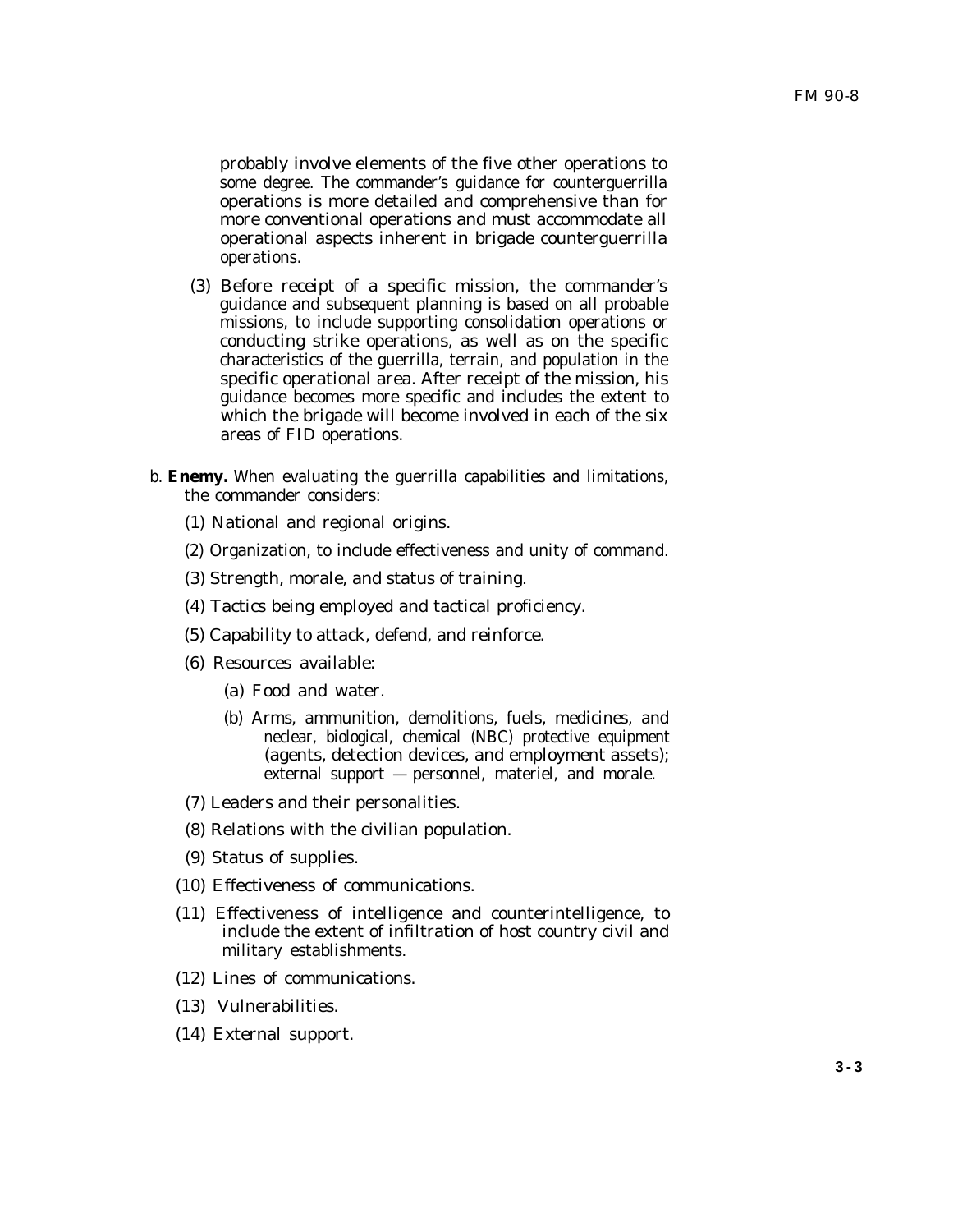- c. **Terrain and weather.** When evaluating the effects of terrain and weather on counterguerrilla operations, the commander considers:
	- (1) Effects of seasons of the year (to include planting and harvesting periods), phases of the moon, and coastal tides. Particular attention is focused on the effects of the weather on men, equipment, visibility, and mobility (on both US forces and the guerrilla).
	- (2) Suitability of terrain (to include landing zones and pickup zones) and road nets for tactical and logistical operations. As with weather, particular attention is focused on the effects the terrain has on men, equipment, visibility, and mobility (on both US forces and the guerrilla).

#### d. **Troops and resources available.**

- (1) The commander has a variety of combat, combat support, and combat service support assets at his disposal. These assets may be from US forces and civilian agencies, or from host country forces and civilian agencies, or from a combination of all these.
- (2) Successful counterguerrilla operations depend upon the commander utilizing his available assets to maximize their strengths and minimize their weaknesses. To do this, the commander realistically appraises the capabilities and limitations of his assets and then organizes and employs them on suitable missions. Oftentimes, the commander finds he lacks assets which would greatly facilitate mission accomplishment. In these instances, he should request what he needs from his higher headquarters. If his needs cannot be met, he has the option of improvising a solution or doing without.
- (3) The peculiar circumstances of counterguerrilla warfare require that senior commanders allow subordinate leaders, at all levels, a great deal of flexibility in accomplishing their missions.

#### e. **Time.**

- (1) Time is relative. The conditions leading to the development of the insurgency did not appear overnight, and they will not disappear overnight, either.
- (2) US forces involved in FID operations should anticipate staying in the host country only as long as required to complete their mission. Usually, this will only be as long as it takes the host country forces to assume missions the counterguerrilla force is accomplishing. No matter how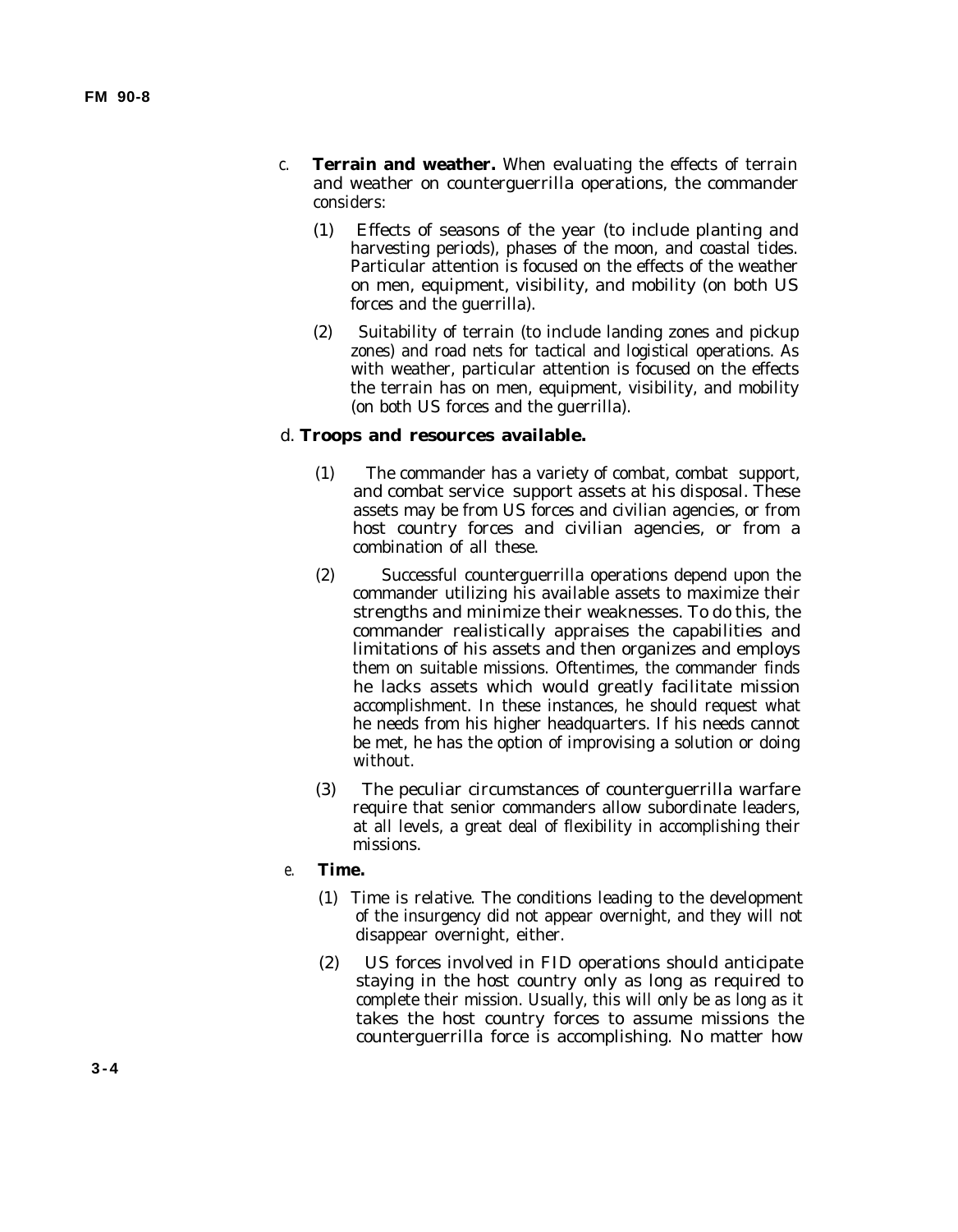successful FID forces are militarily, the insurgency is not defeated until the political, economic, and social problems which led to it are corrected or significantly alleviated. This usually takes a considerable length of time.

- (3) In the area of tactical operations, time available for planning and execution varies. When planning for long-term actions, such as consolidation campaigns, a long lead time is necessary to permit planning in meticulous detail. However, when planning shorter term actions, such as strike campaigns or offensive operations against fleeting guerrilla targets, planning time is usually short.
- (4) Commanders at all levels can use the time available to them more efficiently by planning for contingency missions. Lack of hard information precludes planning in detail, but routine tasks common to similar missions should be codified in standing operating procedures (SOP) and understood by all concerned. When the need to execute a contingency mission arises, the basic plan can be reviewed and planning expedited by making minor adjustment as required.
- (5) Planning time is often extremely limited. Warning and operation orders are normally issued orally. In these instances, the one-third rule applies: the commander utilizes one third of the available time for his own planning and allows two thirds of the available time for his subordinates to develop their plans and issue their orders. In many cases, planning time will be so limited that formal planning is precluded. In these instances, commanders direct their subordinates by using fragmentary orders.

#### **3-7. Restrictions.**

- a. US forces engaged in counterguerrilla operations function under restrictions not encountered in other types of warfare. These restrictions may appear to hamper efforts to find and destroy the guerrilla. For example, the safety of noncombatants and the preservation of their property is vitally important to winning them over to the government's side.
- b. The guerrilla knows this and will attempt to capitalize on it by engaging US forces at locations where US fire would endanger civilians or damage their property. While the temptation to return fire may be great, a few dead or injured enemy will in no way compensate for the ill will of the local populace if some innocent civilians are killed or injured or their homes and property destroyed.
- c. Political considerations influence the conduct of counterguerrilla operations. It is essentially a contest between the host government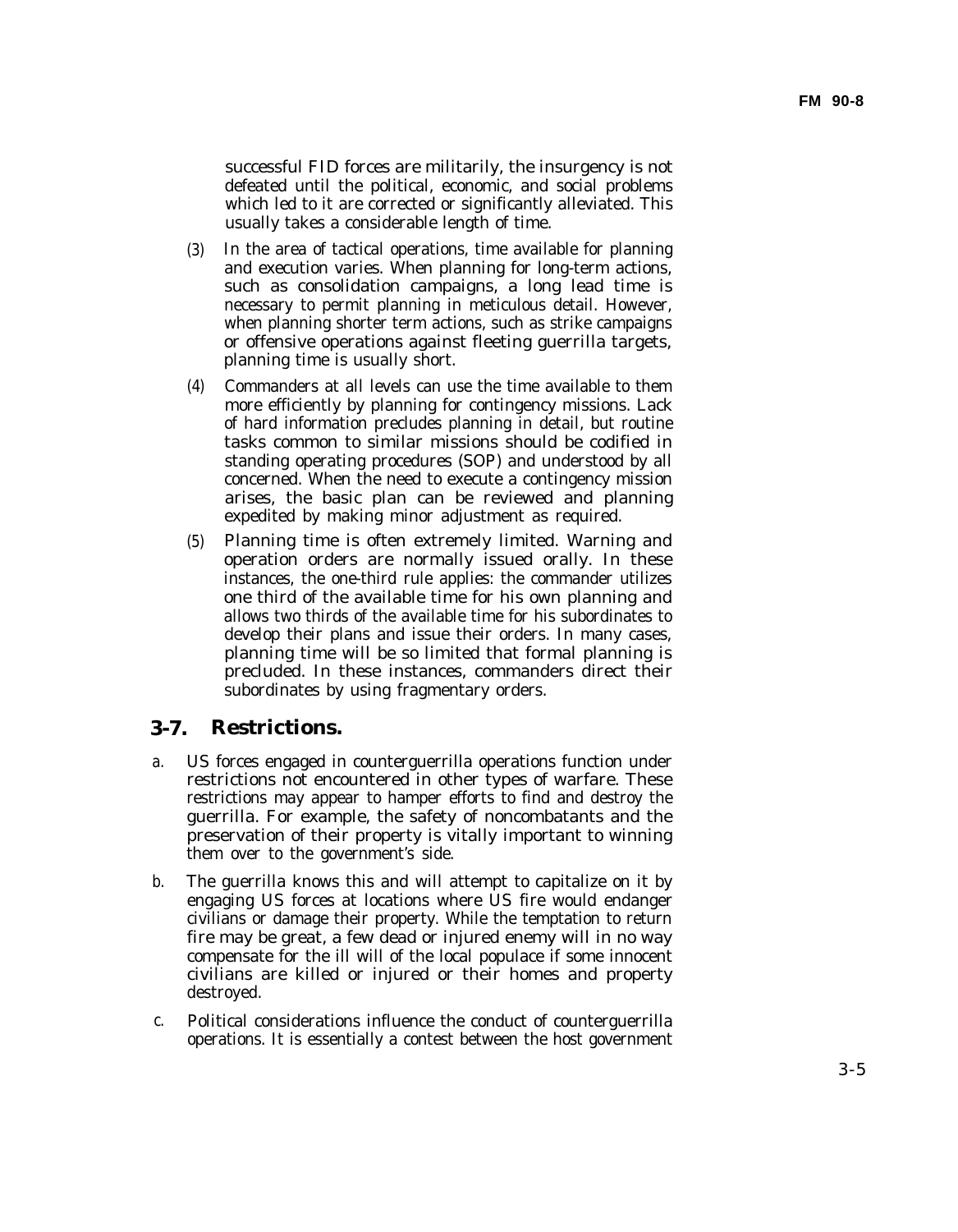and guerrillas concerning political, social, religious, or economic issues. The government and its representatives must present themselves and their program as the better choice.

- d. Commanders must be prepared to operate in a broad range of political atmospheres. The host country's form of government may be anything from an absolute, and not too benevolent, dictatorship to a democracy struggling to establish itself, or anything in between.
- e. No matter what political atmosphere prevails in the host country, the brigade commander must engage the guerrilla with every asset at the commander's disposal. He must realize that democratic principles may not be immediately applicable. However, he should act within the limits of his authority to improve the circumstances of the government he was sent to support. Any incidents of deep-rooted corruption, gross inefficiency, or violation of human rights should be documented and reported to higher headquarters. The commander can also offer other alternatives to accomplish the same objective. **It is the responsibility of the US Government to influence the host government's attitude toward democratic principles; it is not the responsibility of the commander.**
- f. There will be situations where well-defined responsibilities in a local area may not be readily apparent. It is the duty of the higher headquarters to determine these responsibilities and make them known prior to the insertion of US forces, especially in the execution of strike missions. However, there maybe eventualities in which the counterguerrilla force commander may be required to coordinate with numerous governmental officials to locate sources of authority and decision. If the commander encounters government officials who habitually hinder operations against the guerrillas through incompetence, self-interest, or suspected sympathy for the guerrilla cause, he should document his case and forward it to the next higher commander for disposition.

# **3-8. Operating principles.**

a. **Intelligence.** Tactical intelligence is the key to defeating the guerrilla. It provides the commander with information about guerrilla locations, activities, strengths, weaknesses, and plans which enable the commander to seize the initiative. Without intelligence sources, the chances of success (particularly in offensive operations) are limited and the commander must react to guerrilla initiatives rather than controlling the situation in the area of operations. Every relevant source of information about the commander's area of operation should be exploited and include: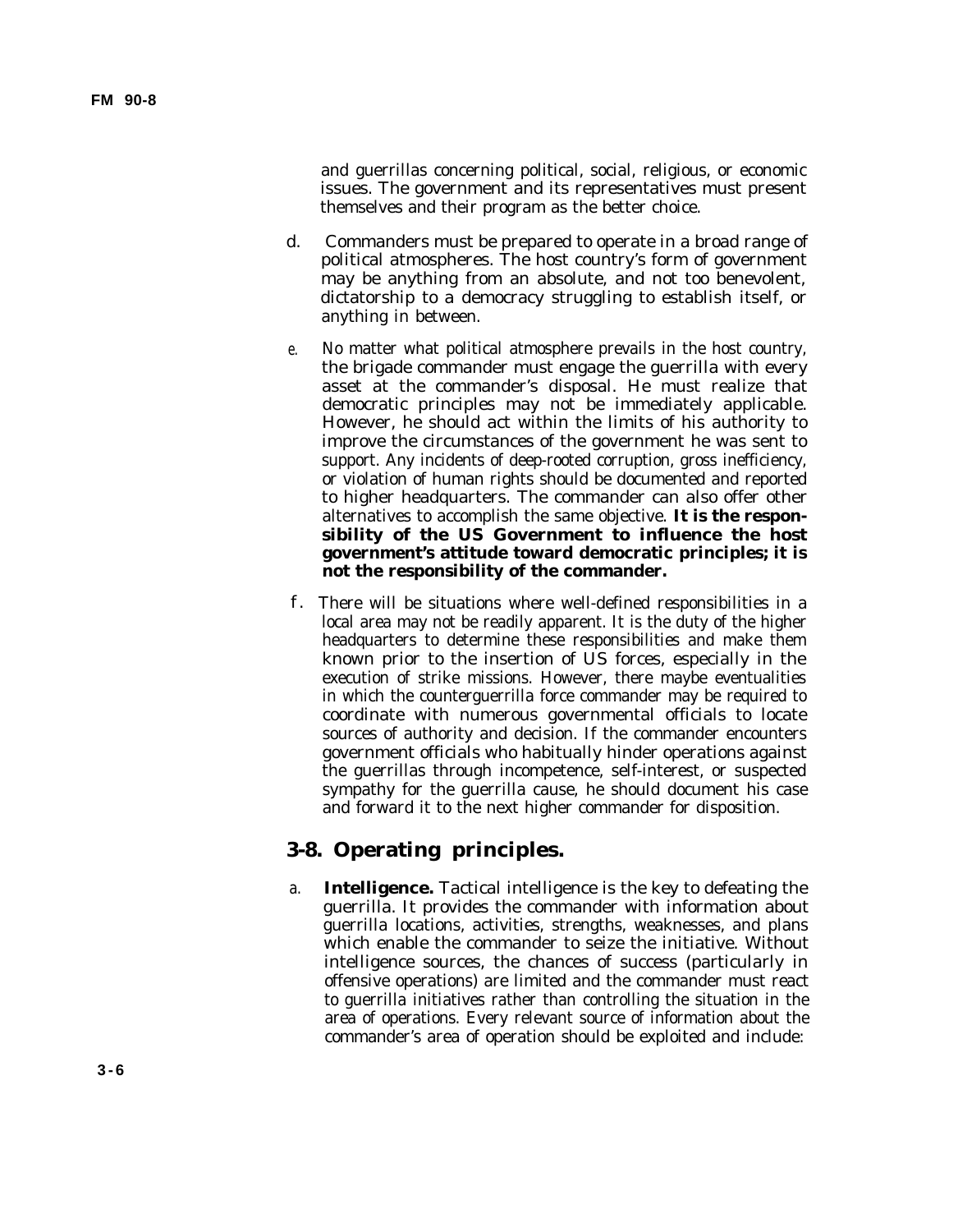- (1) The brigade intelligence section (and augmentation):
	- (a) Ground surveillance radar (augmentation from division).
	- (b) Ground sensors (augmentation from division).
	- (c) Long-range surveillance unit (augmentation from division).
	- (d) Aviation assets (augmentation from division).
	- (e) Aerial imagery reconnaissance (from corps).
- (2) The maneuver battalion's intelligence section and reconnaissance platoons.
- (3) The maneuver companies' sightings and reports (combat information).
- (4) Combat support units' target acquisition batteries, military police, chemical reconnaissance units (if available), and sightings and reports (combat information).
- (5) Combat service support units' sightings and reports (combat information).
- (6) Other sources:
	- (a) Local populace.
	- (b) Intelligence agents (from division and corps).
	- (c) Host government civilian agencies.
	- (d) Captured enemy documents (from division and corps).
	- (e) Enemy prisoners (from division and corps).
	- (f) Intercepted enemy communications (from division and corps).
	- (g) Special operation forces.
- b. **Tactical situation.** The organization for, and conduct of, counterguerrilla operations is dependent on the tactical situation. Units are organized and employed to counter the current guerrilla threat. For example, if guerrillas are operating in platoon-size units, then platoon- or company-size units are used against them. These units conduct independent operations such as patrols and ambushes, under centralized control (company or battalion). This enables them to cover more area simultaneously than a larger unit and still have the firepower to deal with the typical guerrilla unit they might encounter. Employing a large force to counter a significantly smaller guerrilla force is inefficient because it compromises the chance of achieving surprise, reduces the area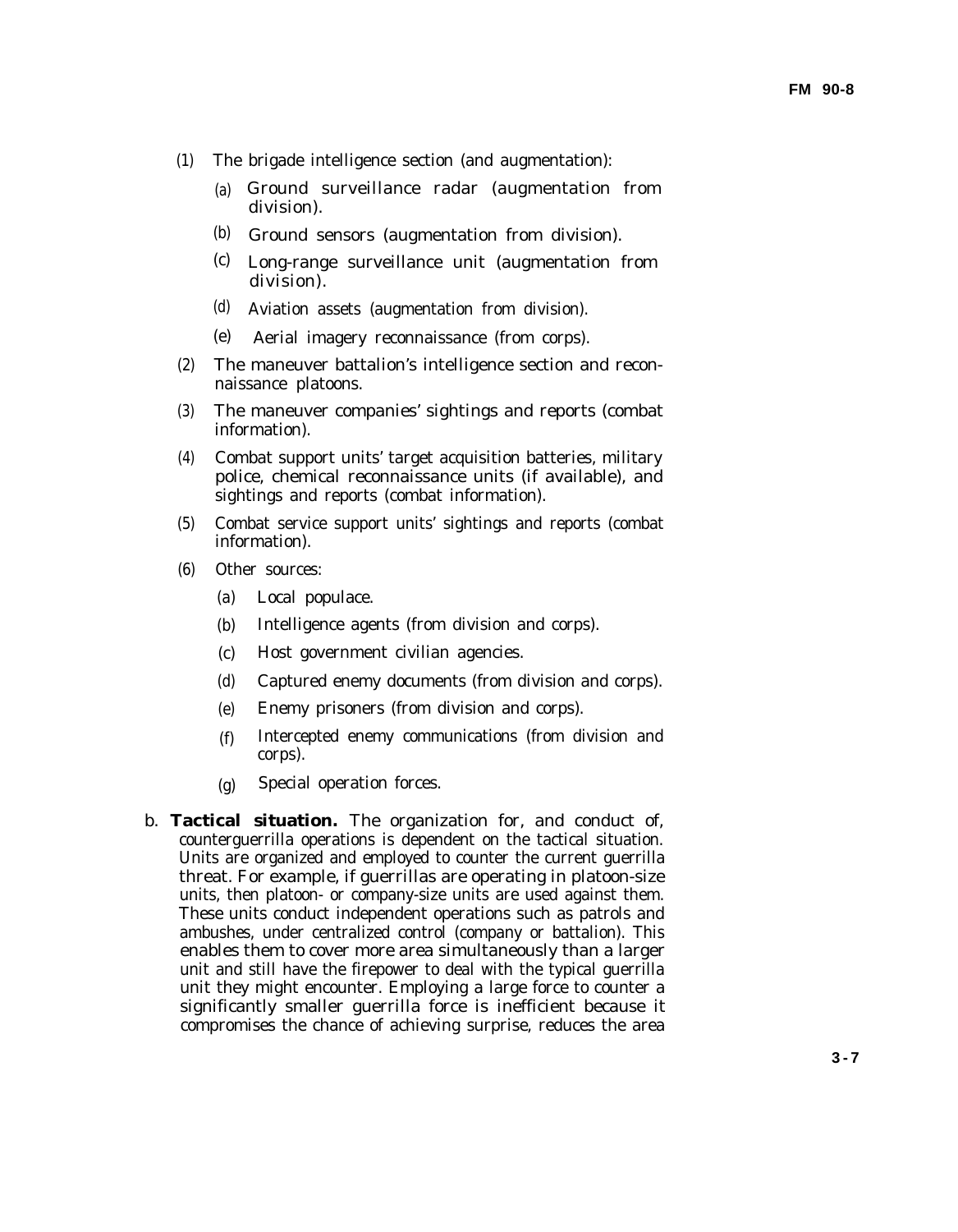that can be covered at any one time, and is more difficult to move (than a smaller force) if it is required elsewhere. However, sending a small force to counter a significantly larger guerrilla force may prove disastrous unless the smaller force is supported by fire or can be rapidly reinforced.

c. **Flexibility.** Forces engaged in counterguerrilla operations are flexible and capable of adapting to rapidly changing tactical situations. The nature of counterguerrilla warfare necessitates being able to make swift transitions from large to small unit operations; to adjust to extremes of terrain, weather, and visibility; to move on foot, by vehicle, or by aircraft; and to function in offensive or defensive modes. Adapting to changing tactical situations keeps the guerrilla force off balance and prevents it from developing effective tactical operations.

#### d. **Mobility.**

- (1) Counterguerrilla forces most possess mobility equal to or greater than that of the guerrilla in order to find, fix, fight, and pursue him. Since the guerrilla is primarilly footmobile, counterguerrilla forces equipped with motorized, mechanized, or air transportation assets would appear to have a significant mobility advantage. However, the guerrilla typically operates from terrain that precludes (or severely limits) speed on a ground approach. The counterguerrilla force's mobility advantage may not be as great as it first appears to be. When terrain, weather, or the guerrilla force disposition precludes closing on guerrilla positions by high-speed air or ground transport, then counterguerrilla forces should be moved by the fastest available transportation to the nearest suitable, safe area to launch footmobile operations. A well-trained, footmobile counterguerrilla force, that can use terrain better than the enemy, can achieve a tactical mobility advantage.
- (2) Commanders should not overburden soldiers with excessive loads because the guerrillas will be able to outrun them. Soldiers should carry only the things they need to find and fix the guerrilla. Once this is accomplished, they can be resupplied by ground or air.

#### e. **Minimum use of force.**

(1) Only the minimal firepower needed to accomplish a given mission is employed. If US forces come under guerrilla fire, and if by returning fire noncombatant civilians maybe injured or their homes and property destroyed, then only the amount of fire necessary to protect US forces is returned. Under these circumstances, the commander attempts to suppress the guerrillas with minimal return fire (possibly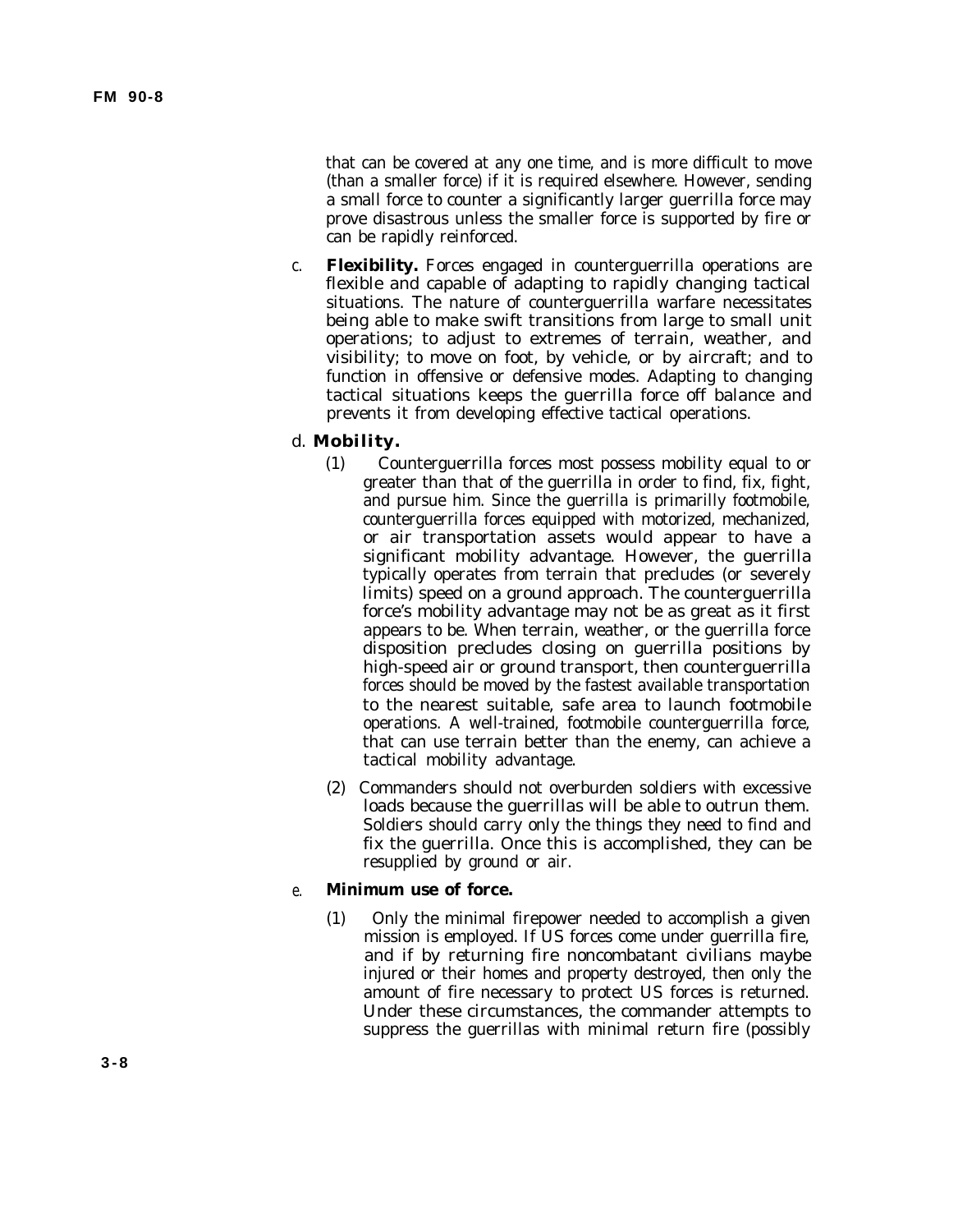using snipers) and moves his forces to advantageous positions from which he may engage the guerrillas while not endangering civilian life or property. He may use smoke and, if authorized, riot control agents to facilitate maneuver. If the guerrillas cannot be engaged without endangering civilian life or property, the commander moves his forces (over covered or concealed routes) to positions that cut off their escape routes and encircle them. Then he begins to tighten the ring around them.

- (2) The unrestricted use of firepower in the vicinity of civilians or their property will result in turning their anger toward the government and may turn them to the insurgent cause. US soldiers must understand this and follow strict rules of engagement. However, the right to self defense is never denied.
- (3) All available fire may be brought to bear on guerrillas when it does not endanger civilian life or property. However, the expenditure of ammunition should be appropriate: mortars to knock out a machine gun position; small arms to kill a sniper. The use of indirect fire, while effective in some cases, is not a substitute for maneuver.
- f. **Patience.** Counterguerrilla forces must anticipate long periods without making contact. The guerrilla knows he is outnumbered and outgunned and avoids engagement unless it is on his terms. Counterguerrilla forces should not develop a false sense of security if it appears the guerrilla has ceased operations in their area. It must be assumed that the guerrilla is always observing the operating patterns of the counterguerrilla force for weak points, and waiting for lax security to strike with minimum risk. A guerrilla attack must be expected at any time.

#### g. **Reserves.**

- (1) The commander always maintains a reserve to take advantage of sudden opportunities, and to counter guerrilla initiatives. The size of the reserve depends on the size of its parent unit and the tactical situation.
- (2) In offensive operations, a company might keep a squad in reserve; battalions, a platoon; and brigade, a company.
- (3) In defensive operations, because of the need for 360-degree security, a reserve at company and battalion is complicated by the fact that the on-line strength of the perimeter is reduced.
- (4) The company or battalion commander may have to spread his forces thin to protect his perimeter. In these instances, the commander has four options: establish a small, centrally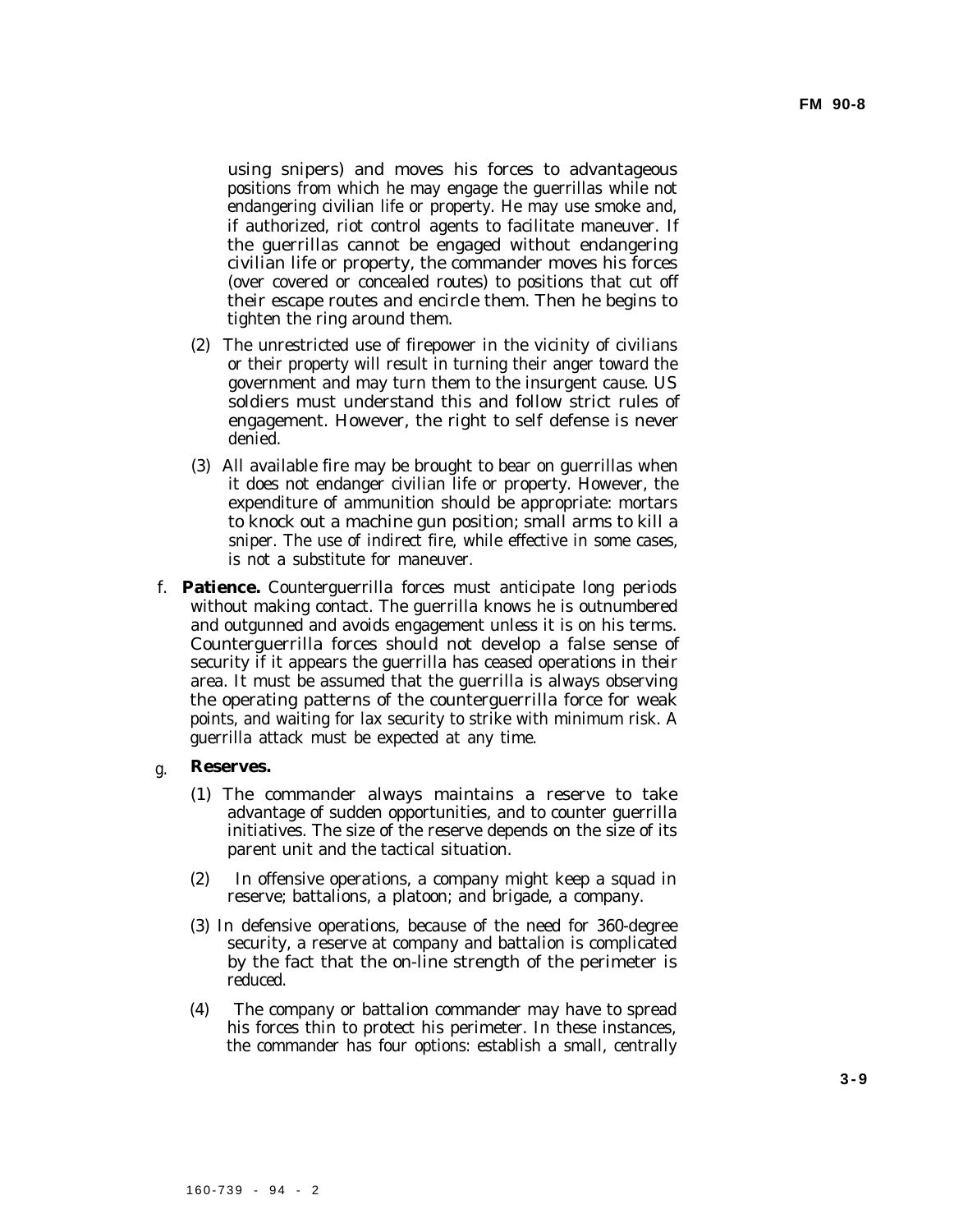located reserve at the expense of on-line strength; establish no reserve but specify units on-line to be prepared to shift a portion of their strength to other sections of the perimeter; establish no reserve but reinforce the most heavily contested section of the perimeter by fire; and consider reducing the size of the perimeter.

- (5) Brigades too should maintain a company in reserve in defensive operations. This mission should be rotated among companies, with the company that has spent the most time in the field (or that has seen the heaviest action) being designated as the reserve. The reserve company can rest, rearm, and train during the time it has the reserve mission.
- (6) The reserve unit should be highly mobile. Air transport is the preferred method for moving the reserve because it is fast and not dependent on open ground routes as are motorized or mechanized modes of transport. Whatever its mode of transportation, the reserve's vehicles are dedicated to the reserve and immediately available for employment.
- (7) Reserve units are prepared for contingency missions. If the reserve is committed, the commander designates a new reserve. In this case, his least committed unit is the first choice.

#### **Section III. Strike Campaigns**

# **3-9. Targets.**

This section provides guidance on the organization, missions, concepts, and operations of strike campaigns. Strike campaigns consist of a series of major combat operations targeted against insurgent tactical forces and bases in contested or insurgent-controlled zones. Other internal defense activities may support tactical forces during strike operations. Strike campaign operations are usually of relatively short duration (generally, one day to several weeks). While the guidance outlined here is focused on the infantry brigade, this section may be extended to apply to any combined arms organization conducting counterguerrilla operations.

#### **3-10. Organization.**

Brigades assigned strike campaign missions either are relieved from area responsibility in advance of the mission or, preferably, are constituted as specialized forces held at the national or regional levels. Brigade strike forces are organized as self-sufficient task forces capable of operating in areas remote from logistical bases. Brigades are assigned support bases in secure areas for elements not committed to operations.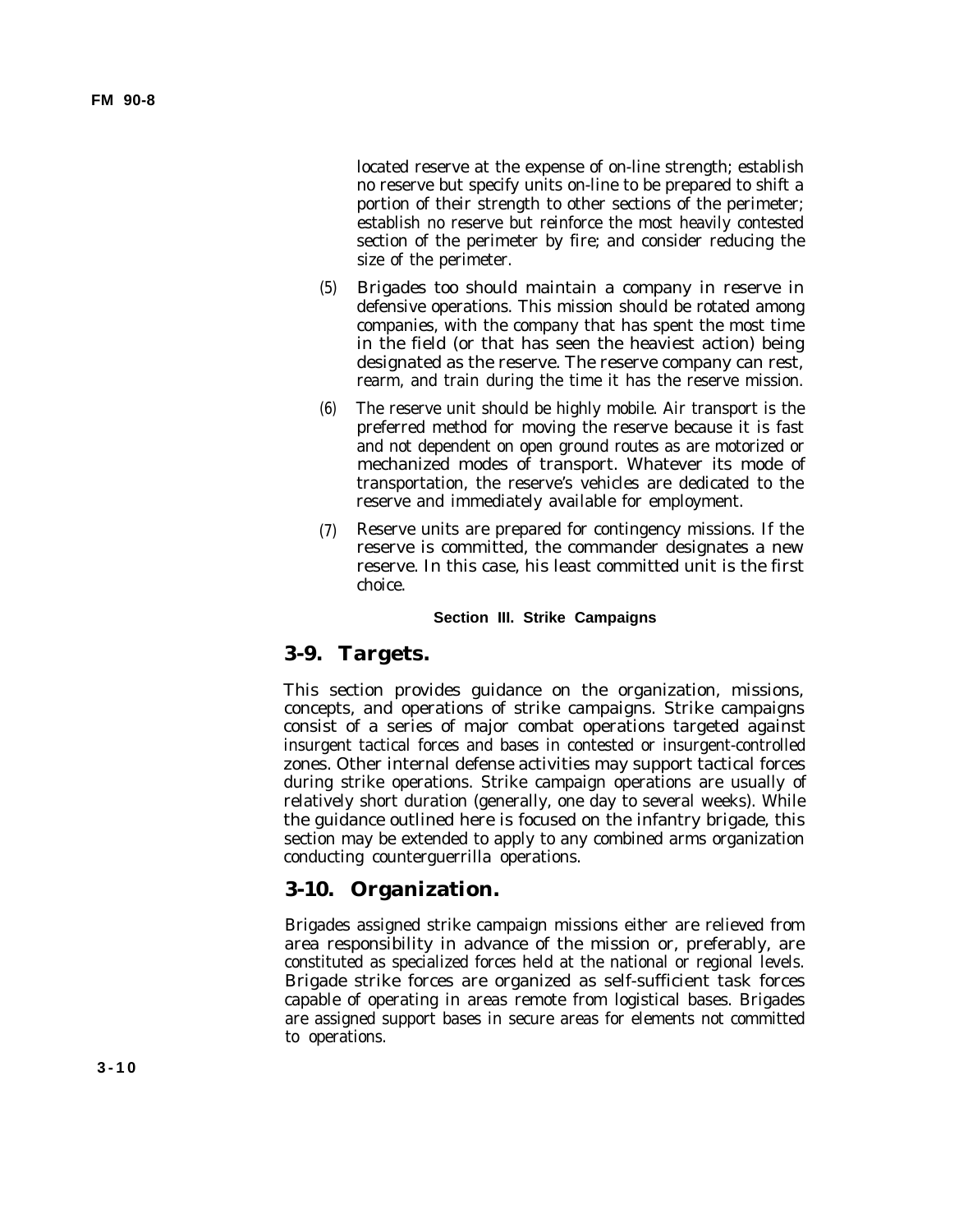# **3-11. Missions.**

Strike campaigns are conducted against guerrilla forces and bases. They serve to keep guerrilla forces moving and off balance. Strike campaign areas are usually outside of those undergoing consolidation or those under friendly control. Ground or water means of entry maybe used, but air assault or parachute deliveries can be employed.

#### **3-12. Concepts.**

- a. Strike campaigns include offensive tactics such as raids, reconnaissance in force, hasty or deliberate attacks, and pursuit (or combinations of these operations).
- b. Brigade strike campaign operations are conducted to:
	- (1) Harass the guerrilla to prevent the buildup of personnel and logistical resources.
	- (2) Destroy the guerrilla force and its base complexes.
	- (3) Demonstrate support for the government and for the populace in the local area.
	- (4) Expand consolidation areas.

### **3-13. Operations.**

- a. Brigades committed to strike campaigns are assigned a tactical area of responsibility. The brigade commander normally assigns operational areas to the subordinate battalions which, in turn, may assign areas to companies. Company commanders may assign specific areas to platoons at times; however,' platoons are normally assigned specific missions rather than operational areas. Each battalion normally establishes a separate operational support base (OSB). Companies normally operate from patrol bases, but at times may operate separate company OSBs. When the areas assigned to units are too large to be reconnoitered concurrently by subordinate units, commanders establish an order of priority for reconnaissance of the areas.
- b. Battalion commanders maintain reserve forces (ready forces) to react quickly to situations requiring an immediate response. Each rifle company patrols its area of operations continuously and aggressively. The location of the company patrol base and patrol routes are varied to ensure complete coverage of the area.
- c. The rifle company moves to, secures, and occupies the company patrol base with sufficient supplies to permit limited independent operations. If it is to operate in the same area for a period of time, it should consider establishing small ration and ammunition reserves.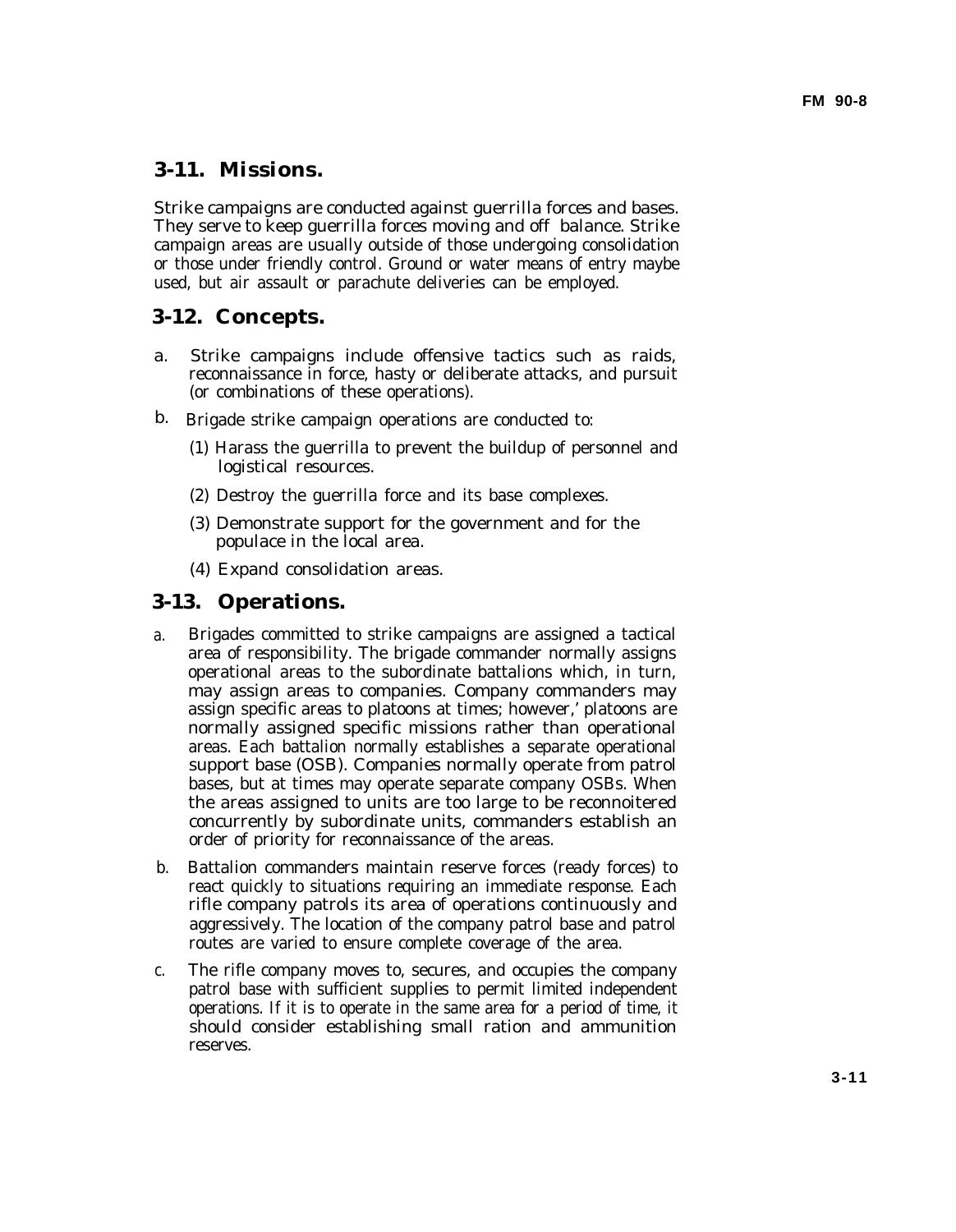- d. The company area is patrolled to provide complete coverage day and night with emphasis on night patrols. Generally, platoon-size patrols have sufficient firepower to handle the situation if a guerrilla force is encountered. If additional support is needed, the company commander may maneuver his other platoons against the guerrillas, or he may request assistance from the battalion reserve (ready force). Emphasis is placed on engaging the guerrilla with organic means of fire and movement (if required) and on employing supporting artillery and air support.
- e. Orders issued to the company commanders include the area assigned and resupply instructions. The conduct of operations is based on decentralized planning and execution. Company commanders plan and coordinate platoon activities to ensure completion of the overall company mission. Platoons on patrol carry light rations and store unneeded equipment at OSBs.
- f. Rifle company mortars may (at times) be located in battalion OSBs while fire support teams (FIST) move with the companies. If the terrain and situation permit, battalion OSBs may be moved as the companies move their patrol bases. If civilian communities are in the area, and if security conditions permit, battalion bases may be near (but not within) the community. Here, the battalion may conduct psychological, intelligence, and military-civic action operation.
- g. Brigade commanders use all available means to locate guerrilla forces and bases, and they give priority to destroying the guerrilla forces. An attack on a guerrilla force normally requires superior combat power. Reserves (ready forces) attempt to immediately engage and destroy moving guerrilla forces before they can disperse. Depending on the situation, either hasty or deliberate attacks are made on guerrilla bases that contain fortifications. After a successful attack on guerrilla forces, troops thoroughly search the area for guerrilla personnel, supplies, equipment, and documents. Pursuit operations are undertaken to destroy or capture forces attempting to flee. Artillery, air support, and air assault forces support ground pursuit.
- h. The brigade does not normally occupy the area defensively for an extended time following a successful attack. Operations to search out guerrillas continue. Elements of the brigade may be rotated through the brigade support base for periods of rest and training.
- i. Speed and surprise are important in strike operations, especially when attacking a known guerrilla stronghold. The sudden and unexpected delivery of combat forces into a guerrilla-held or contested area provides significant advantages to the counterguerrilla commander. If caught by surprise, the guerrilla maybe unable to react in time to save himself. He is confused initially and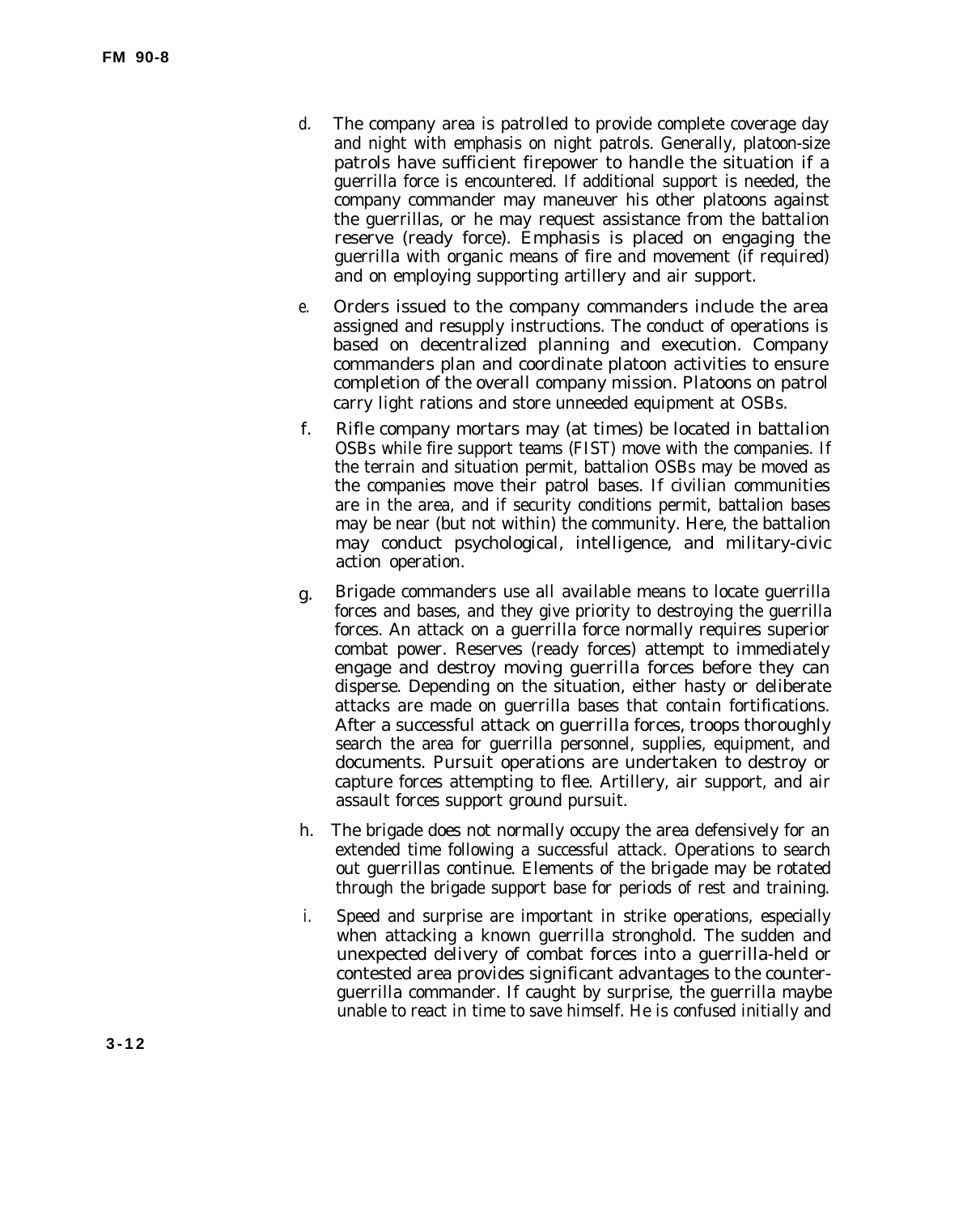may panic. In the time it takes him to become aware of the tactical situation, or to take effective action, the counterguerrilla forces may encircle him. Speed and surprise may be achieved by using air assault tactics to insert the first counterguerrilla forces into the area of operations. Subsequent forces can be delivered on later airlifts or by other modes of transportation.

j. Strike forces are most vulnerable just after entering a new area of operations. Initially, there is some confusion until patrol bases are established and patrols are sent out. counterguerrilla forces must be especially security conscious the first few hours in a new location. Upon arrival, they should immediately establish target reference points, observation posts, and listening posts.

#### **Section IV. Consolidation Campaigns**

# **3-14. Control.**

- a. This section provides the brigade guidance on the missions, organization, and operations of consolidation compaigns. Consolidation campaigns are the application of all civil and military aspects of internal defense and internal development programs. They are designed to establish, regain, or maintain control of specific areas.
- b. The brigade participates in consolidation campaigns by conducting tactical, intelligence, psychological, civil affairs, populace and resources control, and advisory assistance operations.
- c. Brigades committed to consolidation campaigns support the overall host country internal defense and development (IDAD) effort by applying their resources in the following manner:
	- (1) In the preparation and offensive phases, tactical operations are stressed. Initial area control is established by clearing guerrilla forces from an area, expanding it, and linking it to other areas as they are cleared.
	- (2) In the development phase, the primary mission is tactical operations to maintain security of the cleared area. Concurrently, the brigade performs intelligence, psychological, populace and resources control, civil affairs, and advisory assistance operations. The brigade also conducts military-civic action in conjunction with civil affairs programs.
	- (3) During the completion phase, when guerrilla activity within a consolidated area has been largely neutralized and host country agencies have resumed control of the area, the brigade begins to phase out its participation in local operations and prepares to conduct operations in another area.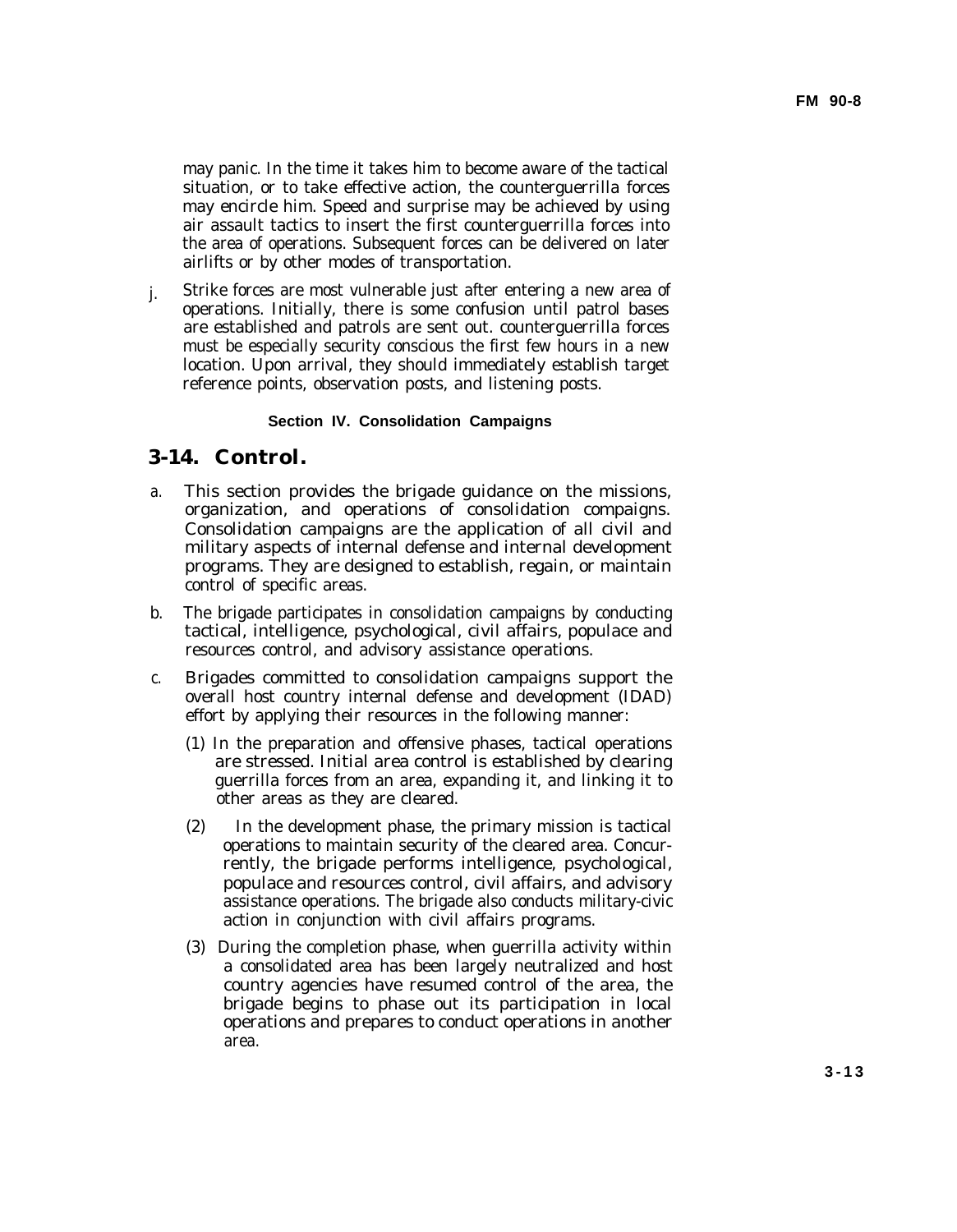## **3-15. Preparatory phase.**

Consolidation campaign plans are detailed and provide for long-range commitment of both personnel and materiel. Plans are coordinated with all agencies involved in the consolidation campaign. In addition to planning, the brigade conducts necessary training and becomes engaged in intelligence and other FID activities.

## **3-16. Offensive phase.**

- a. The offensive phase of a consolidation campaign involves moving the civil-military task force into the operational area, neutralizing guerrilla forces and sympathizers, and removing insurgent personnel who may have infiltrated the local government.
- b. Patrolling, area surveillance, ambushes, and other small-unit actions are used extensively. Offensive operations, such as movements to contact, hasty or deliberate attacks, raids, or pursuits follow the small unit reconnaissance as targets are located.
- c. Care is taken that once cleared, the friendly, controlled areas are not allowed to revert to guerrilla domination.

# **3-17. Development and completion phases.**

- a. During the development and completion phases of a consolidation campaign, brigade operations involve holding an area to permit government agencies to conduct their internal defense and development programs. Operations also involve training local forces to assume the defensive and security missions from the regular armed forces. Aggressive defensive operations provide security against guerrilla attack, deny guerrillas access to support, and provide a secure base from which to expand the consolidated areas. Offensive action is continued to destroy guerrilla forces; however, defense must be provided for population centers, tactical bases, logistical installations, airbases and airfields, and lines of communication.
- b. Defensive actions are conducted to accomplish one or more of the following:
	- (1) Destroy or capture guerrilla forces.
	- (2) Reduce guerrilla capability and opportunity for offensive action.
	- (3) Deny guerrilla entry into an area.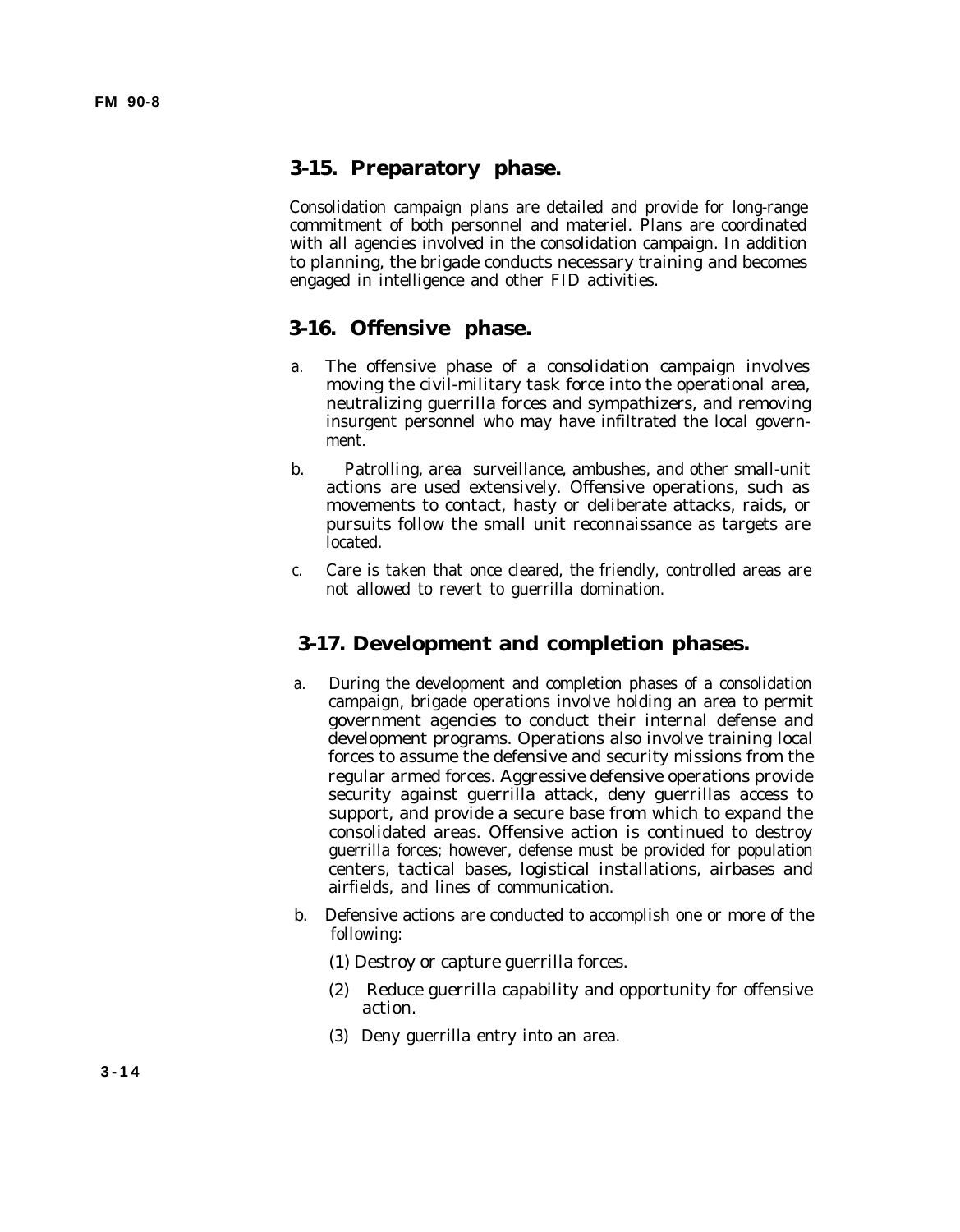- (4) Provide security and thus develop favorable conditions for other IDAD operations.
- c. The normal defense in consolidation campaign operations employs small-unit tactics, using air assault and other reserve forces (ready forces) to immediately react to intelligence or an insurgent attack. Artillery and air support is prearranged to the degree possible, and plans are adjusted as required.
- d. Security forces conduct extensive patrolling throughout the area. The bulk of the brigade force may be assigned areas of responsibility and be heavily engaged in patrolling and supporting efforts of local security forces.
- e. The composition of the brigade reserve varies with the size of the area, nature of the enemy threat, and the terrain. Some brigade units may be fragmented into small elements and required to defend dispersed installations. In this situation, the reserve elements are assigned contingency missions to provide reaction forces for several installations.
- f. Area coverage may require assignment of fire support units to a much lower level than is normal in conventional operations. To support dispersed security elements, decentralization of fire support may be required. Direct fire supporting weapons (including artillery in the direct fire role) can be effective at short ranges when using time and super quick fuze. Direct fire support weapons are important if the guerrilla force moves within the minimum range of indirect fire weapons.
- g. All military and critical civilian installations and population centers must be protected against sabotage and attack.
- h. The larger installations and communities and the surrounding smaller ones mutually assist each other in their defense. Fire support from several installations and communities can contribute to mutual defense.
- i. The defense of communities is primarily the task of local paramilitary forces and police. The defense of communities is conducted with special emphasis on physical security and populace and resources control measures. In planning the defense, military units may be required to secure lines of communication in the area. They may do so by surveillance, occupation of tactical positions, or use of guards for convoy security, patrolling, and security posts. Along lines of communication, fixed security posts protect critical points such as terminals, tunnels, bridges, and road or railway junctions. The size of the security post depends on the mission and the type and size of the hostile forces which may attack it. Security posts in remote areas are larger than those near supporting forces.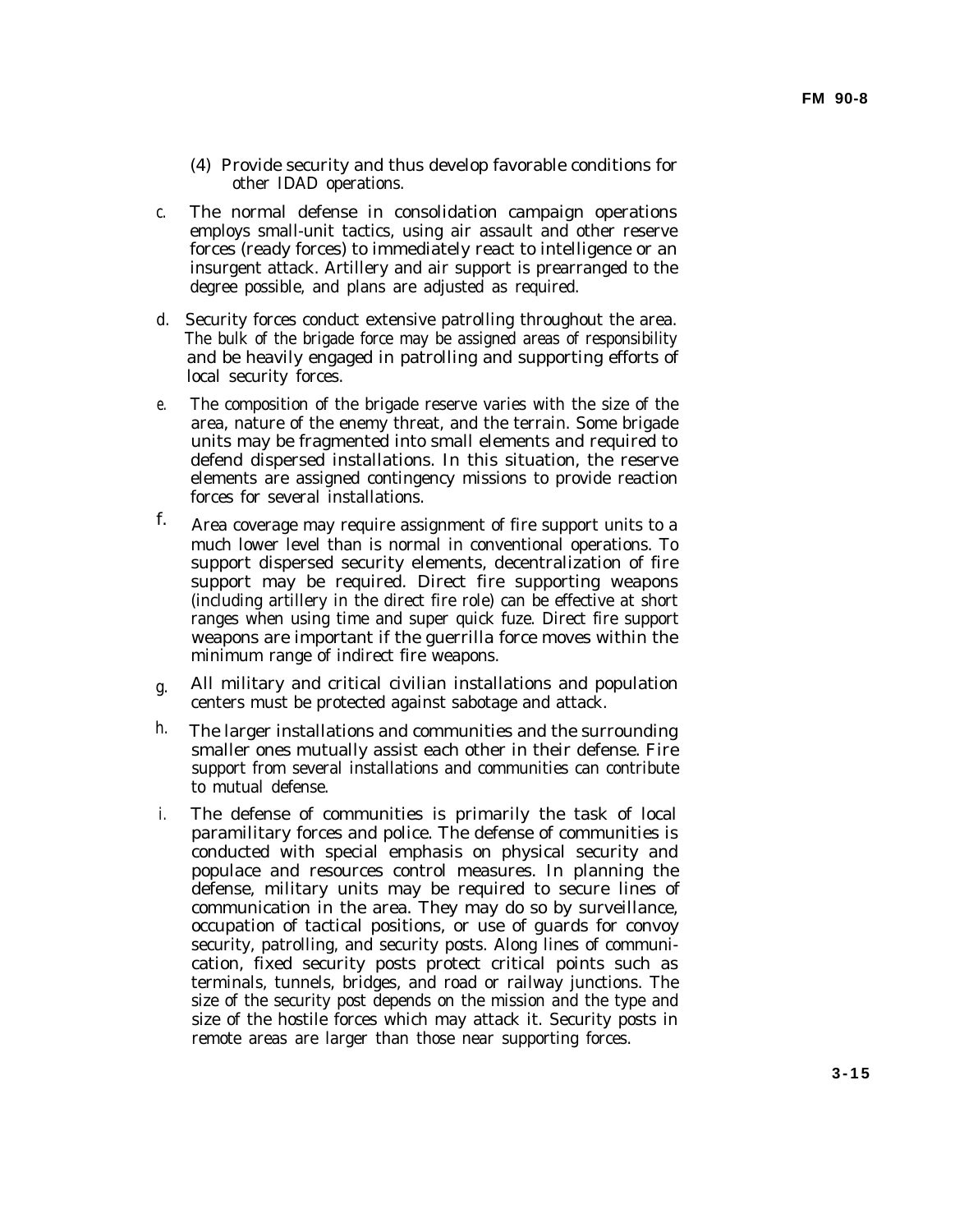# <span id="page-15-0"></span>**3-18. Three phases.**

This section discusses offensive operations which brigades (and subordinate units) may have to conduct. For purposes of organization and clarity, operations are discussed under those phases of an insurgency in which they will most often have to be conducted. Depending on the tactical situation, these operations, or variations and combinations of them, may be conducted during any of the three phases of insurgent activity: latent and incipient insurgency; guerrilla warfare; and war of movement.

# **3-19. Phase I — Latent and incipient insurgency.**

- a. This phase ranges from subversive activity that is only a potential threat, latent or incipient, to situations in which frequent subversive incidents and activities occur in an organized pattern. It involves no major outbreak of violence or uncontrolled insurgency activity.
- b. Possible insurgent activities during Phase I include attacks on police forces, other terroristic activities, and some minor military operations carried out to gain additional influence over the population (or provide arms for the movement) and to challenge the government's ability to maintain law and order. Furthermore, groundwork is laid for extensive external materiel support which is essential in most cases for the expansion of the insurgency and its eventual success.

# **3-20. Police-type operations.**

- a. To control the movement of insurgents or guerrillas, and their materiel, police-type operations are conducted. These operations are executed by host country police, paramilitary, or military forces. For various reasons, this may not be possible, and US forces may have to conduct police-type operations until host country forces are available to relieve them. (Under US law, the military cannot advise or train foreign police forces.)
- b. If US forces must conduct this type of operation, military police units are suitable for this function. If they are not available, combat forces do the job.
- c. When conducting police operations, host government representatives are with US troops to serve as interpreters and advise on local customs and courtesies. When performing these duties, US troops treat passive civilians and their property with as much courtesy and respect as the situation permits.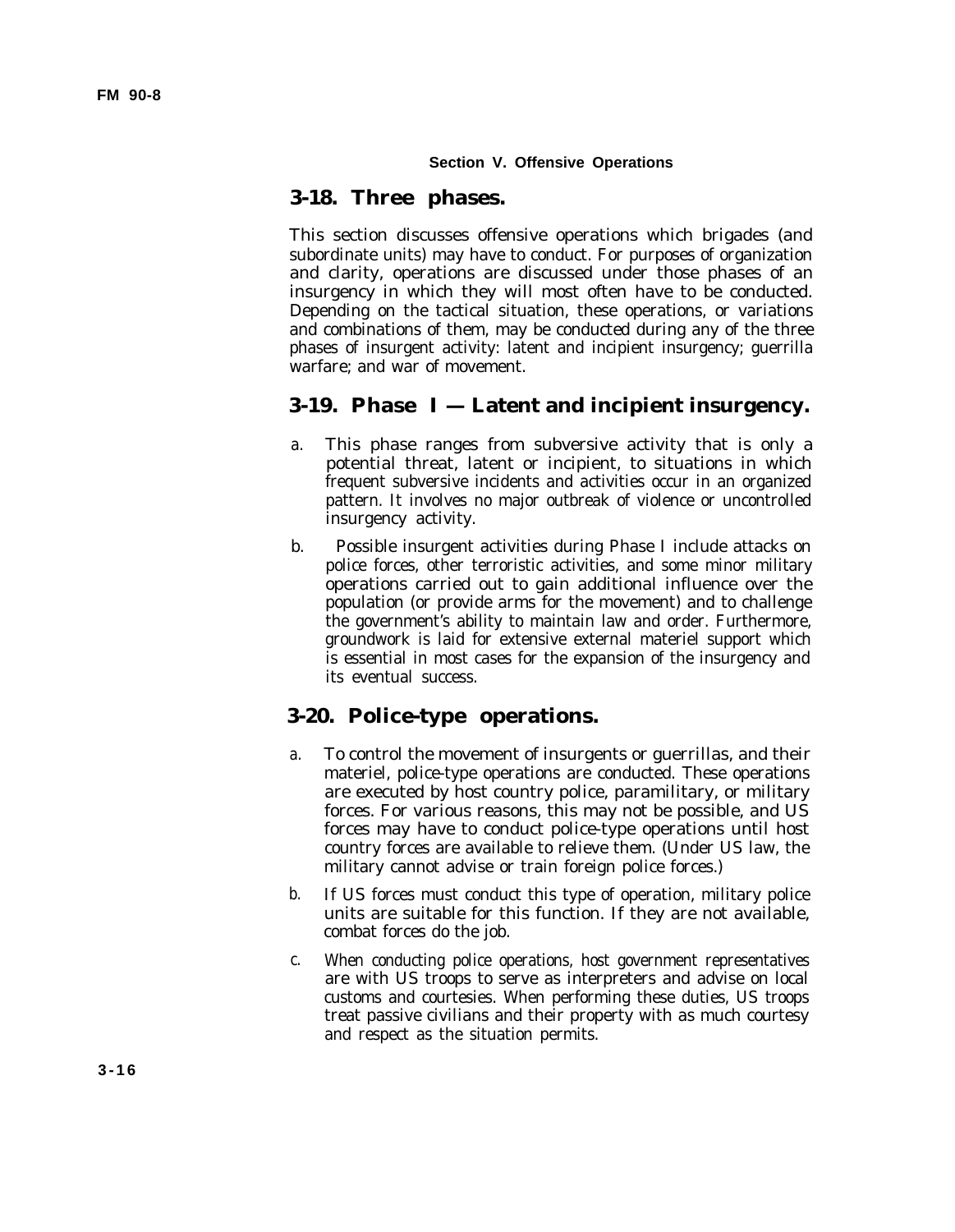# **3-21. Searches.**

- a. The need for a counterguerrilla force to conduct search operations or to employ search procedures is a continuous requirement. Most search operations support strike operations or consolidation operations, or they may be conducted as the main effort in populace and resources control operations. A search maybe oriented to people, to materiel, to buildings, or to terrain. It usually involves both civil police and military personnel.
- b. Since misuse of search authority can adversely affect the ultimate outcome of operations agtainst guerrillas, seizure of contraband, evidence, intelligence material, supplies, or minor items during searches must be accomplished lawfully and properly recorded to be of future legal value. Proper use of authority in searches gains the respect and support of the people. Abusive, excessive, or inconsiderate search methods may temporarily suppress the guerrilla force or expose elements of it, but at the same time such methods may ultimately increase the civilian population's sympathy for and/or support of the guerrilla.
- c. Authority for search operations is carefully reviewed. Military personnel must be aware that they perform searches only in areas within military jurisdiction (or where otherwise lawful) for purposes of apprehending suspects or securing evidence that tends to prove an offense has been committed. Usually, there are special laws regulating the search powers of the military forces. These laws are given wide dissemination.
- d. Search teams have detailed instruction on controlled items. Lists of prohibited or controlled-distribution items such as chemicals, medicines, machine tools, and other items should be distributed. The military or civil police who administer the populace and resources control program are contacted before the conduct of search operations, or periodically if search operations are a continuing activity.
- e. Search operations involving US forces maybe ineffective when language difficulties prevent full communication with the indigenous population. US units given a search mission are provided with interpreters as required.
- f. The pace at which a search operation is conducted is slow enough to allow for an effective search but not so slow as to allow the guerrilla force time to react to the threat of the search.
- g. If active resistance develops to the search operation, offensive operations are conducted to eliminate the resistance.
- h. Consideration is fiven to returning to a searched area after the completion of an initial search to surprise and eliminate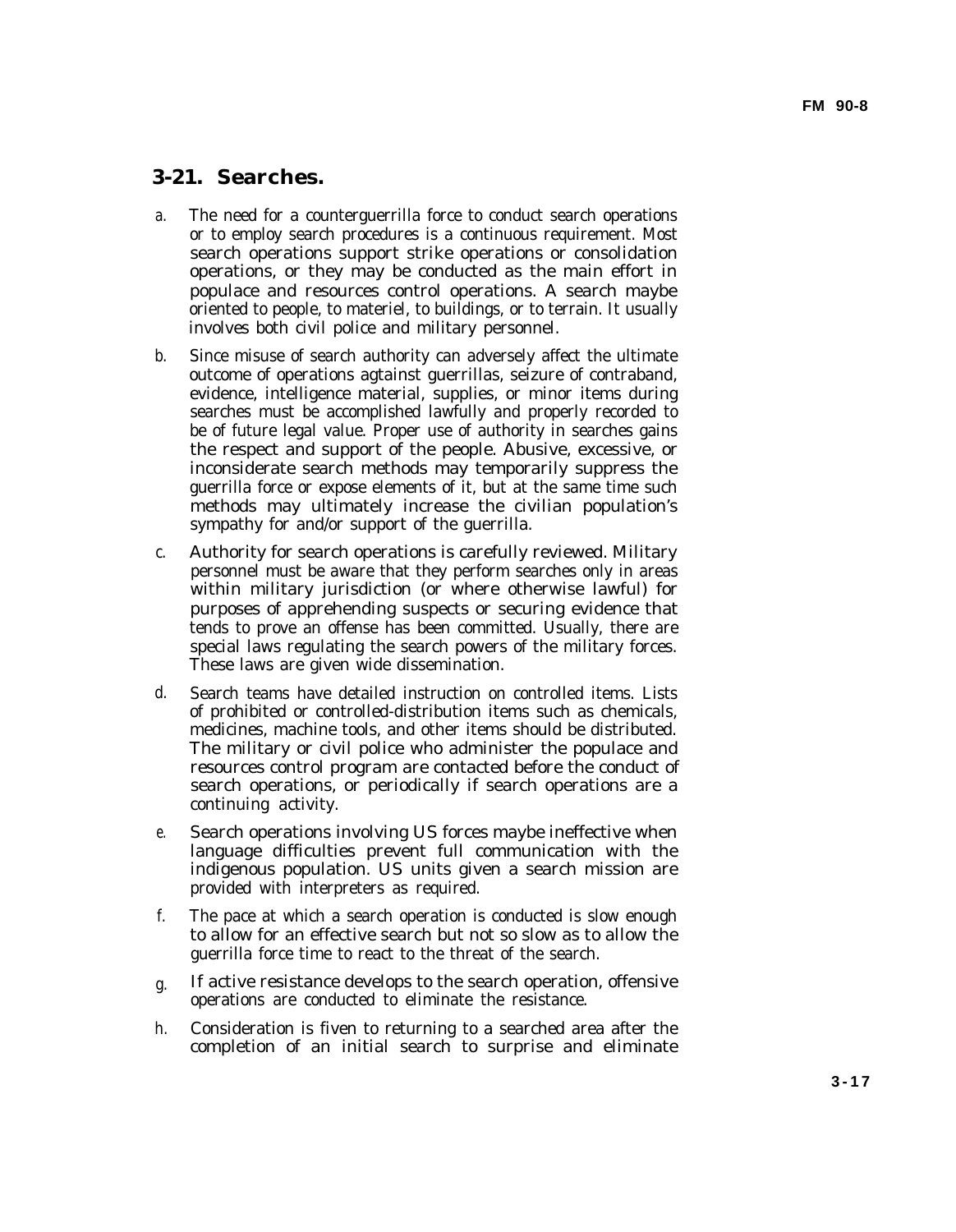guerrillas or their infrastructure that may have remained undetected or may have returned.

## **3-22. Search of individuals.**

The fact that anyone in an area to be searched can be a guerrilla or a guerrilla sympathizer is stressed in all search operations. However, searchers are tactful to avoid making an enemy out of a suspect who may, in fact, support the host country government. It is during the initial handling of a person about to be searched that the greatest caution is required. During the search of an individual, one member of a search team always covers the other member who makes the actual search. (For information on how to conduct searches, see [Appendix G.\)](#page-0-0)

# **3-23. Checkpoints, roadblocks, and vehicle searches.**

- a. It will be necessary to maintain a continuous check on road movement to apprehend suspects and to prevent smuggling of controlled items. This requires the use of checkpoints. Since checkpoints cause considerable inconvenience and even fear, it is important that the civil population understands that checkpoints are a preventive and not a punitive measure.
- b. Checkpoints maybe described as either deliberate or hasty. The deliberate checkpoint is positioned in a town or in the open country, often on a main road. It acts as a useful deterrent to unlawful movement. The hasty checkpoint is highly mobile and is quickly positioned in a town or in the open country. The actual location of the hasty checkpoint is designed to achieve quick success.
- c. Concealment of a checkpoint is desirable, but often impossible. The location should make it difficult for a person to turn back or reverse a vehicle without being observed. Culverts, bridges, or deep cuts may be suitable locations. Positions beyond sharp curves have the advantage that drivers do not see the checkpoint in sufficient time to avoid inspection. Safety disadvantages may outweigh the advantages of such positions. A scarcity of good roads increases the effect of a well-placed checkpoint.
- d. A checkpoint requires adequate troops to prevent ambush and surprise by a guerrilla force. An element of the checkpoint force is positioned and concealed an appropriate distance (one hundred to several hundred meters) from the checkpoint to prevent the escape of any vehicle or person attempting to turn back upon sighting the checkpoint. The vehicle, driver, and passengers are searched. If the checkpoint is manned for any length of time, part of the force is allowed to rest. The rest area is located near the search area so that the troops can be assembled quickly as a reserve force. (For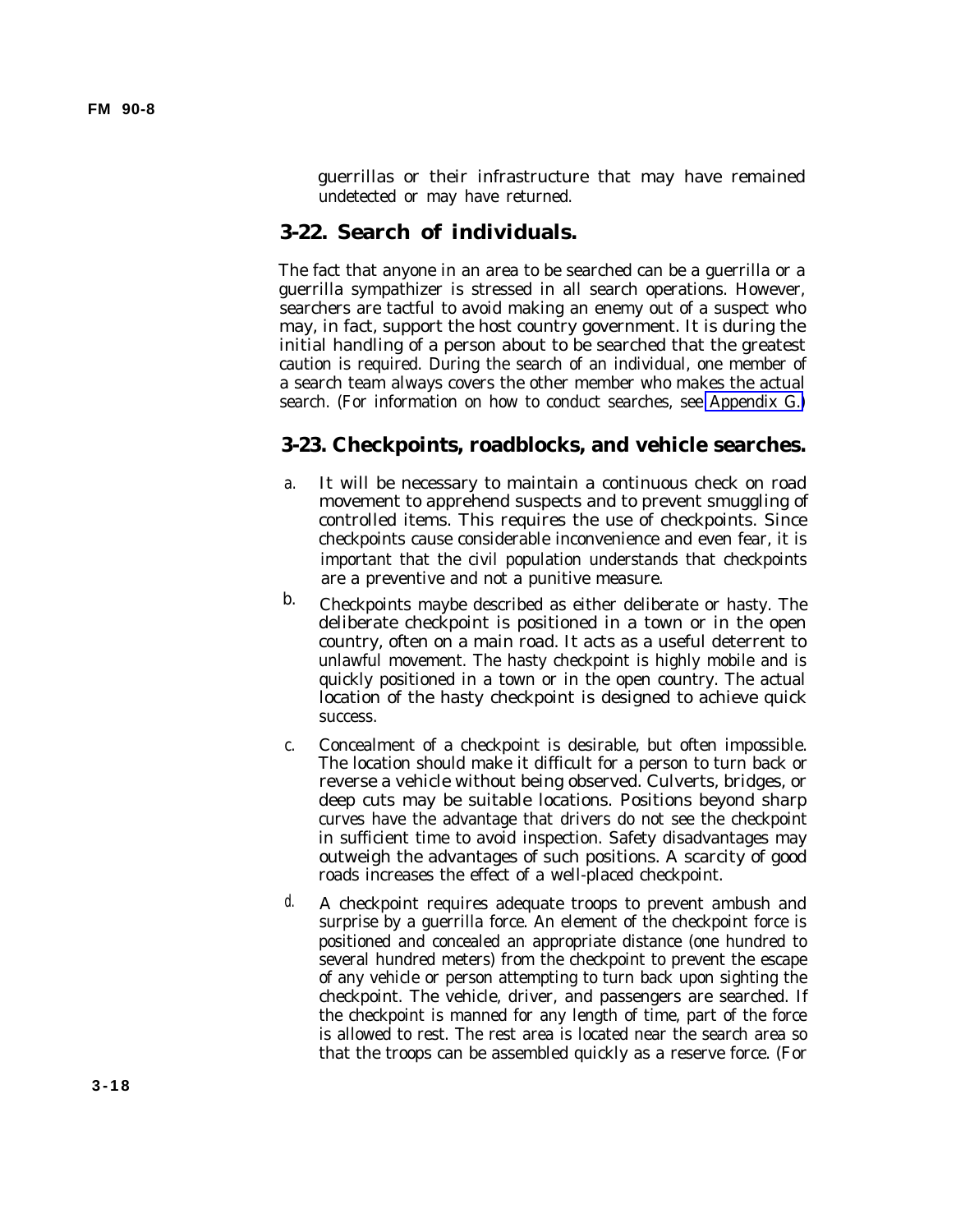information on how to conduct checkpoints and roadblocks, see [Appendix G.\)](#page-0-0)

#### **3-24. Search of built-up areas - cordon and search operations.**

- a. **Techniques.** Search techniques in built-up areas are practiced by police and military forces operating in populated areas. These techniques are required for searching either a few isolated huts or buildings, or for searching well-developed urban sections. Search operations in built-up areas require thorough preparation and rehearsal. Special emphasis should be given to the following:
	- (1) Divide the area to be searched into zones, and assign a search party to each. A search party consists of a *search element* (to conduct the search), a *security element* (to encircle the area and prevent entrance and exit, and to secure open areas), and a *reserve element* (to assist, as required).
		- (a) The search element conducts the mission assigned for the operation. Normally it is organized into special teams.
		- (b) The security element surrounds the area while the search element moves in. Members of the security element orient primarily upon evaders from the populated area; however, they can cut off any insurgents trying to reinforce. Checkpoints and road blocks are established. Subsurface routes of escape, such as subways and sewers, must be considered when operating in cities.
		- (c) The reserve element is a mobile force within a nearby area. Its specific mission is to assist the other two elements should they meet resistance they cannot handle. In addition, it is capable of replacing or reinforcing either of the other two elements should the need arise.
	- (2) Consider any enemy material found, including propaganda signs and leaflets, to be booby-trapped until inspection proves it is safe.
	- (3) Thoroughly search underground and underwater areas. Any freshly excavated ground can be a hiding place. Use mine detectors to locate metal objects underground and underwater.
	- (4) Deploy rapidly, especially when a guerrilla force is still in the area to be searched. The entire area to be searched is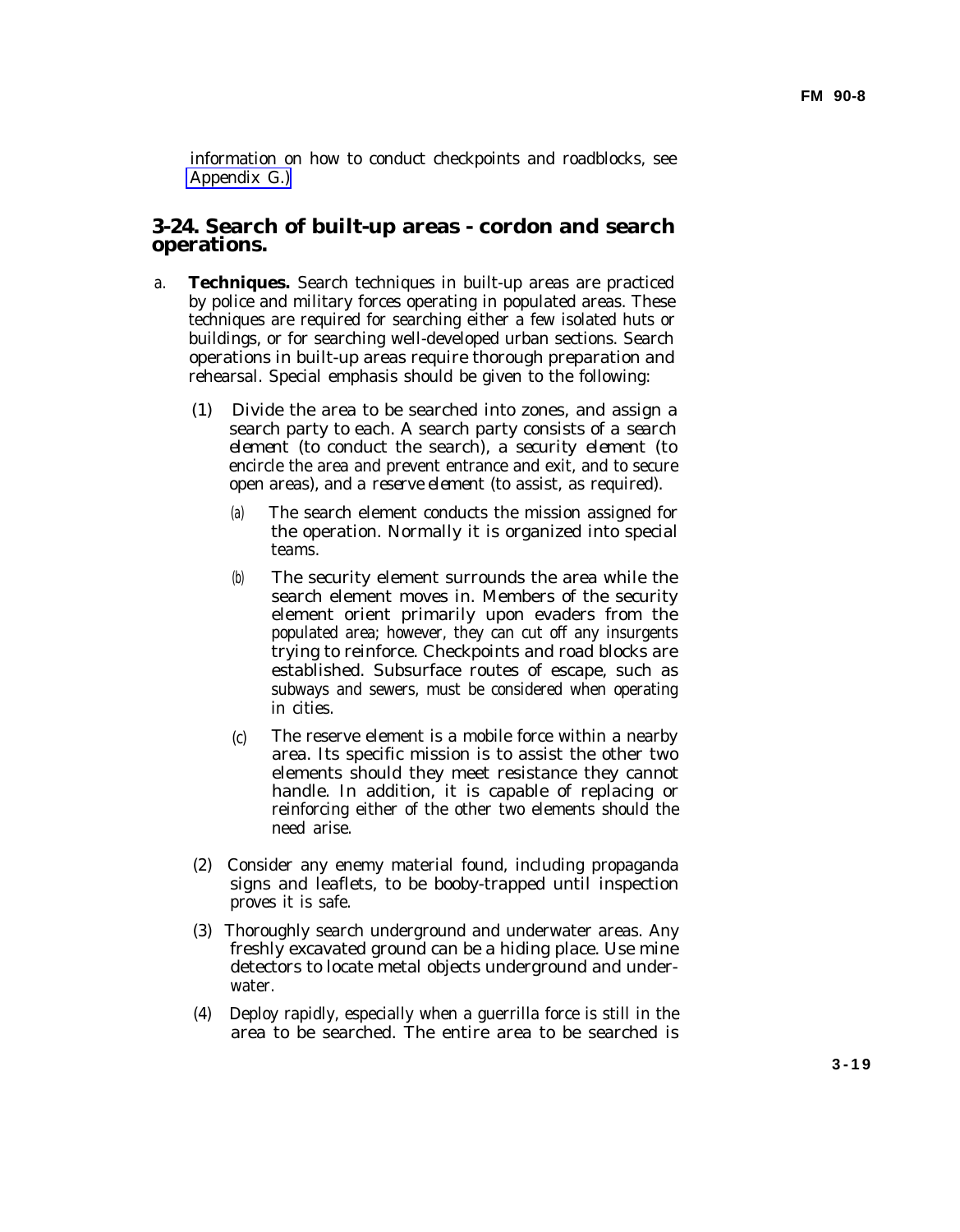surrounded simultaneously. If this is not possible, observed fire must cover that portion not covered by soldiers.

- b. **Principles.** A basic principle when searching a built-up area is to conduct it with limited inconvenience to the population. The populace may be inconvenienced to the point where they discourage guerrillas and insurgent sympathizers from remaining in the locale, but not to the point that they collaborate with the guerrilla force as a result of the search. The large-scale search of a built-up area is normally a combined civil police and military operation. It is planned in detail and rehearsed when possible. Physical reconnaissance of the area just prior to a search is avoided. Information needed about the terrain may be obtained from aerial photographs. In larger towns or cities, the local police may have detailed maps showing relative size and location of buildings. For success, the search plan must be simple and be executed swiftly.
- c. **Command and control.** Normally, a search involving a battalion or larger force is best controlled by the military commander with the civil police in support. A search involving a smaller force is best controlled by the civil police with the military in support. Regardless of the controlling agency, the actual search is performed by host country police when they are available in adequate numbers and have been trained in search operations. (For detailed information on how to conduct cordon and search operations, see [Appendix G.\)](#page-0-0)

## **3-25. Aerial search operations.**

- a. Search unite mounted in armed helicopters use the mobility and firepower of these aircraft to the maximum. (This may seriously affect the morale of the guerrilla force.)
- b. Air assault combat patrols, conducting an aerial search, reconnoiter an assigned area or route in search of guerrilla forces. When a guerrilla force is located, the air assault combat patrol may engage it from the air or may land and engage it on the ground. This technique has little value in areas of dense vegetation. Use of air assault combat patrols should be limited to those operations in which sufficient intelligence exists to justify their use and then normally in conjunction with ground operations.
- c. In ground search operations, helicopters drop off troops in an area suspected of containing guerrilla elements. With the helicopters overmatching from the air, troops search the area. Troops are then picked up and the process is repeated in other areas.
- d. Members of air assault combat patrols should be trained in tracking procedures in order to follow guerrillas to their base. If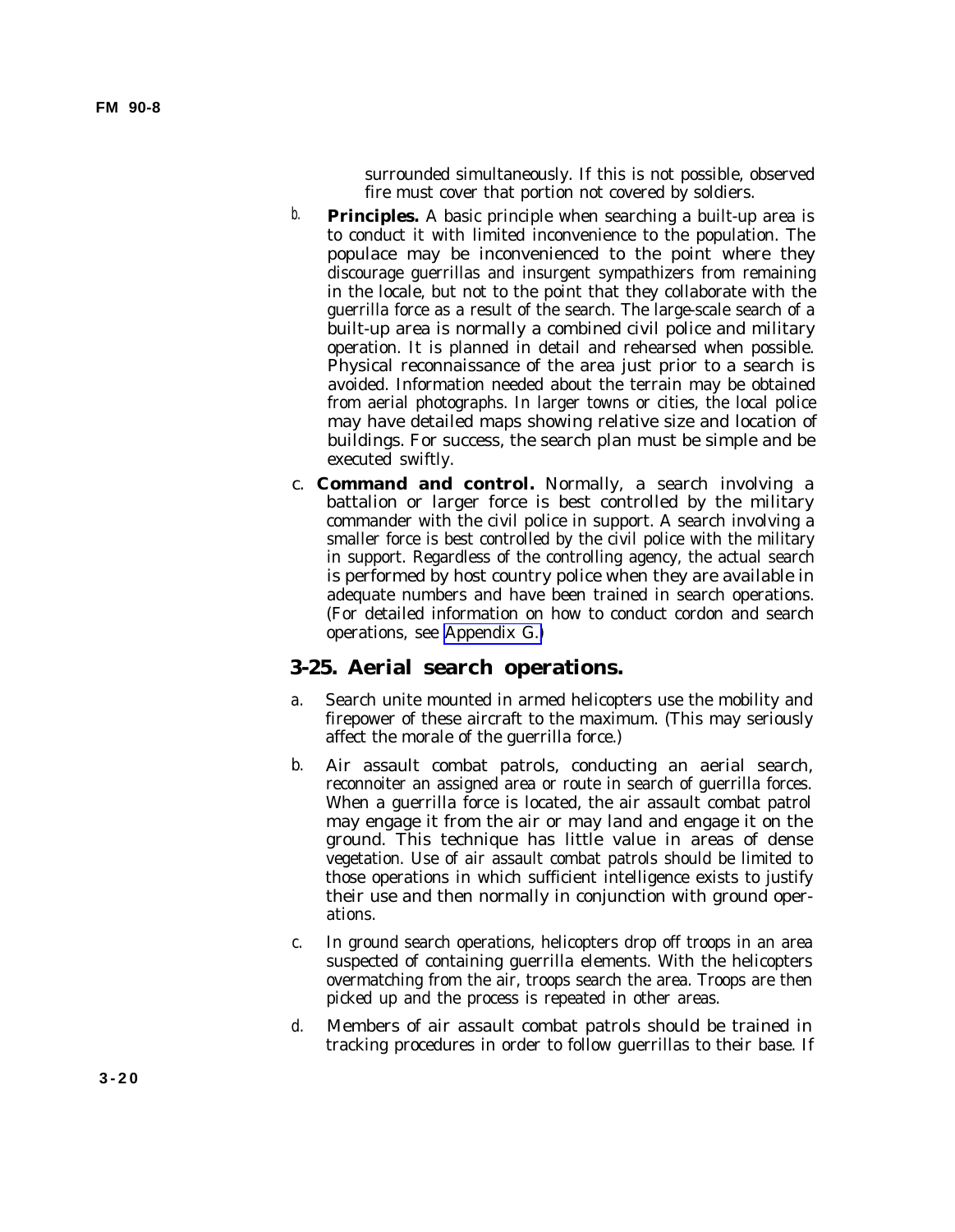the patrol encounters a large guerrilla force, the reserve (ready forces) are committed. Plans must provide for evacuation of prisoners, casualties, and materiel.

## **3-26. Civil disturbance and riot control.**

- a. US forces participating in counterguerrilla operations may be tasked to assist host country police and military forces in restoring order disrupted by civil disturbance or riot. If this occurs, US force participation should be limited to containing the disturbance and protecting US lives and property.
- b. The suppression of demonstrators or rioters should be left entirely to host country forces. Any direct action by US troops against demonstrators or rioters will be misrepresented by the insurgents and their sympathizers as brutal suppression of legitimate dissent and be used by them as a propaganda weapon. (For further information on specific techniques, see FM 19-15.)

# **3-27. Phase II — Guerrilla warfare.**

- a. Phase II is reached when the subversive movement, having gained sufficient local or external support, initiates organized guerrilla warfare or related forms of violence against the government. Examples of insurgent activities during Phase II include:
	- (1) Activities initiated in Phase I are continued and expanded. Insurgent control, both political and military, over territory and populace, is intensified.
	- (2) Guerrilla warfare is used on a larger scale, and limited defense is conducted in some geographic areas.
	- (3) An insurgent government is established in insurgentdominated areas as the military situation permits. In areas not yet controlled, efforts are made to neutralize actual or potential opposition groups and to increase infiltration into government agencies. Intimidation through terror and threat of guerrilla action increases and thus becomes more significant.
- b. Militarily, the major goal is to control additional areas; the government is forced to strain its resources trying to protect everything at the same time. Insurgent forces attempt to tie down government troops in static defense tasks, interdict and destroy lines of communications, and capture or destroy supplies and other government resources.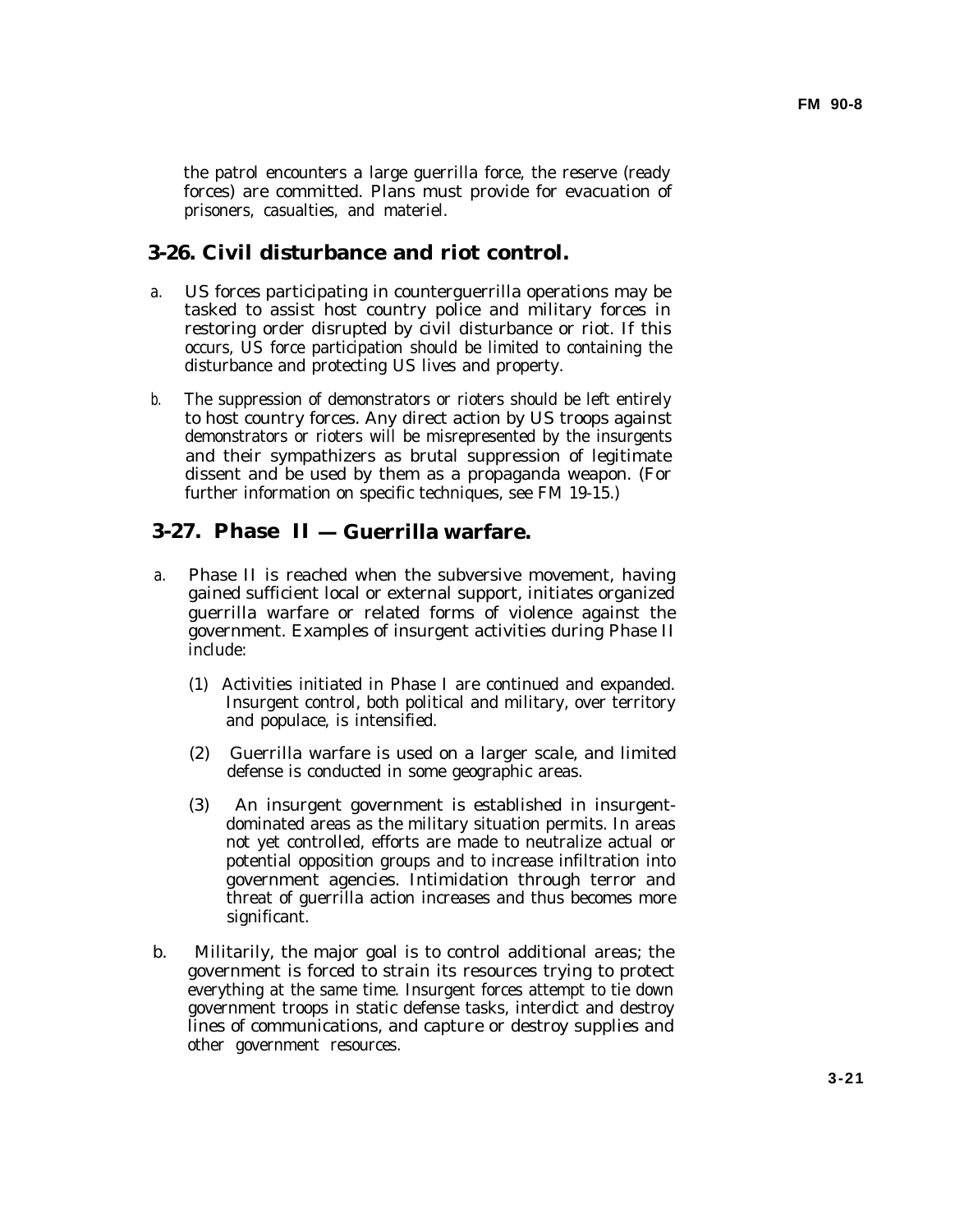## **3-28. Small-unit operations.**

Small-unit operations are used against guerrilla activities in the second phase of an insurgency. They are effective since small units can cover more territory than a large unit, they keep the guerrilla off balance, and their friendly firepower (that can be rapidly massed) may provide a favorable ratio in meeting engagements. In Phase II, the guerrilla is usually operating in smaller units, too.

## **3-29. Raid.**

- a. A raid is an operation involving a swift penetration of hostile territory to secure information, harass the guerrilla force, or destroy the guerrilla force and its installation. It ends in a planned withdrawal upon completion of the assigned mission. A successful raid is based on accurate, timely, and detailed information. Raids are usually targeted against single, isolated guerrilla base camps. To assist in attaining surprise, the raiding force uses inclement weather, limited visibility, or terrain normally considered impassable.
- b. The raiding force is normally organized into an assault element and a security element. A larger raiding force may add a support element while a small raiding force includes supporting weapons in the assault element.
- c. The use of airborne and air assault forces for a raid enhances surprise. If night airborne or air assault raids are conducted, the force must be accurately inserted and oriented on the ground. Air assault forces supported by armed helicopters offer infinite possibilities for conducting raids. This type of raid force can move in, strike the objective, and withdraw without extensive preparation or support from other sources. (For further information on the composition and organization of raid forces, see FM 7-8, FM 7-10, and FM 7-20.)

#### **3-30. Patrols.**

a. Conventional patrolling doctrine normally applies to counterguerrilla operations, but some techniques must be oriented to meet the guerrilla's activities and the operational environment. Patrolling becomes more significant in counterguerrilla operations because of the difficulty in locating and identifying guerrilla forces and determining their intentions. Patrolling is used when limited (or no) intelligence on guerrilla activity is available. Personnel should be thoroughly briefed, carry only mission-essential equipment, and be physically fit. Routes are planned carefully and coordinated with higher, lower, and adjacent units, to include air and ground fire support elements and reserve forces.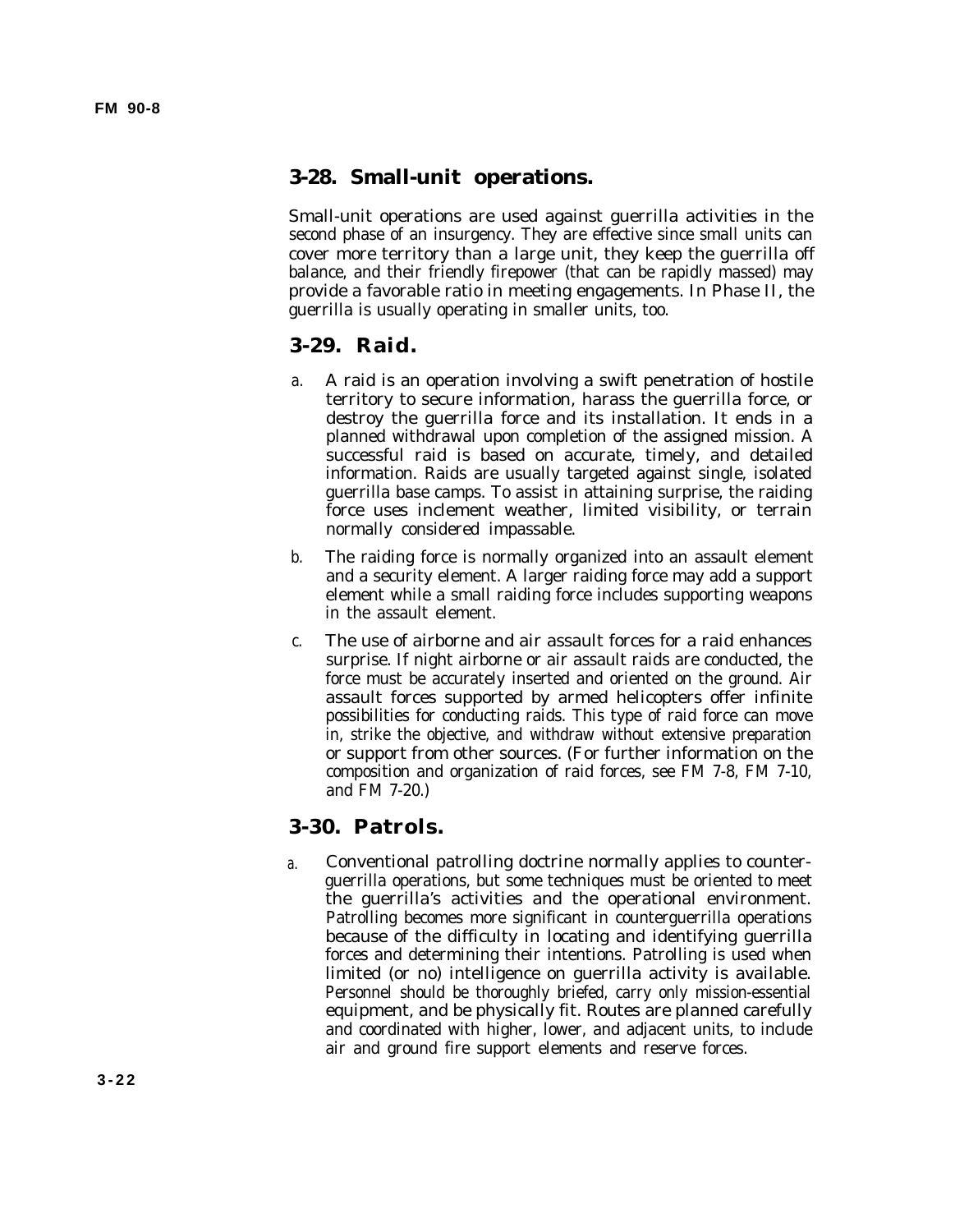- $\mathbf{b}$ . Patrolling is done to find and destroy the guerrilla, and to deny him use of an area. Patrols are usually categorized as either combat or reconnaissance.
- c. Patrols can be employed to:
	- (1) Saturate areas of suspected guerrilla activity.
	- (2) Control critical roads and trails.
	- (3) Maintain contact between villages and units.
	- (4) Establish population checkpoints.
	- (5) Provide security for friendly forces.
	- (6) Interdict guerrilla routes of supply and communication.
	- (7) Establish ambushes.
	- (8) Pursue, maintain contact with, and destroy guerrillas.
	- (9) Provide internal security in rural areas.
	- (10) Locate guerrilla units and base camps.
- d. Saturation patrolling is extremely effective in Phase II situations. In this technique, patrols are conducted by many lightly armed, small, fast-moving units and provide thorough area coverage. Patrols move over planned and coordinated routes which are changed frequently to avoid establishing patterns. Use of saturation patrolling results in the sustained denial of an area to guerrilla forces as they seek to avoid contact with the counterguerrilla units. In addition to harassment and discovery of guerrilla tactical forces, this technique provides:
	- (1) An opportunity to gain an intimate knowledge of the area of operations.
	- (2) A form of reassurance to the local population that the government is concerned about their protection and security.
	- (3) A means by which information about the guerrilla can be obtained. (For further information on preparation, execution, and operational techniques of patrols, see FM 7-10, FM 7-20, and [Appendix D.\)](#page-0-0)

## **3-31. Ambush**

- a. An ambush is a surprise attack from a concealed position upon a moving or temporarily halted target. Ambushes give the counterguerrilla force several advantages:
	- (1) An ambush does not require ground to be seized or held.
	- (2) Smaller forces with limited weapons and equipment can harass or destroy larger, better armed forces.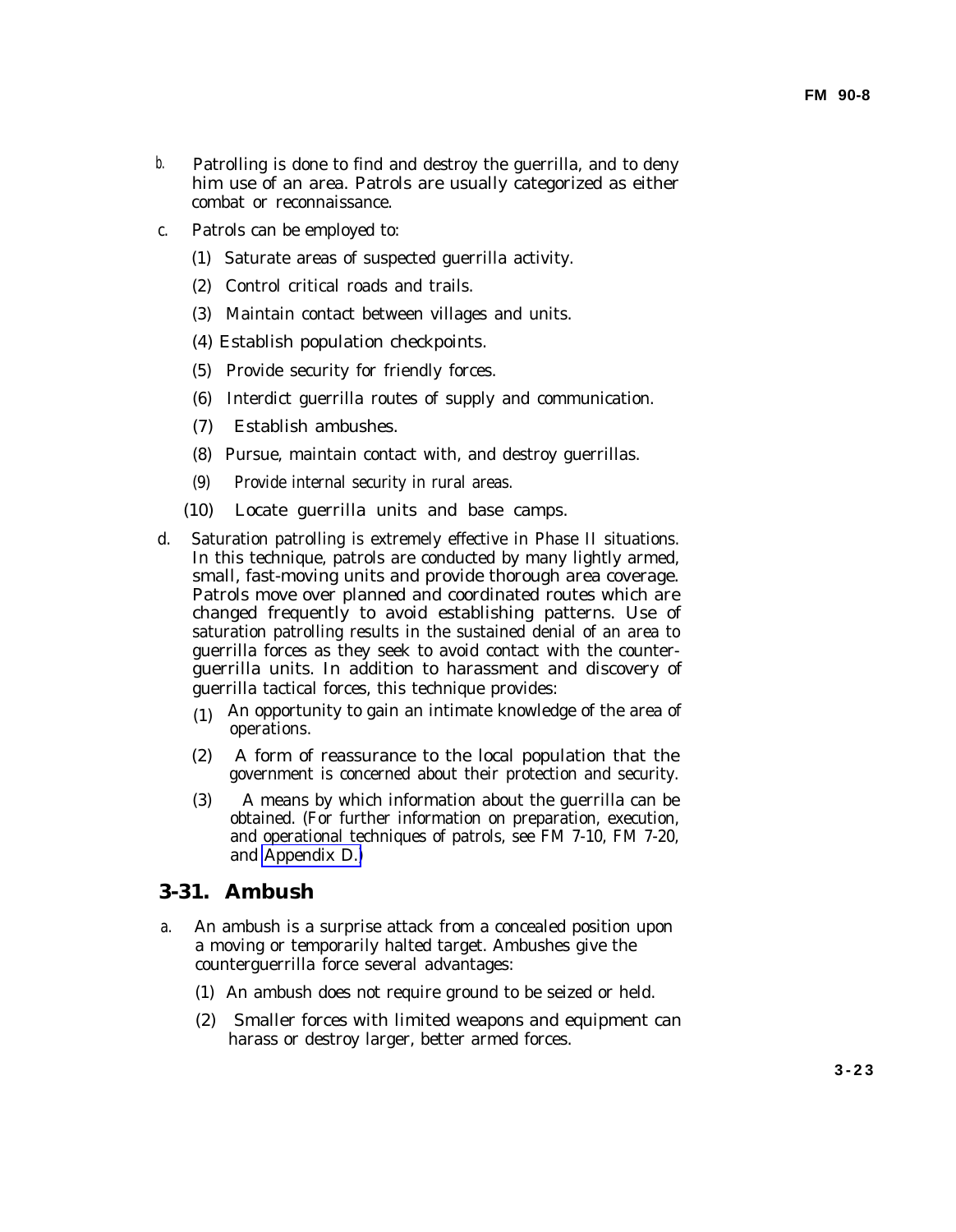- (3) Guerrillas can be forced to engage in decisive combat at unfavorable times and places.
- (4) Guerrillas can be denied freedom of movement and deprived of weapons and equipment that are difficult to replace.
- b. Well-planned and well-executed ambushes maybe the most successful operational technique employed against guerrillas. It is an effective technique to interdict movement of guerrilla forces within an area. Selection of the site is a key step in developing a well-organized ambush. Also, leaders must be proficient in using mines, antihandling devices, demolitions, and expedient devices for organization of the position. Fire support is prepared for immediate delivery on call.

## **3-32. Night ambush.**

Ambush during darkness is difficult to control, but darkness increases the security of the ambush party and the confusion of those being ambushed. A small ambush party generally is more practical; however, the size of the party depends on factors such as the size of the unit to be ambushed and the estimated guerrilla strength in the area. (For further information on preparation, execution, and operational ambush techniques, see FM 7-8, FM 7-10, and [Appendix C.\)](#page-0-0)

## **3-33. Encirclement.**

- a. Encirclement offers the best chance to fix guerrilla forces in position and achieve decisive results. The battalion and larger units will usually plan and conduct encirclements. The company and smaller units normally do not have the manpower and command and control capability to execute encirclements except as part of a larger force.
- b. Encirclements require accurate intelligence on the location of guerrilla elements. Since it requires a major portion of the counterguerrilla force to execute this maneuver, it is usually targeted against large guerrilla forces or guerrilla base complexes, a series of smaller base camps clustered within an area.
- c. Planning, preparation, and execution are aimed at encircling the guerrilla force rapidly. Maximum security and surprise can be gained by occupying the initial encirclement positions during darkness.
- d. In large operations, air assault and airborne troops add speed and surprise to the operation. Positions are occupied simultaneously in order to block escape. If simultaneous occupation is not possible, probable escape routes are covered first. Initial occupation is the most critical period of the operation. When the guerrillas become aware that they are being encircled, they will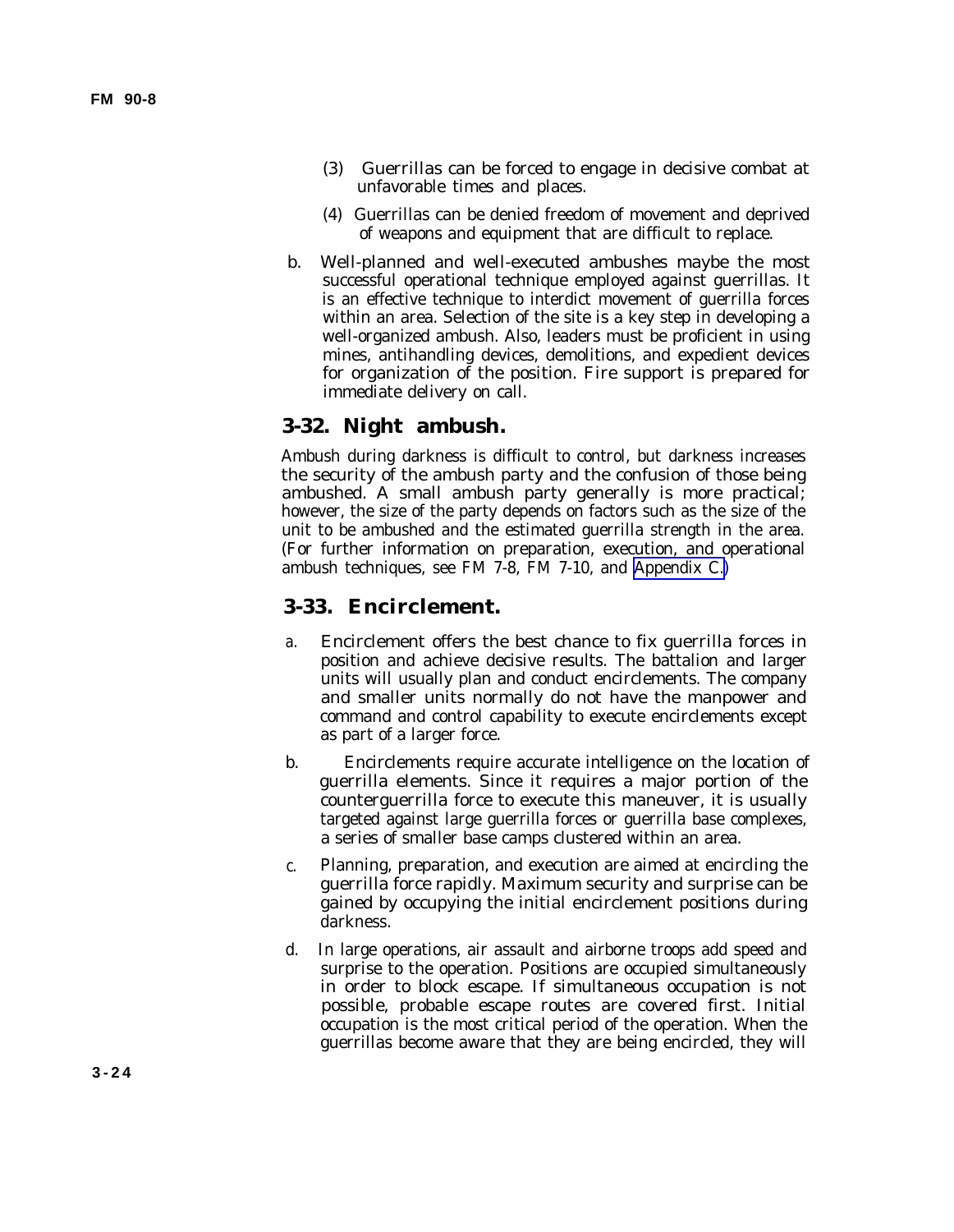probably probe for gaps or attack weak points and attempt to break out.

- e. Encircling units provide strong combat patrols far to their front to give early warning of attempted breakouts. Mobile reserves are positioned to counter a breakout and to reinforce difficult areas such as broken terrain or areas with caves, tunnels, or fortification complexes.
- f. Indirect fire support can serve to cloak an encirclement by gaining and holding the guerrillas' attention. Fires are planned in detail to support the encirclement.
- g. Following completion of the encirclement, the circle is contracted to capture or destroy the guerrilla force. As the circle is contracted, units may be removed from the line and added to the reserve. Against small guerrilla forces, the encircled area may be cleared by contraction and a final sweep. Against larger guerrilla forces, however, at some point, some action other than contraction will be required.
- h. One technique consists of driving a wedge through the guerrilla force to divide it and then destroying the guerrillas in each subarea.
- i. Another technique, employed after some degree of contraction, is to employ a blocking force on one or more sides of the perimeter while the remainder of the encircling force drives the guerrillas against the blocking force. Either element may accomplish the actual destruction. This technique is effective when the blocking force can be located on, or immediately in the rear of, a natural terrain obstacle. (For further information, see [Appendix G.\)](#page-0-0)

## **3-34. Phase III — War of movement.**

The situation moves from Phase II to Phase III when insurgency becomes primarily a war of movement between organized insurgent forces and forces of the established government. During Phase III, insurgent activities conducted in Phases I and II are continued and expanded. Larger insurgent units are used to fight government forces and to capture key geographical and political objectives to be used to defeat government forces.

# **3-35. Large-unit operations.**

When an insurgency enters Phase III, the guerrilla begins to mass his forces and challenge government forces openly. He may begin to use conventional warfare tactics to a greater degree. He may even elect to stand and fight in defense of terrain if he feels that it is in his interest to retain it or if he feels that he can deal government forces a serious military or political defeat by defending. In this phase, conventional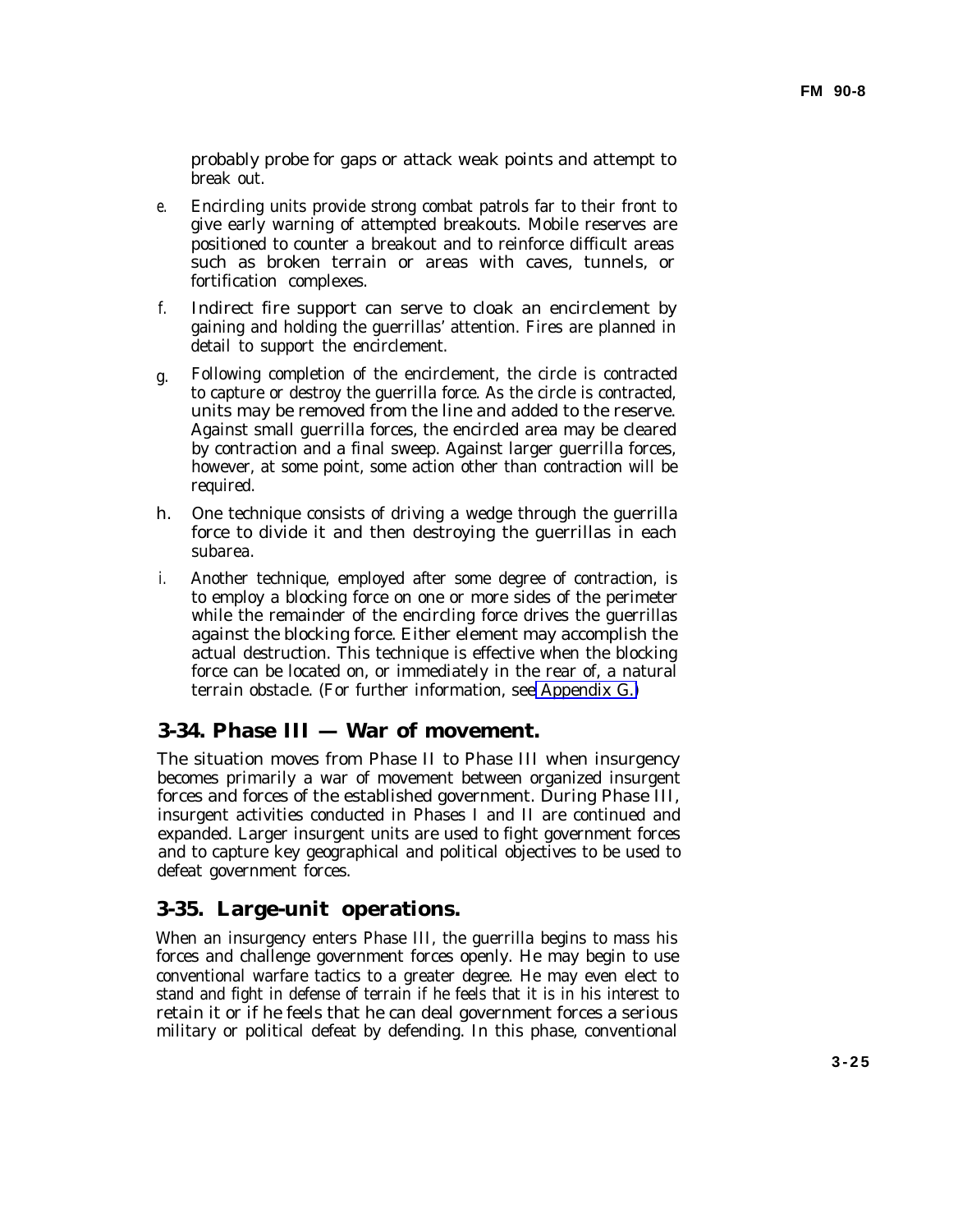warfare tactics can be effectively employed to defeat the guerrilla. (For further information on how to employ these tactics, see FM 7-8, FM 7-10, FM 7-20, and FM 7-30.)

#### **3-36. Movement to contact.**

- a. Movement to contact in counterguerrilla tactical operations is basically the same as in conventional conflicts. Night movement, clandestine movement, and counterambush precautions are emphasized.
- b. Care is taken to avoid ambushes in movement to contact. The infantry maintains contact by aggressive frontal and flank patrolling by small security elements, thereby exposing a minimum of troops to ambush. Supporting fires are placed close-in along, and parallel to, the route of advance.

## **3-37. Reconnaissance in force.**

- a. Reconnaissance in force is a limited-objective operation to discover and test guerrilla positions, locations, and strength, and to gather information. In counterguerrilla operations, the objective is collection of information about guerrillas and the destruction of units and facilities. The commander is prepared to exploit meeting engagements and intelligence to achieve tactical success by conducting a hasty or deliberate attack to destroy discovered guerrilla units and facilities. The recon force may conduct the operation as a unit, or selected subordinate units may be committed on a limited scale.
- b. Reconnaissance-in-force operations normally develop information more rapidly and in more detail than do other reconnaissance methods. When firm intelligence is lacking, the principal effort of the recon unit may be a widespread and continuous reconnaissance-in-force operation coupled with mandatory security missions. In arriving at a decision to reconnoiter in force, the commander considers:
	- (1) His overall mission.
	- (2) His knowledge of the enemy situation.
	- (3) The urgency and importance of other information,
	- (4) The efficiency and speed of other intelligence collection agencies.
	- (5) The possibility that the reconnaissance may lead to a general engagement under favorable conditions.
	- (6) The continuing requirements for local and area security.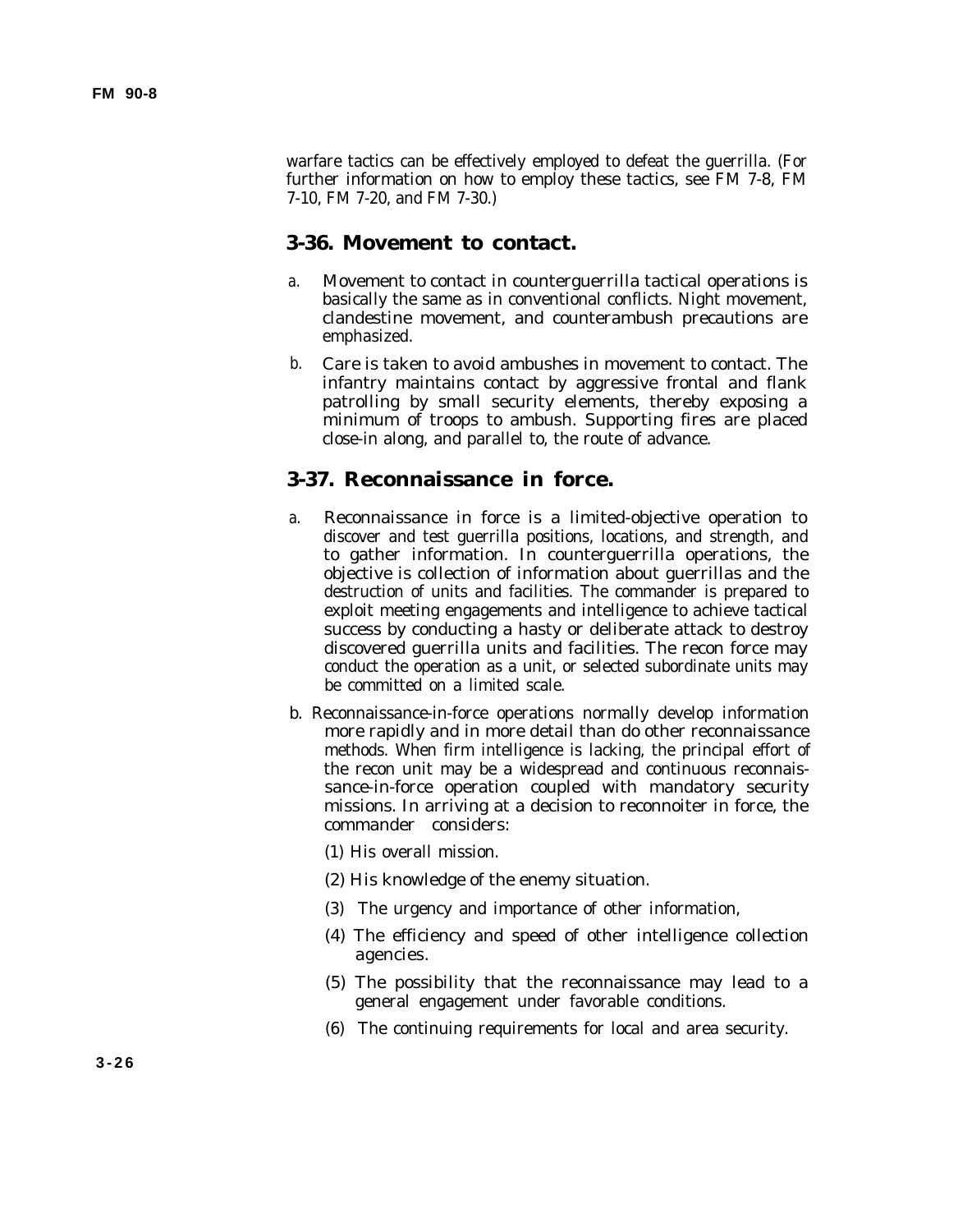- (7) The availability of adequate reserves (reaction forces) and the resources to deliver them quickly to the area to be exploited.
- (8) The availability of adequate, all-weather fire support means.
- c. The reconnaissance elements in the force should have mobility at least equal to that of the enemy. Mobile reserves (ready forces) quickly exploit guerrilla weaknesses and influence the action.

# **3-38. Hasty attack.**

- a. Once contact with the enemy is made, the commander deploys his force, coordinating movement, fires, air support, and other means in an attempt to immediately destroy the enemy or fully develop the situation. Generally, if the leading element contacting the enemy cannot defeat him quickly, the commander must decide whether to conduct a hasty attack or to take time to develop the situation more carefully and then conduct a deliberate attack.
- b. At times, the intelligence available to the commander indicates clearly which course he should follow. At other times, however, judgment may dictate that he conduct a hasty attack to avoid being held up by inferior forces and being unnecessarily delayed. At the same time, he must be careful to avoid being drawn into ambush.
- c. Conduct of a hasty attack is a difficult and challenging operation. Ideally, there should be no pause in the forward momentum of the force upon initial contact. Maneuver units swing into action immediately, using movement techniques appropriate to the enemy and terrain.
- d. The commander calls for available fire support. He coordinates and maneuvers resources so as to apply the combat power needed against the enemy. The hasty attack tries to fix enemy elements in place with firepower and either overrun or encircle them. Speed is essential. The reserve force has to be deployed early if maneuver elements are held up. If momentum is lost, the hasty attack fails.

## **3-39. Deliberate attack.**

- a . When the force commander knows he has encountered a strong enemy force in well-prepared defensive positions, he may conclude that a deliberate attack is necessary.
- A deliberate attack is characterized by detailed (and widely distributed) knowledge of enemy positions, by large volumes of effectively delivered supporting fires, by extensive deception, by full exploitation of electronic warfare (EW), and by employing b.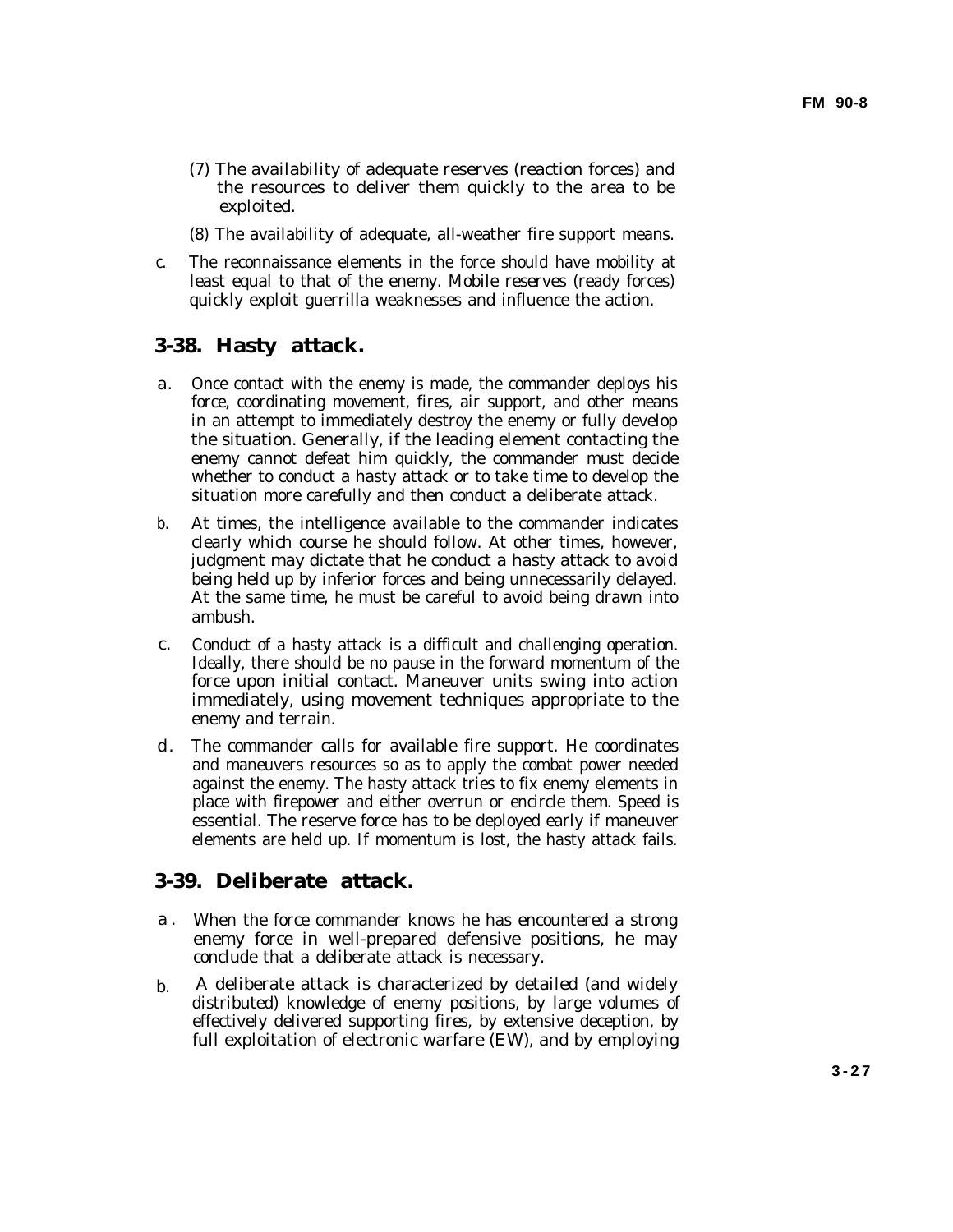measures beyond those possible in a hasty attack. Continued contact with the guerrilla force must be maintained to prevent its escape.

# **3-40. Exploitation.**

- a. If an attack succeeds, exploitation and pursuit follow. Exploitation is an operation undertaken to follow up success in the attack. Following the principle of reinforcing success, immediate exploitation using an uncommitted element of the force is advisable.
- b. The exploiting force drives swiftly to disrupt guerrilla command and control functions, severs escape routes, destroys reserves and equipment, and denies the enemy an opportunity to reorganize his defense. The exploitation force is large, reasonably self-sufficient, and well-supported by tactical air, air cavalry, and attack helicopters. It does not pause to achieve minor tactical successes against isolated or fleeing enemy units; it attempts to fix them while concentrating on destroying the main guerrilla force. The commander provides mobile support, including helicopters for emergency supply of petroleum, oil, and lubricants (POL) and ammunition, and ensures sufficient follow-on forces to attack guerrilla forces bypassed or fixed by the exploiting force.

# **3-41. Pursuit.**

- $a<sub>1</sub>$ Pursuit is an offensive action against a retreating enemy. It is the final phase of the exploitation and occurs when a large guerrilla force attempts to disengage. Normally, it attempts to cut off escape routes and encircle and destroy the guerrilla force. It maintains pressure with an exploiting force.
- b. As the guerrilla unit disintegrates, exploitation may develop into pursuit. Pursuit may develop in any operation in which the enemy has lost his ability to operate effectively and attempts to flee. Pursuit requires energy and resolution to press on despite fatigue, dwindling supplies, or the approach of darkness. Nighttime pursuit increases the enemy's confusion and speeds his disintegration.
- c . The primary purpose of pursuit is to destroy the guerrilla force. Although terrain objectives may be assigned as control measures, the primary objective is the guerrilla force.
- d. In pursuit, the requirements and command relationships for forces which follow and support are the same as in exploitation. They destroy bypassed enemy strongholds, relieve supported units that have halted to contain enemy forces, guard prisoners,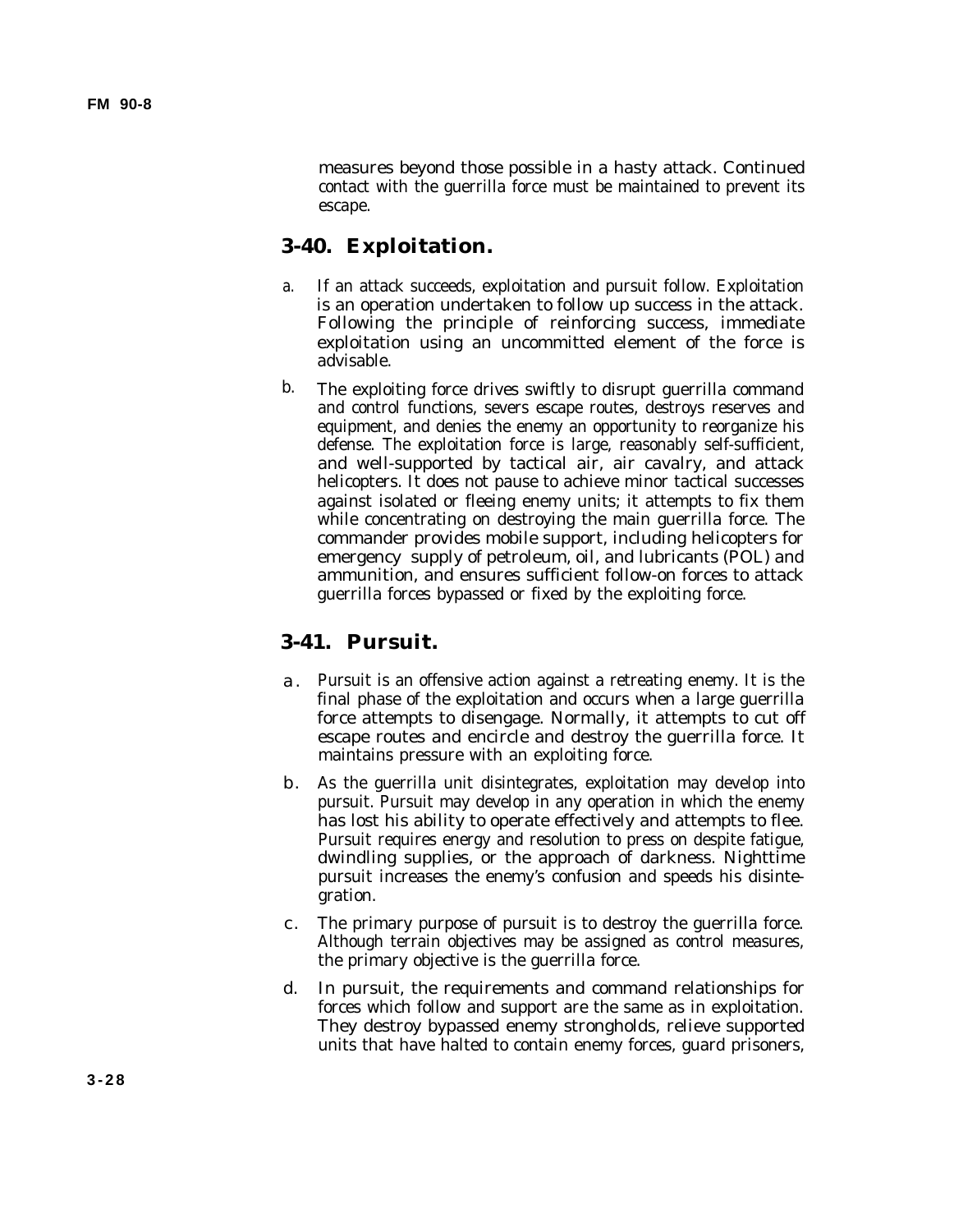open and secure lines of communications, and control refugees. In conducting a pursuit, the commander maintains unremitting, direct pressure against the enemy while trying to envelop him to cut his line of retreat. When conditions permit, the commander orders double envelopments of the retreating guerrilla force. He makes maximum use of fire support, air assault forces, and offensive electronic warfare.

#### **Section VI. Defensive Operations**

#### **3-42. Variations.**

- a. This section discusses defensive operations which brigades and subordinate units may have to conduct. Depending on the tactical situation, these operations, or variations of them, may be conducted during any phase of an insurgency. In some instances, the type of operation under consideration is identical to one already discussed in [Section V.](#page-15-0) The difference is the purpose.
- b. For example, patrolling maybe either offensive or defensive in purpose. When its purpose is offensive, it is done to locate the enemy and destroy him. When its purpose is defensive, it is done to deny the enemy access to an area, and to keep him from organizing for offensive operation. (For similarities of offensive and defensive operations, see [Section V.\)](#page-15-0)
- c. This section also provides guidance to commanders concerned with the defense of various types of temporary or semipermanent bases, such as logistical installations, OSBS, airfields, and airbases, under varying conditions of security that may exist in an area of operations.
- d. It is also applicable to the defense of civilian communities. Commanders responsible for bases, facilities, and communities should exercise those principles and techniques discussed which apply to their particular situation.

#### **3-43. Base defense environment.**

- a. Defense and security of tactical units and installations are integral parts of combat missions. (The term "base" is used to include all types of facilities to be defended.)
- b. Base defense operations are executed under the guidance of an area commander whose responsibilities include protecting the resources of his area from interruptions caused by enemy activities. This is a territorial responsibility in which base commanders provide for the local defense of their immediate base areas. In addition, base commanders may be asked to provide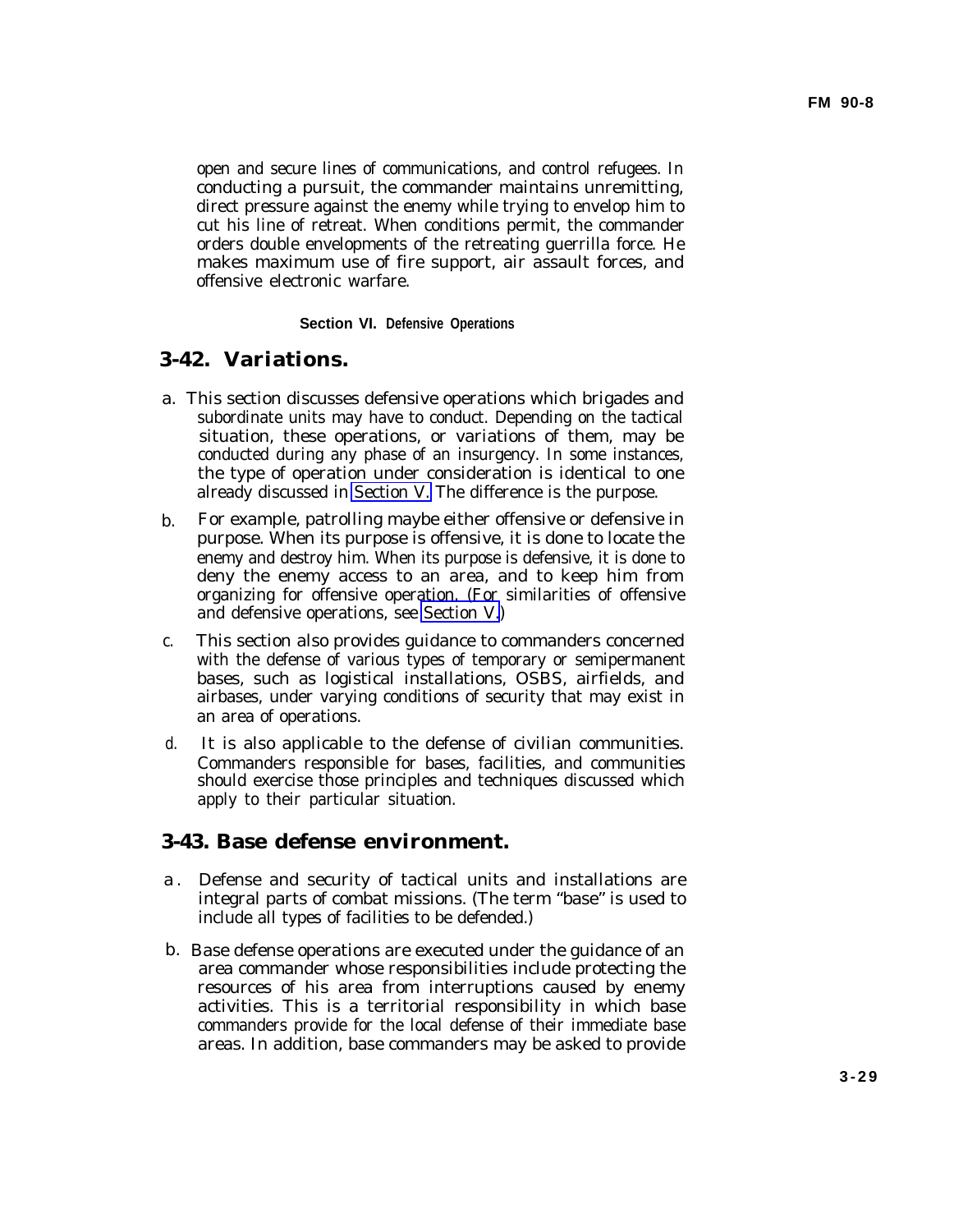resources for other activities which may be classified as rear battle.

- c. The base defense environment is established in an area generally controlled by friendly forces but not sufficiently secure to prevent guerrillas from moving in small groups, establishing firing positions, or mounting small-scale attacks.
- d. Conditions which may characterize the environment for base defense include:
	- (1) US forces are in a host country.
	- (2) Other nations in similar roles may be in the same host country.
	- (3) Unity of command or a combined headquarters may or may not exist.
	- (4) Although there is organized armed conflict, there is no recognized state of war.
	- (5) Many of the guerrillas do not wear distinctive uniforms. At times, some may appear dressed in government uniforms. Guerrillas cannot always be distinguished from government supporters or neutrals even when they are conducting overt operations.
	- (6) External support may be provided to the guerrillas, both overtly and covertly. Nations or groups supporting the guerrillas may provide sanctuaries where guerrilla forces may establish base areas.
	- (7) Paramilitary forces may assume increased responsibilities.
	- (8) No military "frontline" exists where continuous contact can be maintained.
	- (9) Guerrillas usually do not hold territory. They may disperse and avoid combat at the appearance of a stronger force.

#### **3-44. Missions, functions, and responsibilities.**

- a. Base defense consists of both normal and emergency local military measures taken to nullify or reduce the effectiveness of enemy attacks or sabotage. Base defense is conducted to ensure the continued effectiveness of its facilities and units to fulfill their missions.
- The commander of an **area** or a **subarea** that contains a base is responsible for its overall defense. The base commander, however, is responsible for its local defense; he must have under his operational control all forces, regardless of branch of service, that are assigned to the base primarily for its defense. Forces assigned b.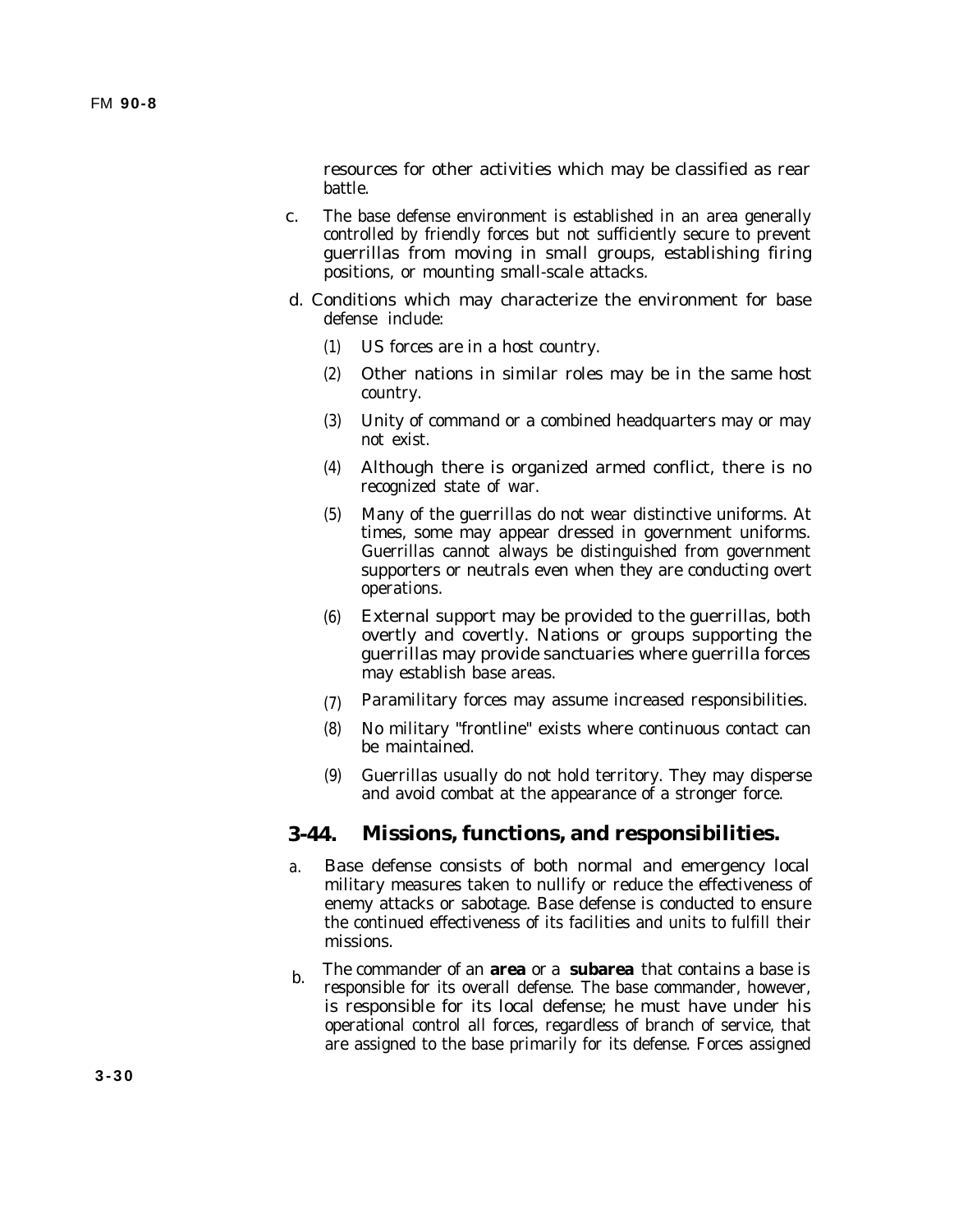to the base for other primary purposes will also assist in local defense during an attack. Each commander of forces located at a base is responsible for:

- (1) Participating in preparation of base defense plans. Training his forces for base defense.
- (2) Providing appropriate facilities and essential personnel for the base defense operations center and appropriate personnel for the base defense force staff.
- (3) Providing for internal security of his own command.

#### **3-45. Passive defense.**

In addition to their assigned defense missions, all units in the base area are responsible for maximum implementation of passive defense. Passive defense consists of measures taken to reduce the probability (and to minimize the effects) of damage caused by hostile action, without the expectation of taking the initiative. Responsibility for the conduct of specialized passive defense measures is assigned to firefighting units, chemical units, medical units, and other appropriate organizations capable of satisfying passive defense requirements. Additionally, all units assigned to the base initiate passive defense measures, such as dispersion, camouflage, blackout, and use of shelters. These measures assist in preserving the operating integrity of the base and ensuring decisive and effective action against enemy attack.

#### **3-46. Command relationships.**

Command relationships for base defense operations provide unity of command while preserving simplicity. The urgency of base defense operations requires clear-cut authority.

## **3-47. Fundamentals of base defense.**

- a . **Base defense.** It is established to provide all-round security for the base with available forces and is characterized by detailed planning and centralized control. Security measures may also include provisions to protect adjacent civilian communities, if feasible. Constant and aggressive action by friendly elements against enemy forces constitutes a major element of base defense. Vigilance and sound security measures reduce enemy interference with operations at the base and also tend to cause enemy forces to divert their operations from the area.
- b. Use of terrain. Proper evaluation and organization of the area are essential to hold down the number of additional forces required for base defense. Factors considered are: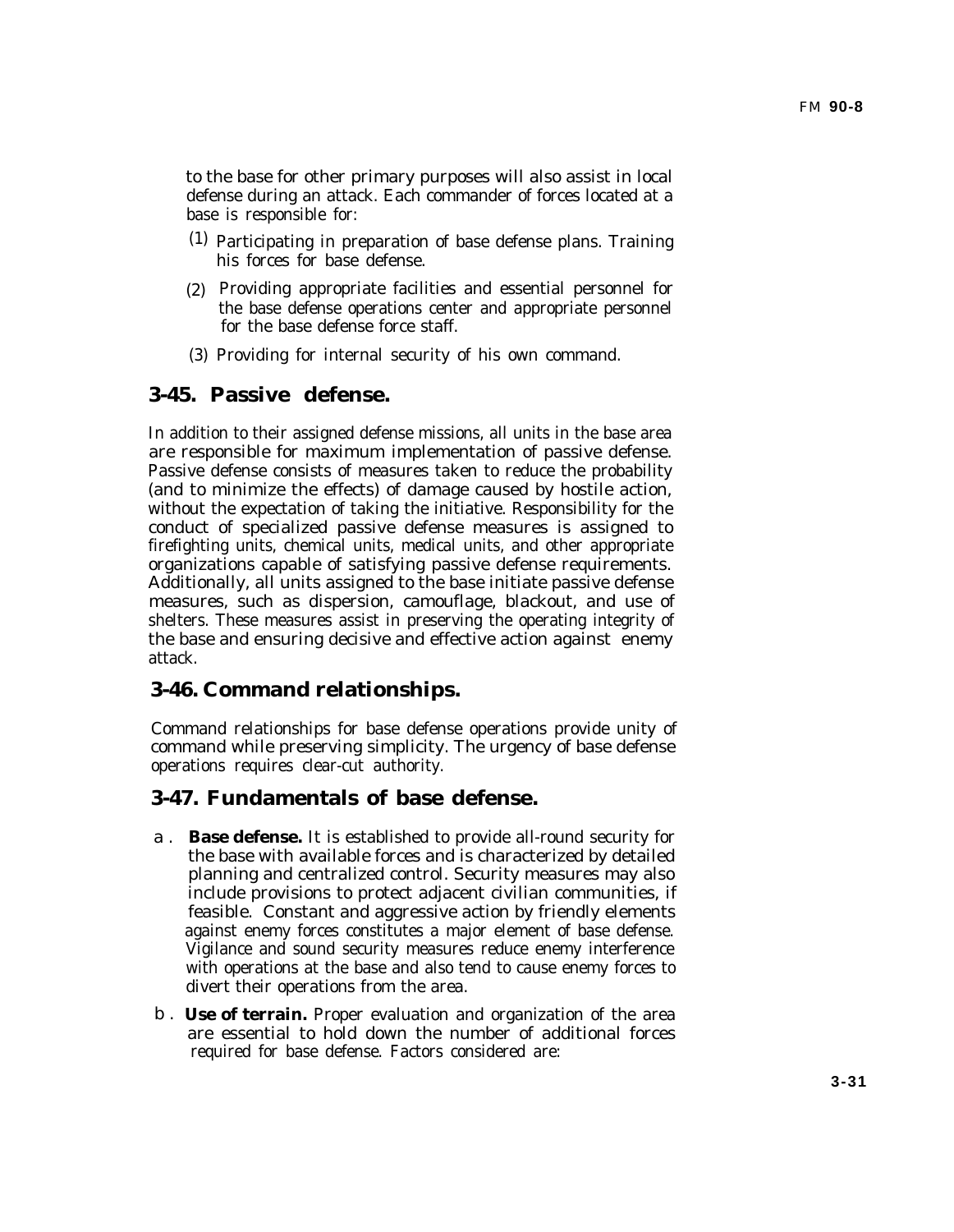- (1) Natural defensive characteristics of the terrain.
- Use of artificial obstacles to enhance the natural defensive (2) characteristics of the terrain.
- Existing roads and waterways used for military lines of (3) communications and civilian commerce.
- (4) Control of land areas surrounding the base complex to a range beyond that of enemy mortars and rockets, and also control of water approaches.
- c. **Security.** Early warning of pending actions ensures the base commander time to react to any threat. Outposts, patrols, ground surveillance andcountermortar radar, infantry scout dogs (if available), and air reconnaissance and surveillance provide early warning. Civilian informants and actions of indigenous personnel near the base are excellent indicators of pending enemy actions. Security measures vary with enemy threat, forces available, and other factors; all-round security is essential.
- d. **Mutual support.** Defending forces are positioned to ensure mutual employment of defensive resources, which include fires, observation, and maneuver elements. Mutual support between defensive elements requires careful planning, positioning, and coordination because of the circular aspects of the base area. Surveillance, obstacles, prearranged fires, and maneuver are used to control gaps. Defense plans provide for use of all available support, including attack helicopters and close air support.
- e. **All-round defense.** In defensive planning, the base commander has to be prepared to defend against enemy attack from any direction. Plans are sufficiently flexible, and reserves are positioned to permit reaction to any threat. Base defense forces (BDF) are assigned primary and alternate positions and sectors of responsibility. All personnel are assigned duty stations or shelters.
- f. **Defense in depth.** Alternate and supplementary positions, combat outposts, and mutually supporting strongpoints in front of the base forward defense area extend the depth. The commander plans fires throughout the defensive area up to the maximum range of available weapons. Portable obstacles may be placed around critical targets during reduced visibility to disrupt the enemy's plan and add depth to the defense.
- **Responsiveness.** Attacks against a base may range from long-range sniper, mortar, or rocket fire to attacks by suicide demolition squads or major forces. The enemy has the advantage of deciding when, where, and with what force he will attack. The defender positions his forces and plans fires and movement so he can respond to the widest possible range of enemy actions. The g.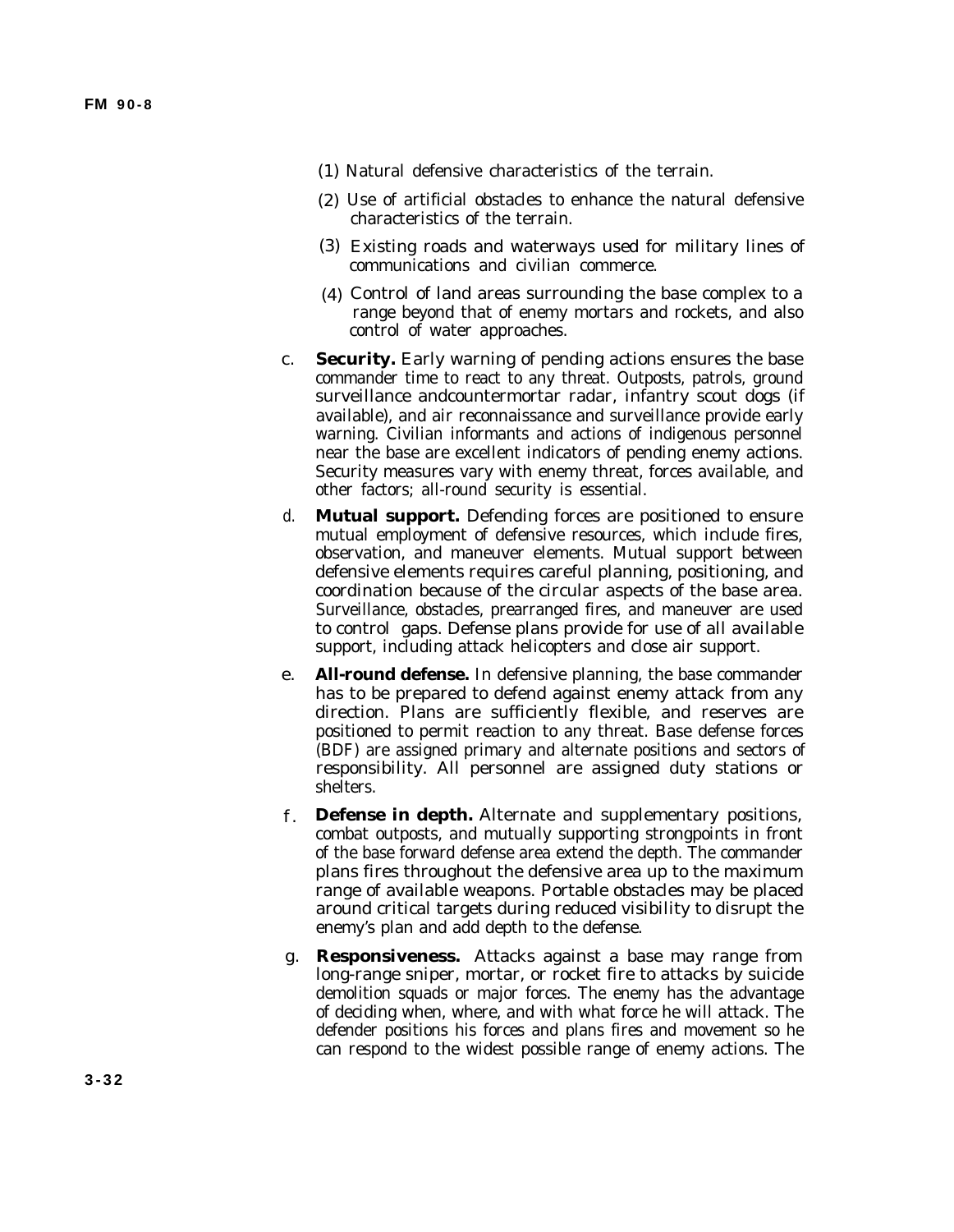defender prepares plans, to include counterattack plans, and rehearses, evaluates, and revises them as necessary.

h . **Maximum use of offensive action.** Since the objective of the base defense is to maintain a secure base, the defender uses offensive action to the maximum to engage enemy forces outside the base. On initial occupation of the base site, friendly forces take offensive actions to destroy enemy forces in the immediate area. The area commander employs patrols, raids, ambushes, air attacks, and supporting fires to harass and destroy any remaining enemy force. Once the enemy has been cleared from the area, the base can be defended by a smaller force. The BDF commander maintains constant liaison with major tactical unit commanders in the area to stay abreast of efforts to remove the threat.

## **3-48. Defense preparations.**

- a. Implementation of base defense measures in a new base begins before base units arrive, if possible. Normally, combat units provide the initial defense in a new base area, These combat forces remain in the base area, conducting aggressive offensive actions, until base units are capable of assuming the mission.
- When base units arrive, they immediately start organizing the base defense. They perform many of the tasks concurrently, but some tasks require priority. The base commander specifies the sequence for preparation of the defense system. (FM 7-8, FM 7-10, and FM 7-20 provide a recommended sequence for tactical defense. For more information on base defense, see [Appendix E.\)](#page-0-0) b.

# **3-49. Patrols.**

- a. Base defense operations to counter small groups of enemy forces include aggressive, frequent patrolling by squad- and platoon-size forces to detect and capture or destroy small groups of guerrillas. Infantry scout dogs, if available, maybe used to add security and additional detection ability to patrol operations.
- b. Patrolling is conducted by small, highly mobile units moving on foot or by vehicles during daylight and darkness. It may include the use of aircraft or boats. Populated areas near the base are searched, and surprise checkpoints are established along known or suspected routes of guerrilla communications.
- c . Dug-in or concealed night ambush sites are manned outside the barrier system trace on a random basis. Indigenous personnel should accompany ambushes near populated areas. Their knowledge of local populace and terrain assists the ambush mission. Artillery and mortar targets are registered and plotted to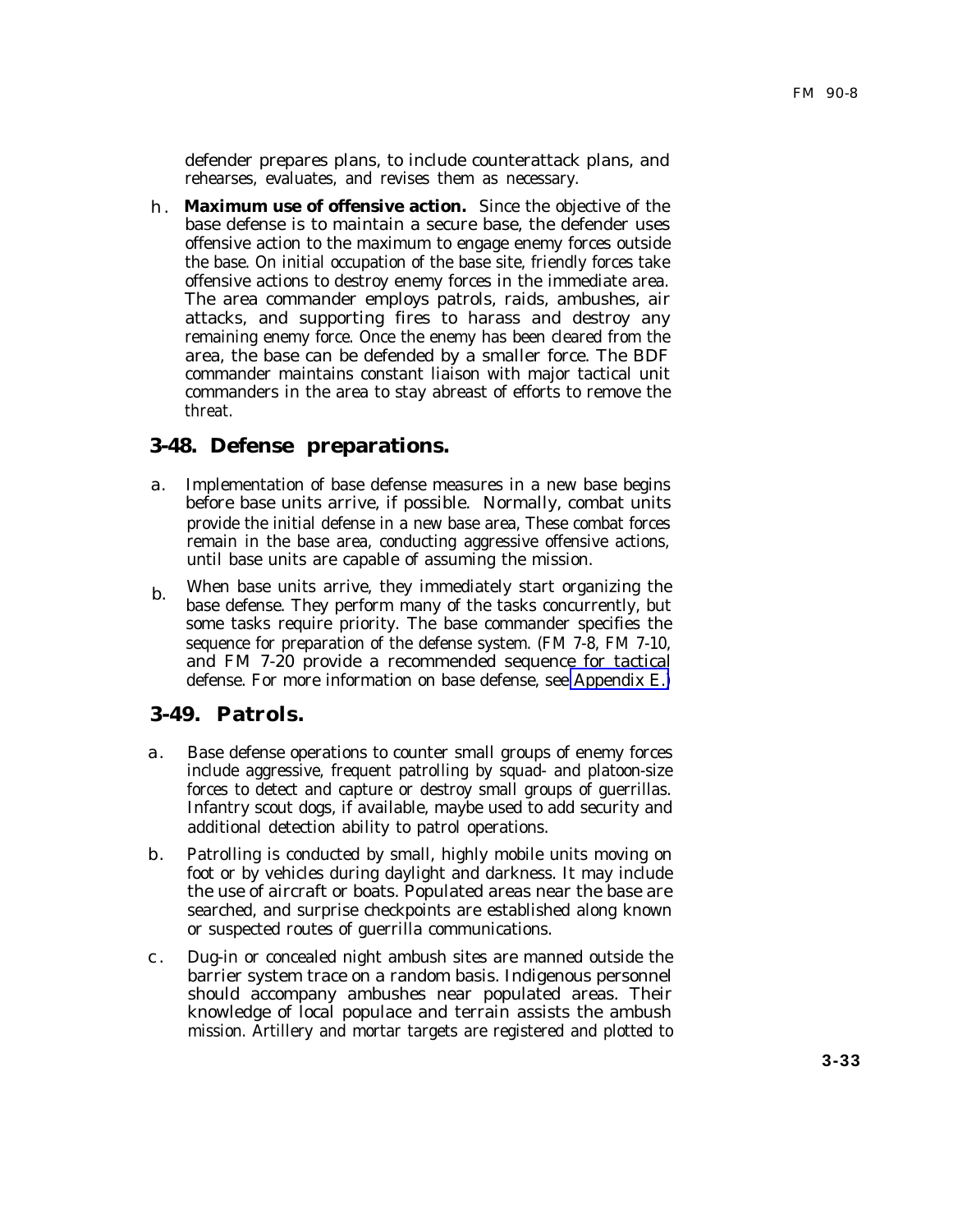provide rapid on-call support. Detectors and sensors are emplaced to provide early warning.

- d. BDF or other base unit reconnaissance patrols obtain target acquisition data. They may penetrate known guerrilla-controlled territory to install sensors that report the enemy's presence along infiltration and supply routes. In addition, such patrols observe known infiltration and supply routes and report any activity along these routes. They provide early warning of guerrilla assembly of personnel; movement of weapons, ammunition, or other supplies; and preparation of mortar and rocket firing sites. In addition to the acquisition of specific targets, reconnaissance patrols may be used to locate suspected areas where other types of surveillance or acquisition systems may be employed to obtain information. Indigenous personnel are valuable assets to reconnaissance patrols. Their knowledge of the terrain, ability to operate effectively in the environment, knowledge of the language, and familiarity with local customs are useful.
- e. Combat patrols, when used for base defense, are employed in difficult terrain some distance from the base but within range of supporting artillery. Combat patrols employ ranger-type tactics and remain committed for relatively long periods. They may be supplied by air and equipped to communicate with the base and supporting aircraft. Such patrols may vary in size from squad to platoon. They have the mission of making planned searches to locate areas used by guerrillas to hide supplies, regroup, rest, train, or otherwise prepare for offensive actions. Small groups of guerrillas are engaged and destroyed. Large groups are reported and kept under surveillance until they are attacked. Augmentation in the form of local paramilitary guides or trackers increases the effectiveness of combat patrols.
	- (1) **Reaction force operations.** When a guerrilla unit is located, the reaction force is deployed rapidly to engage the unit, disrupt its cohesion, and destroy it. If the guerrilla force cannot be contained and destroyed, contact is maintained; reinforcements are dispatched if needed; and the guerrillas are pursued. When escape routes have been effectively blocked, the attack is continued to destroy the enemy force. The required mobility is provided by ground and air vehicles and by rapid foot movement. Wheeled vehicles for reaction forces are predesignated.
		- (a) Reaction operations are simple, planned, and rehearsed day and night. Primary and alternate points are predesignated for the release of reaction forces from centralized control to facilitate movement against multiple targets. Such points are reconnoitered and photographed for use in planning and briefing. Within security limitations, actual release points are used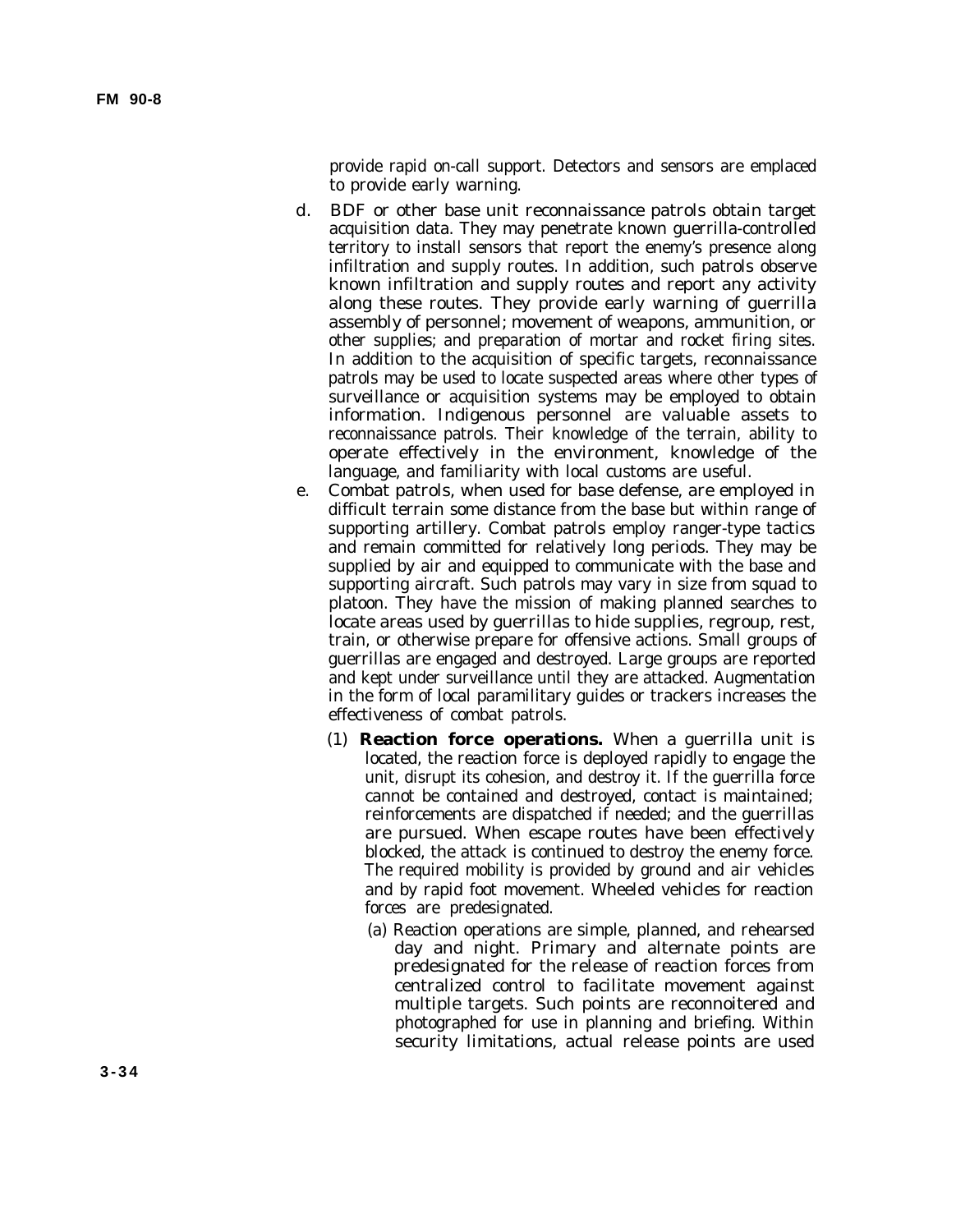during rehearsals to promote complete familiarity with the area.

- (b) Immediate reaction to any type of attack is essential and is attained through employment of firepower and movement of forces and their equipment. Immediate reaction to accurate and timely intelligence may permit destruction of the guerrilla force before an attack. Immediate reaction to standoff mortar or rocket fire may permit destruction of the guerrilla force during an assault on the base and facilitate blocking routes of withdrawal.
- (2) **Host and third country forces.** The BDF commander normally considers the integration of host and third country forces in the overall base defense effort. Particular emphasis is on integration of host country forces in patrol and populace control activities. Both host and third country forces provide local security for their own units; however, to ensure maximum benefit, all such local plans should be coordinated with, and integrated in, the base master defense plan. The degree of participation in base defense by host and third country forces depends on the orders and guidance of their governments.

### **3-50. Securing lines of communication (LOC).**

- a. Guerrillas may attempt to sever lines of communications (LOC) by various methods. Roads, waterways, and railways can be mined, or ambush sites located adjacent to them. Bridges and tunnels can be destroyed by demolitions. It is impossible to absolutely secure long lines of communication, but measures can be taken to minimize the effect of guerrilla activity against them.
- b. Patrolling by counterguerrilla forces increases the chances of detecting guerrillas before they can emplace mines or demolitions, or establish ambushes or roadblocks. During Phases I and 11 of an insurgent action, military police can do most of the patrolling of ground lines of communication, but the tactical situation may dictate combat forces having to perform this mission.
- c. Patrolling is done regularly, but patrols should not establish a routine which enables the guerrilla to avoid or ambush them. Patrols must pay particular attention to probable ambush sites and chokepoints where roadblocks or mines and demolitions would be effective.
- d. Aerial patrols are effective for covering large areas in a short time.
- e. Surface patrols are slower, but they can check routes in greater detail. Surface patrol members must be trained in the detection of mines and booby traps. Mine detectors and infantry scout dogs, if available, may aid them in this task.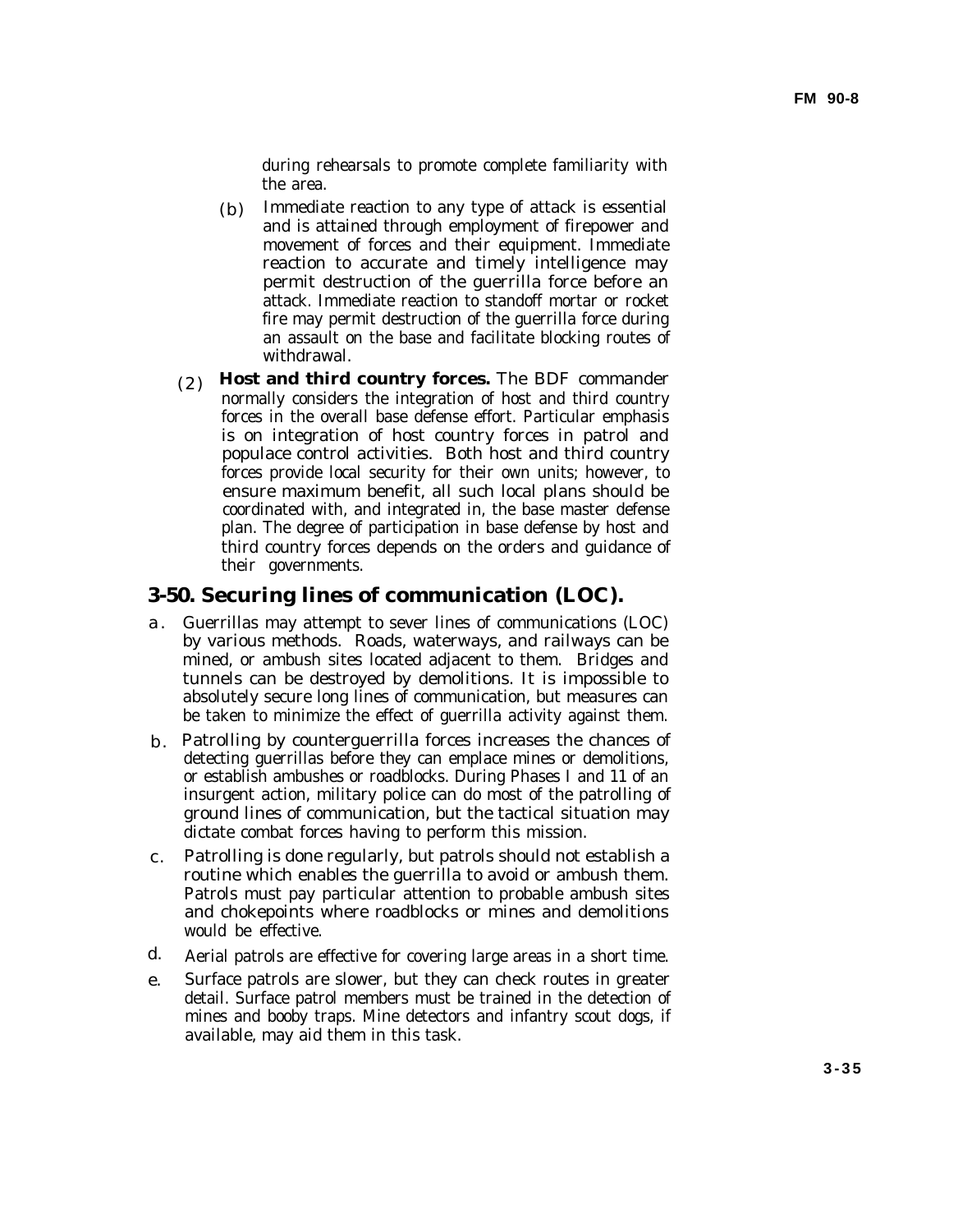- $f$ . The primary function of a patrol is to check the security of the routes it patrols. Ordinarily, manpower constraints prohibit a patrol from being organized and equipped to counter a large guerrilla force; however, reinforcement by artillery and attack helicopters increases a patrol's capability to deal with guerrillas they encounter. Patrols are organized with enough combat power to survive an initial contact. Recent guerrilla activity provides guidance on how patrols are organized. If the guerrilla is found in strength, his destruction is the reaction force mission.
- g . Patrols always attempt to make initial contact with the smallest of their elements, and they must be thoroughly proficient in counterambush techniques.
- h . Roadblocks, checkpoints, and guardposts at critical chokepoints (such as bridges and tunnels) are effective in preventing acts of sabotage. Vehicles and persons are stopped and searched before being allowed to proceed. Vehicles are not allowed to stop on or under bridges or in tunnels.
- i . Critical chokepoints are watched carefully at night. Personnel guarding them are equipped with night vision equipment, and ground surveillance radar and sensors are used to cover the immediate, surrounding area. Curves on railroads are also watched. Mining indirect approaches to sensitive areas may help to lessen the chances of ground attack. The area is ringed with planned artillery fires, and bunkers are constructed to protect guard personnel and provide them positions from which to fight until reinforced. Underwater approaches to bridges are reinforced by booby-trapped obstacles.
- j . Engineers are used to help keep lines of communication open. They can locate and clear mines, clear potential ambush sites, and repair damage. They may also prepare defensive systems around chokepoints.

## **3-51. Defending against guerrilla offensive.**

a. When insurgent action enters Phase III, the guerrilla may begin to attack using conventional tactics with the intention of capturing and holding facilities, installations, bases, communities, and t.errority. He also attemps to permanently sever critical lines of communication. These attacks are similar to attacks conducted by conventional infantry except the initial absence of established lines enables the guerrilla to strike from any direction, or from many directions at once. As host government and US forces react to these initiatives, enemy and friendly lines may evolve; however, during the initial stages of the guerrilla's offensive campaign, friendly bases, facilities, installation, and even cities may be surrounded and come under siege.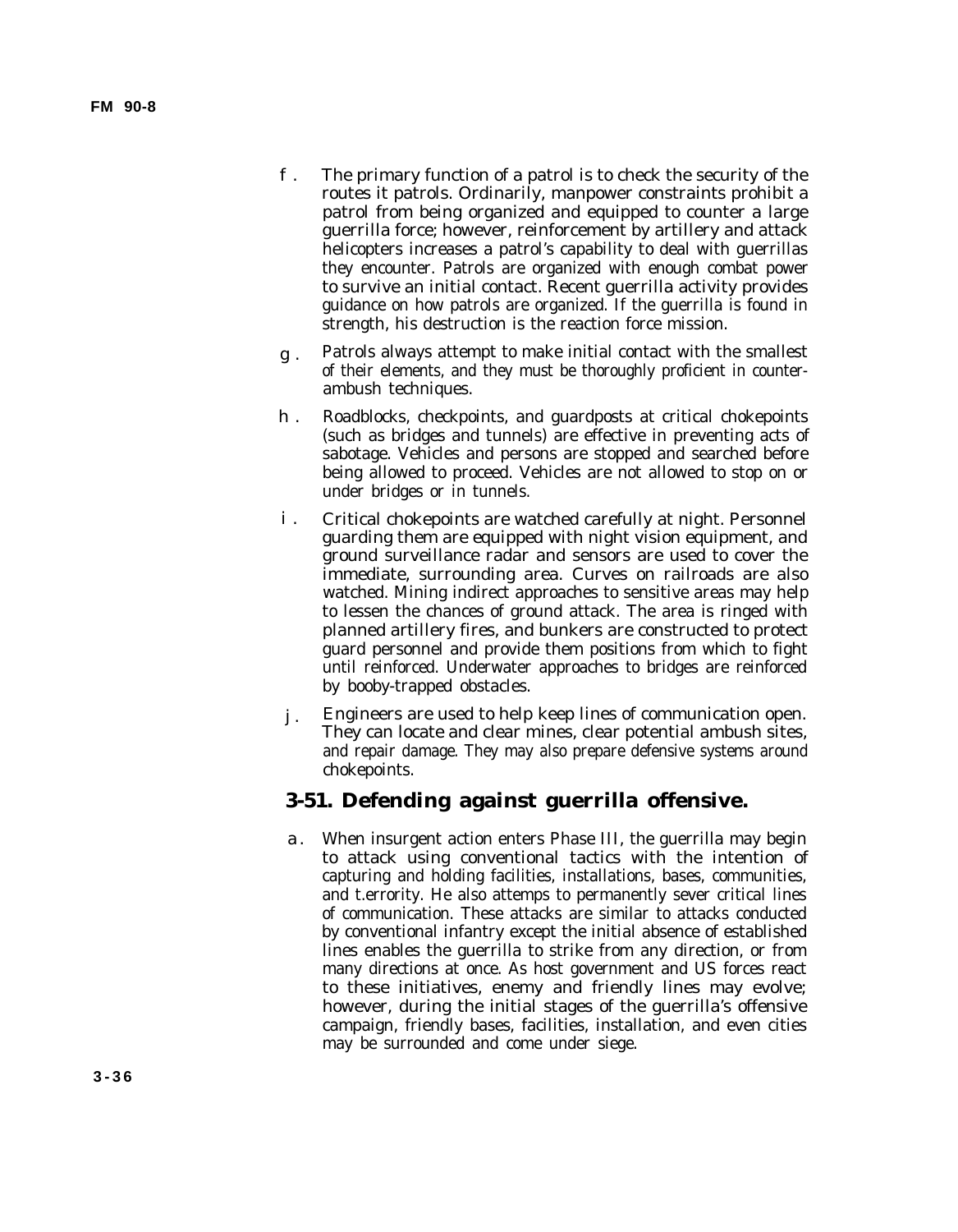- The organization of the defense and the construction of physical defenses must be at least partially completed prior to the guerrilla's attack if the defenders are expected to hold until a counteroffense can begin. b.
- c . Once enemy and friendly lines are established, conventional tactics are employed by both sides. Initially, however, US forces may have to conduct limited attacks to reopen lines of communication or to relieve besieged areas.

#### **Section VII. Common Operations**

Operations common to offensive and defensive counterguerrilla operations may be conducted during any of the three phases of an insurgency. The degree to which these operations are utilized is dependent on the tactical situation.

#### **3-52. Movement security.**

- a. All movements of troops and supplies are planned and conducted as tactical operations with emphasis on extensive security measures. These security measures may include:
	- (1) Secrecy when planning and disseminating orders, strict noise and light discipline during movement when appropriate, and varying routes and schedules of movement.
	- (2) Security forces organized and equipped to ensure effective front, flank, and rear security during movement and halts. Pre-positioning security elements along the route of movement helps in performing route reconnaissance and movement security.
	- (3) Coordination with supporting air units to ensure a thorough understanding of air support used to assist the movement, both in taking preventive measures and in close combat operations. The need for secrecy may preclude initial air cover, but it will not preclude use of close air support when required. The use of aerial photographs is critical.
	- (4) Fire support elements which provide close and continuous fire support for the movement.
	- (5) Maneuver for counterambush actions, to include contingency plans for immediate action against an ambush and use of formations which allow part of the column to be in position to maneuver against an ambush force.
	- (6) Communications with supporting units, adjacent host country forces, and higher headquarters, to include airborne radio relay.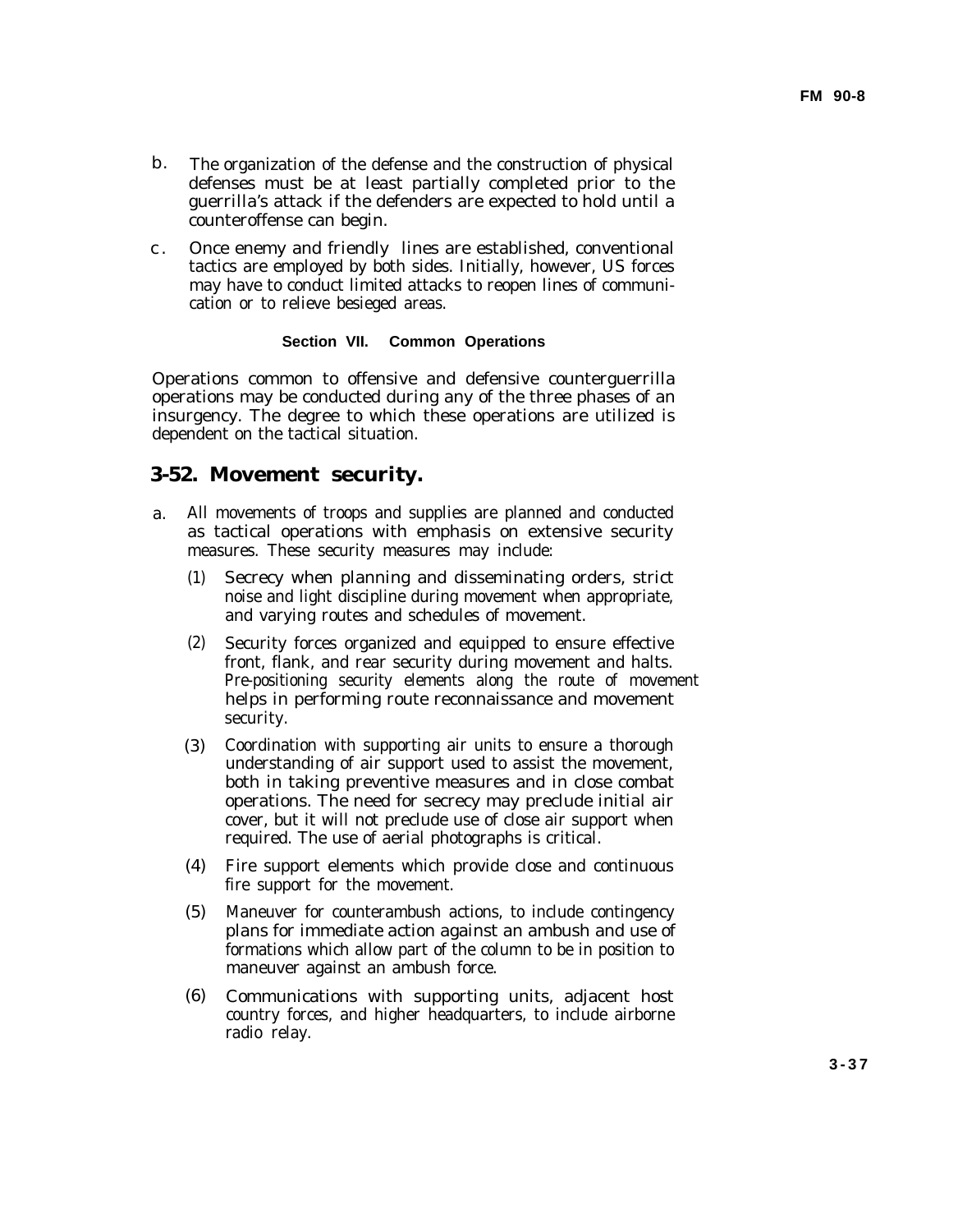- (7) Varying the location of leaders, communications, and automatic weapons within the movement formation.
- (8) Questioning local civilians along the movement route for intelligence information, to include possible guerrilla ambush sites.
- (9) Movement by bounds with overmatching fire.
- (10) Use of infantry scout dogs, if available, and other ambush detection means.
- b. Organization of the movement depends upon the type of movement, whether by ground, air, or water.
- c . Planning for movement is coordinated with military units along routes of movement and considers the following:
	- (1) **Communications.** Communications are vital to the success of movements. Radio communication is planned and available between convoy serials and march units, with artillery forward observers and air controllers, and with units and population centers in the areas along the route of movement. Visual and sound signals, which include colored smoke, identification panels, and whistle or horn signals, are prearranged. While limited, these communication means are effective when prearranged meanings and responses are understood and rehearsed.
	- (2) **Artillery and mortar support.** Artillery and mortar support may be provided by units within range of the route of movement or by artillery and mortars which may be positioned within range of the proposed route. Movements requiring artillery and mortar support have observers either with them or in supporting observation aircraft. Strip maps marked with planned targets enable personnel (other than forward observers) to request fires. Coordination with fire direction centers (FDC) capable of providing fire along the route of movement ensures that forward observers can enter the FDC net, make routine location reports, and request and adjust fires. Call signs, frequencies, authentications, areas of possible employment, schedules of movement, and target numbers are coordinated.
	- (3) **Aircraft.** Experience has shown that the presence of aircraft deters ambushes. Column movement covered by traveling overwatch or bounding overwatch attack helicopters, in conjunction with a route reconnaissance by scout helicopters or fixed-wing strike aircraft, maybe requested. Planning includes the type, number, and method of employment of aircraft. Methods of employment include column cover, air alert, and ground alert. Column cover by fighter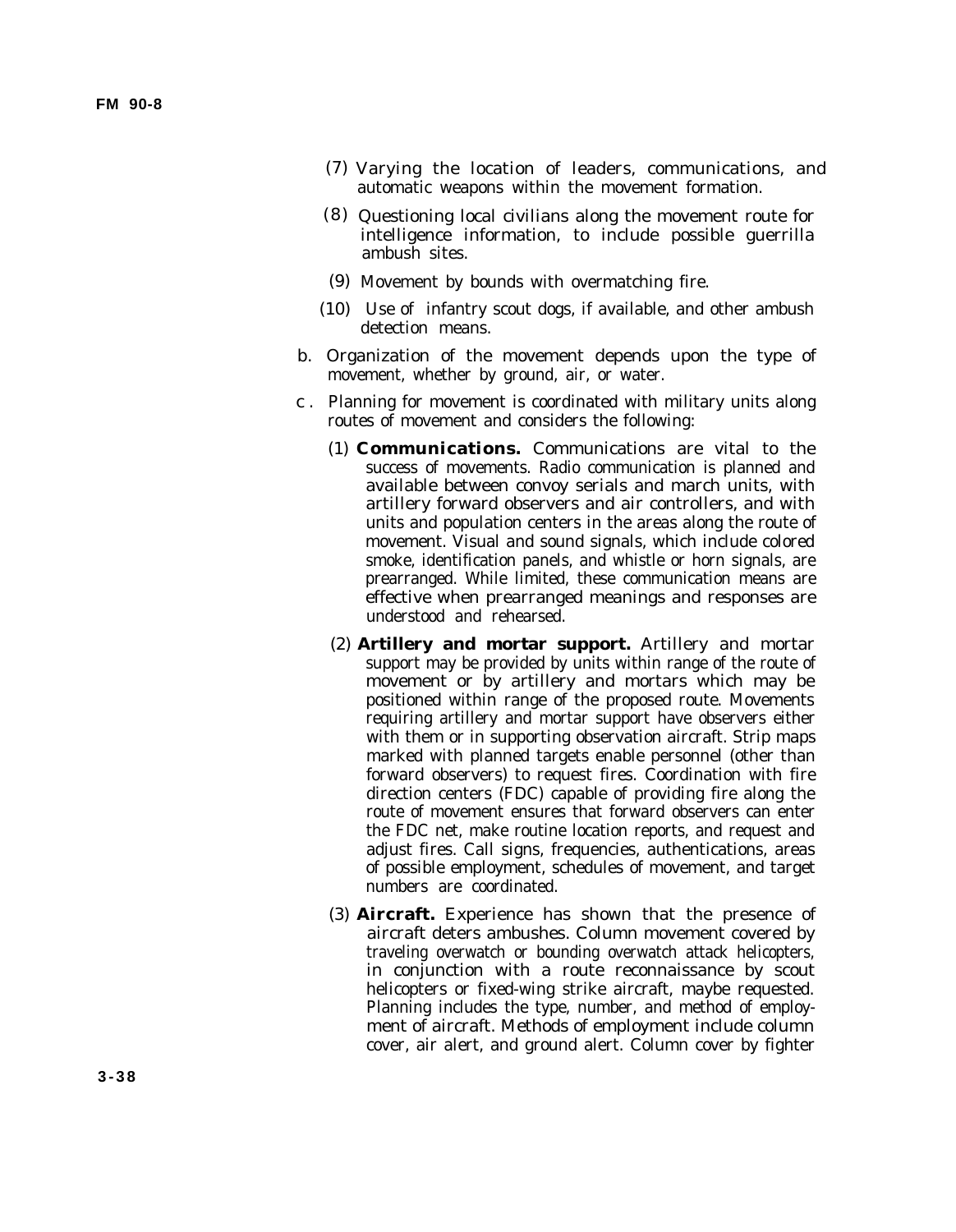aircraft is expensive in terms of crew fatigue and equipment maintenance; therefore, light observation-type aircraft that can direct on-call air support are used for short movements over frequently used routes in more secure areas. When air support is planned, communications information concerning radio frequencies, call signs, and identification procedures is provided to all who may need to use them. In addition, the supporting air unit knows the maneuver intentions of the ground element in case of ambush.

- (4) **Route clearing.** This operation may be conducted before certain critical movements. The use of route-clearing operations depends upon the availability of troops, the importance of the movement, and the guerrilla threat within the area. Normally the units responsible for the area through which the movement will pass are used in route-clearing operations. These route-clearing forces normally include both mounted and dismounted elements. In addition to a thorough reconnaissance of the main route of movement, critical terrain near the route is secured. This maybe done by placing pickets along critical stretches of the route or by selective placement of tactical units.
- (5) **Reserves.** Reserves (ready forces) are vital to countering ambushes. The guerrilla must be convinced that ambushes produce a fast, relentless, hard-hitting response by counterguerrilla supporting forces, to include airstrikes and ground pursuit. Prior to a movement, reserve force commanders and aviators are briefed on the general area of operations; landing areas, known and suspected guerrilla locations, and communications are emphasized. If the distance to be covered from a single location prevents quick reaction, reserve ready forces are designated in successive areas. (For further information on movement security, see [Appendix G.\)](#page-0-0)

#### **3-53. Motor movement.**

a . Special escort attachments may not be available to support all motor movements; therefore, many convoys must be prepared to secure themselves for part or all of the distance. When a maneuver unit is designated to provide escort for a vehicle convoy, elements of the unit provide escort through their respective areas of responsibility. Armor or armored cavalry units are ideally suited to provide convoy escorts. Reconnaissance of the route immediately prior to the passage of the convoy is desirable. When a single unit is to provide escort through other units' areas of responsibility, the single unit coordinates closely with those other units to ensure adequate fire support and available reinforcements during passage of the convoy.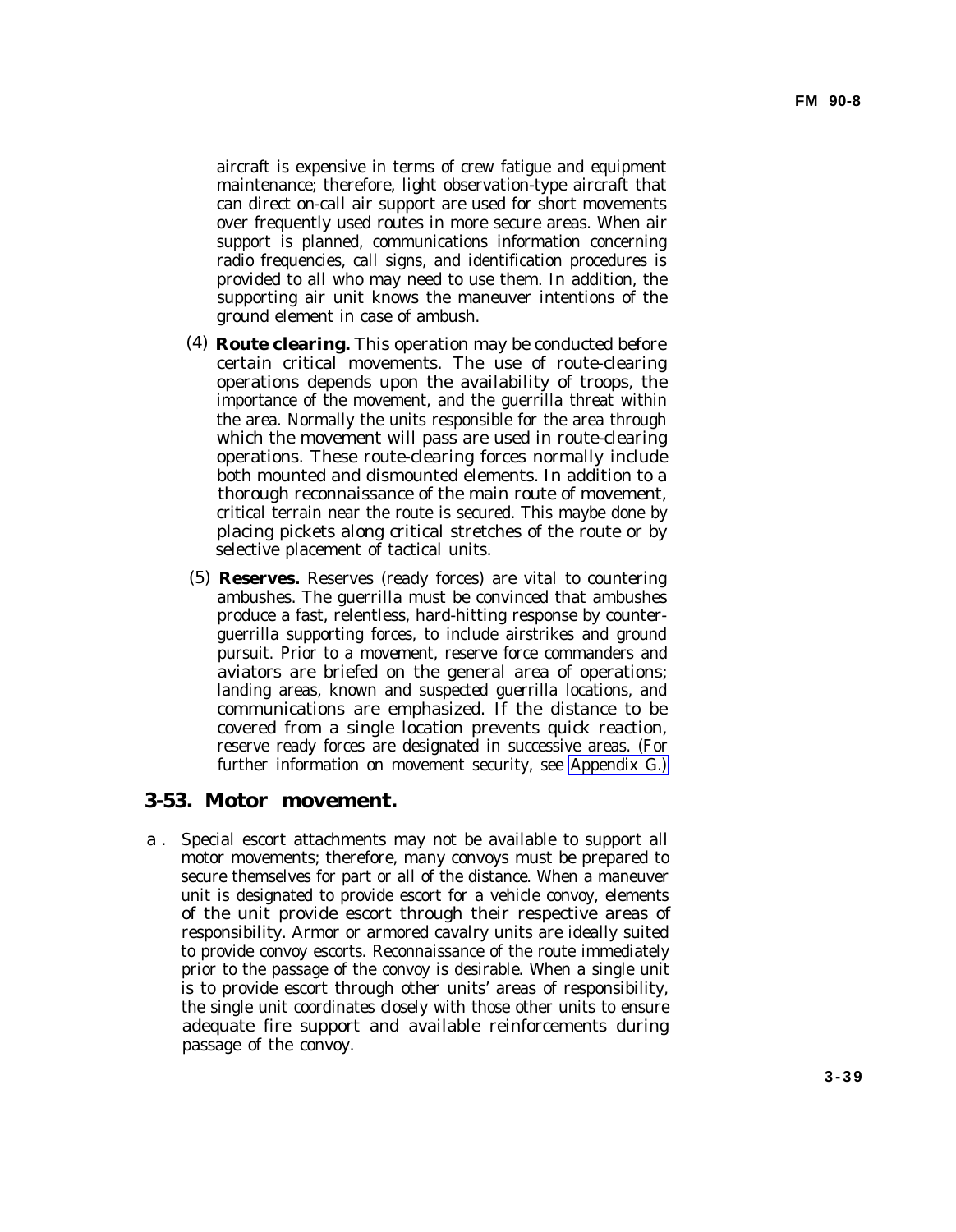- Since there is seldom time to issue orders during an ambush, the security detachment's actions are planned and, when possible, rehearsed by drills prior to the movement. b.
- c . Convoy command responsibility is clearly fixed throughout the chain of command. The commander and as many of his subordinates as possible are briefed on the latest information about the area through which they are to pass. The commander formulates his plans and issues his orders to include formation, intervals between echelons and vehicles, rate of travel, and detailed plans for action if a guerrilla force attacks the convoy. All personnel board their vehicle in such a way that they can dismount rapidly into predrilled formations. Arms and ammunition are readied for immediate action, and vehicle commanders are responsible for keeping personnel alert (Figure 3-1 ).
- d. Convoys may be escorted by reconnaissance aircraft or attack helicopters and may have tactical air support on call. The use of reconnaissance Army aircraft to survey routes immediately forward of a convoy often provides early warning of danger. -

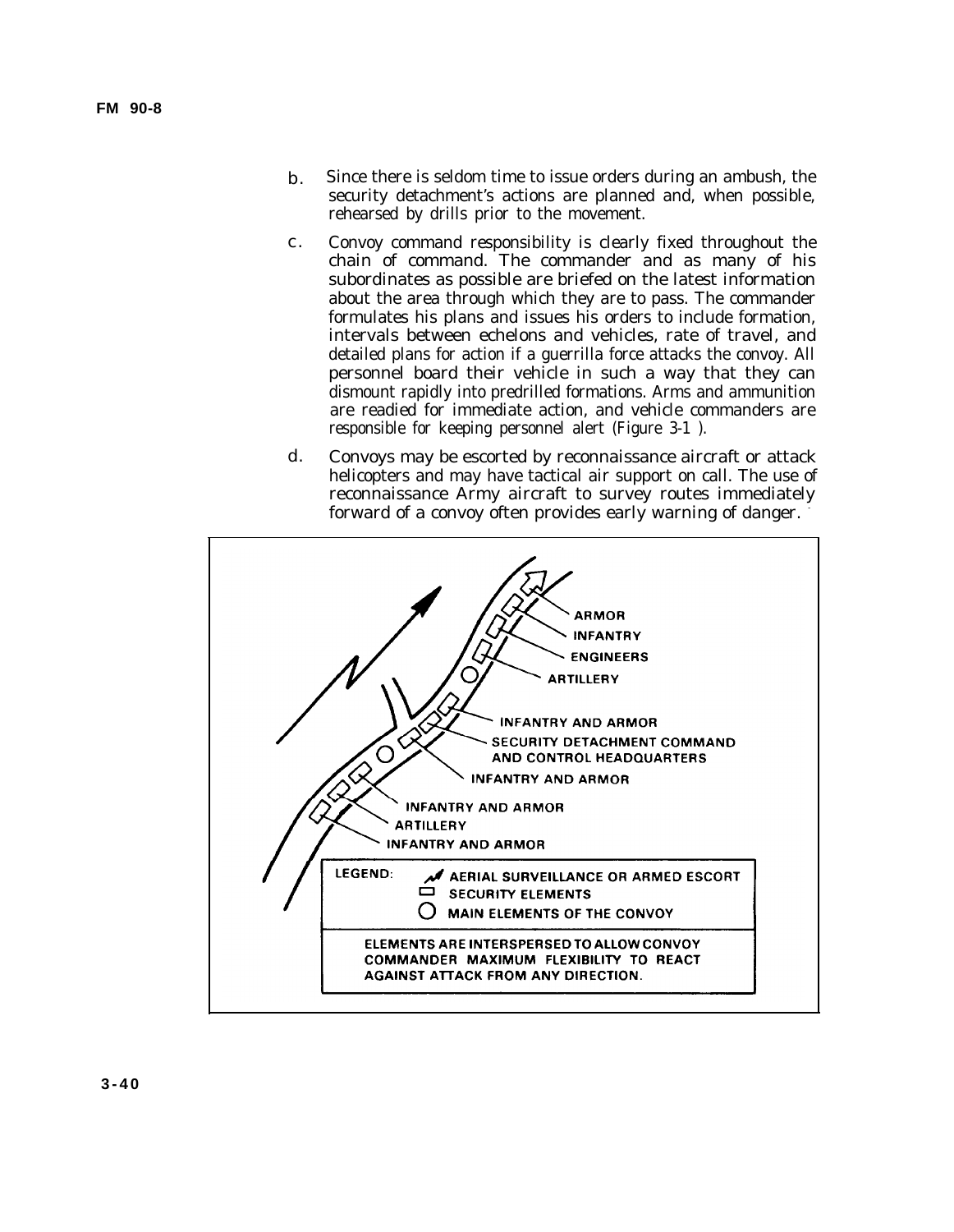### **3-54. Armor and cavalry movement.**

- a. During movements, unit vehicles and equipment are arranged to facilitate their employment upon contact with, or interference from, the enemy. Traveling, traveling overwatch, and bounding overwatch techniques are used in movement. (See FM 71-2 for armor ground movement security techniques, and FM 17-95 for cavalry movement techniques.)
- Air cavalry can be used to provide column cover and to give early b. warning of hostile activity. Security measures are employed to keep the enemy from learning of the movement or its destination once the column has begun moving.
- c. Terrain and weather permitting, aground security force (advance guard, flank security, and/or rear guards) are used to provide security. When terrain precludes the use of these ground security elements, air cavalry may perform these activities as part of the security mission.

#### **3-55. Rail movement.**

- a. **Mission.** The primary mission of train personnel and combat or security troops is to get the train to its destination.
- b . **Concept.** As long as the train continues to move, control remains with the train crew; however, if an ambush or firefight develops and the train is unable to disengage by movement forward or backward, the escort commander takes command and undertakes defense of the train with all available personnel. If there is no escort, the senior military member aboard takes command. Radio communications are used to call for assistance. Security detachments guarding the right of way have their own communication system which may be tied into the railway communication system, when required.
- c . **Organization.** Railway installations and rail traffic are secured by establishing defined areas of responsibility. Standing operating procedures on organization for rail movement are normally published by the highest level of command. Rail security is coordinated with area and tactical commands which provide support.
- d . **Operations.** Armored trains may be used for patrolling track where guerrilla activity may be expected. Armored trains operate tactically under orders of the appropriate military commander. Since the operation of an armored train is quite different from that of other trains, the military transportation service assigns a specially selected train crew. This crew coordinates the train movement with that of other trains and with proper regard for the tactical situation. Railway gondolas may be prepared for defense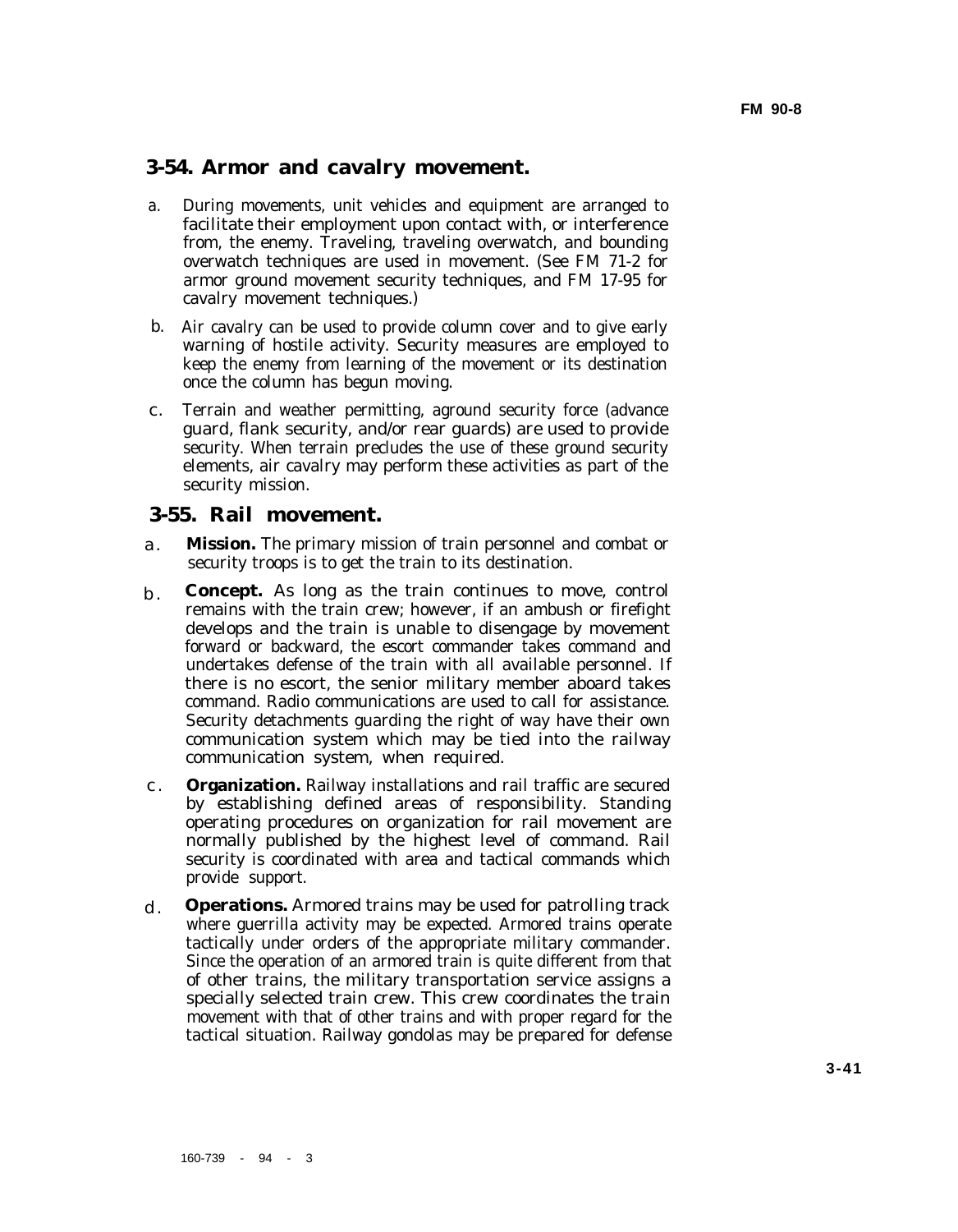by piling sandbags on the floor and at the sides and by mounting machine guns, mortars, and rocket launchers. These cars must not be placed next to cars containing gasoline, ammunition, or other flammables. Locomotives should be preceded by two or more cars loaded with sandbags, rocks, or scrap material for protection against mines and obstructions. On a single-track rail division subject to guerrilla attack, the positive-block method of operations is employed. In this method of operation, a following train is not permitted to enter a block until the preceding train has cleared it. This permits the train in the block, if attacked, to back up if necessary and to receive reinforcements by train from either direction.

## **3-56. Water movement and riverine operations.**

Counterguerrilla operations may be conducted in large inundated areas (lakes, coastal waters, flooded delta areas, and inland waterways) which are inhabited by large population segments and which have limited, or no, rail and road nets. The ability of the counterguerrilla force to operate in these areas is a requirement for successful missions. (See FM 31-11 and FM 31-12 for amphibious operations.)

- a . **Mission and concept.** Boats may be used to perform a variety of tactical as well as logistical tasks. Waterway movement of troops and supplies is planned and conducted in much the same manner as mounted movements on land; however, special characteristics of water transportation must be considered. The counterguerrilla force may participate in riverine operations along with host country regular forces (particularly naval forces), paramilitary forces, US Army waterborne transportation forces, and US naval forces.
- b. **Organization.** When a large waterborne force moves, it adopts a march formation similar to a ground convoy. Advance and rear guards in boats are organized. Flank security maybe provided by patrols in boats in adjacent streams or on foot on the banks. Unlike ground convoy procedures, movement is not necessarily in file or column formation. The formation depends upon the purpose of the movement, the strength of the friendly force, and the width of the stream. It is based on the same considerations as those for combat formations on land, to include control, security, flexibility, speed of reaction, observation, and fields of fire.

#### c . **Operations.**

(1) Waterways afford little cover and concealment. Power-driven boats are noisy and attract attention. Boats can be seen and fired on easily in daylight, but this disadvantage can be reduced by night movement and by traveling close to the stream banks where shadow and overhead branches aid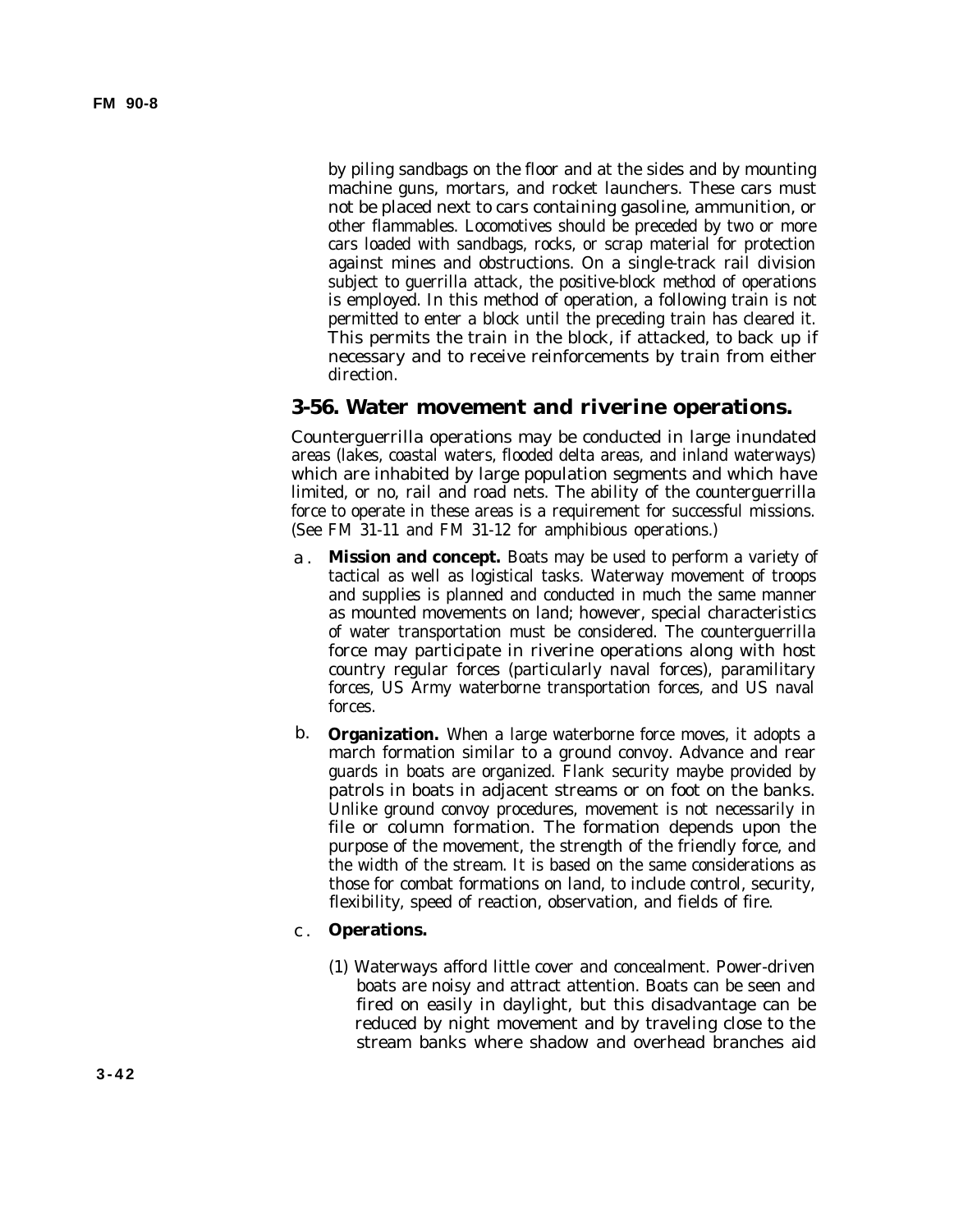concealment. Boats must go to or near the shore to unload, thus affecting the reaction time in case of an ambush. Landing operations may be difficult because of unfavorable characteristics along the banks. Transported troops should be assigned firing positions on board their vessels for defense against ambush. The transported units should position the maximum number of crew-served weapons on board to engage enemy on the near bank or both banks of the waterway.

- (2) Combinations of blocking, attacking, and screening tactical actions can be devised by the counterguerrilla force utilizing the mobility of naval forces (river assault groups) and air assault units. Teamwork between ground forces moving along river banks, and supporting naval craft firepower and floating artillery, can result in successful operations against guerrilla forces in water areas.
- (3) The amount of time required for planning increases with the size of the force involved. Planning should be as detailed as time permits, but quick reaction is necessary to capitalize on current intelligence.
- $(4)$  Planning includes:
	- (a) Reducing all planning facets of embarking and debarking of troops and equipment to SOP.
	- (b) Integrating and combining plans for US, allied, and host country military forces and civilian agencies.
	- (c) Facilitating command and control means to unify command and coordination of fires and other support.
	- (d) Reducing rehearsals to a minimum, based on habitual employment; reducing activities to SOP; reducing equipment and logistical requirements.
	- Obtaining detailed intelligence from the population (e) and civilian police.
	- (f) Obtaining information on currents and tides at H-hour, beach conditions, and conditions of banks or shores for exit routes.
- (5) Crew-served weapons transported on water craft must be in position at all times to engage guerrilla ambush forces.

#### **3-57. Foot and air movement.**

a. **Foot movement.** Dismounted movements by small units are planned and conducted using the principles for patrolling; for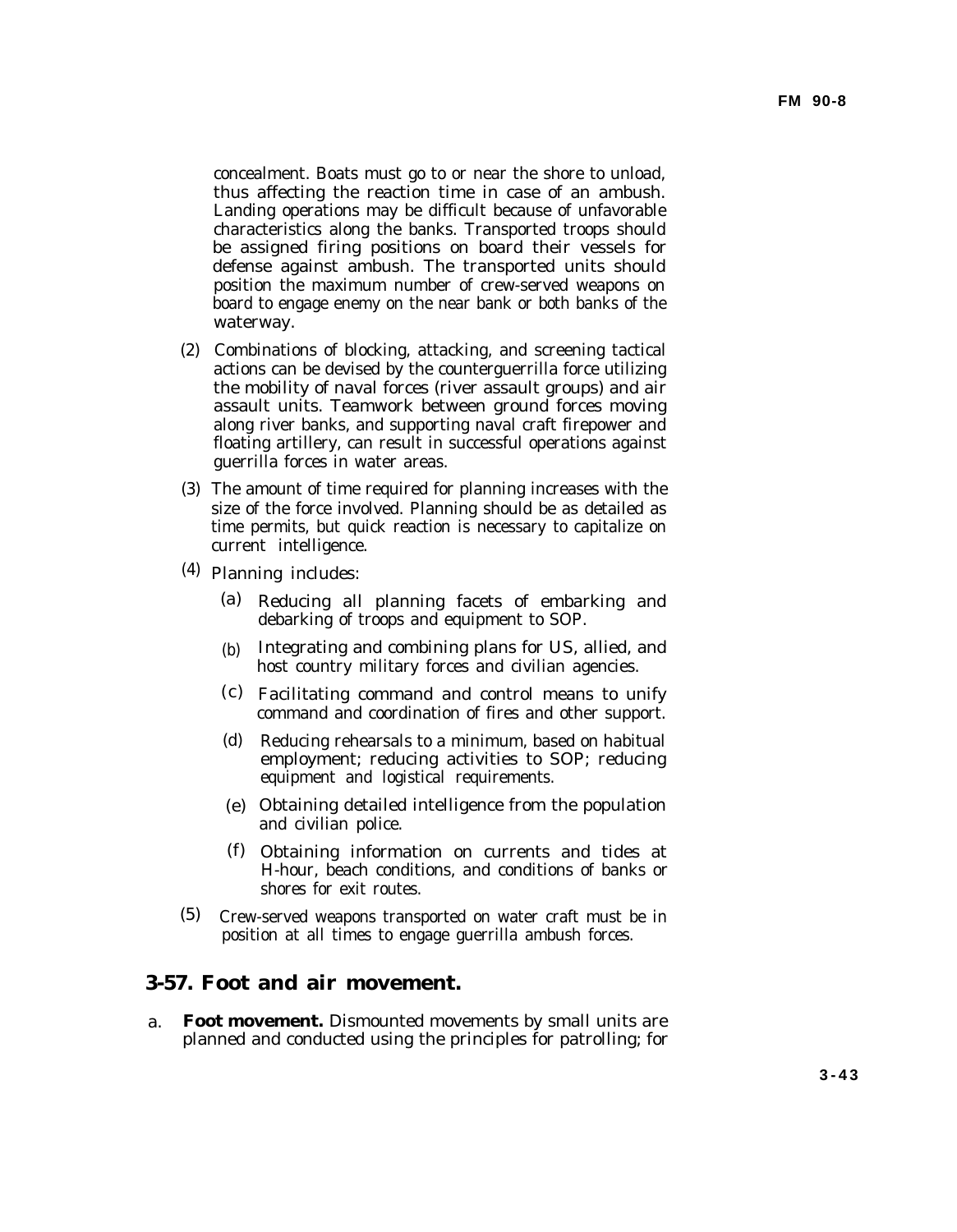larger units, the principles for movement to contact will apply (FM 7-8, FM 7-10, and FM 7-20).

b . **Air movement.** Air movements are an integral part of counterguerrilla operations. The principles governing security of such movements are contained in FM 7-10, FM 7-20, and FM 90-4.

#### **3-58. Border operations.**

- a. While operations to control borders are normally a civilian security agency mission, the brigade may be required to participate in these operations by reinforcing or assuming responsibility for border surveillance and control.
- b. Brigades conducting or supporting consolidation or strike operations may become involved in border control activities. In some cases, the scope and combat requirements of controlling a border may make border operations more a tactical than a civilian security force problem, and may require the conduct of successive strike operations by the brigade in its area of operations.
	- (1) **Purpose.** Border control operations require effective measures to secure extensive land border or seacoast areas and to preclude communication and supply operations (to include aerial resupply) between an external sponsoring power and guerrilla forces.
		- (a) **Concept.** In Phase I insurgency, operations in border areas are normally a function of police, customs, and other government organizations. Armed and paramilitary forces may assist these organizations, particularly in remote areas. In Phases II and III, denial of external support for the insurgency may require combat operations in border areas. These operations require close coordination and cooperation between the armed forces, paramilitary forces, and all government agencies involved. Physically sealing the border may not be possible since it could require the commitment of more government forces and materiel than overall national resources permit. Since placing forces and barriers at all possible crossings or entry sites maybe impossible, priorities should be established. Natural barriers must be used wherever possible. Using patrols, sensors, and obstacles in selected areas increases the effectiveness of natural barriers. Barrier and denial operations are established after careful consideration of the threat, the environment, and the location of the infiltrator's probable targets and methods of operation.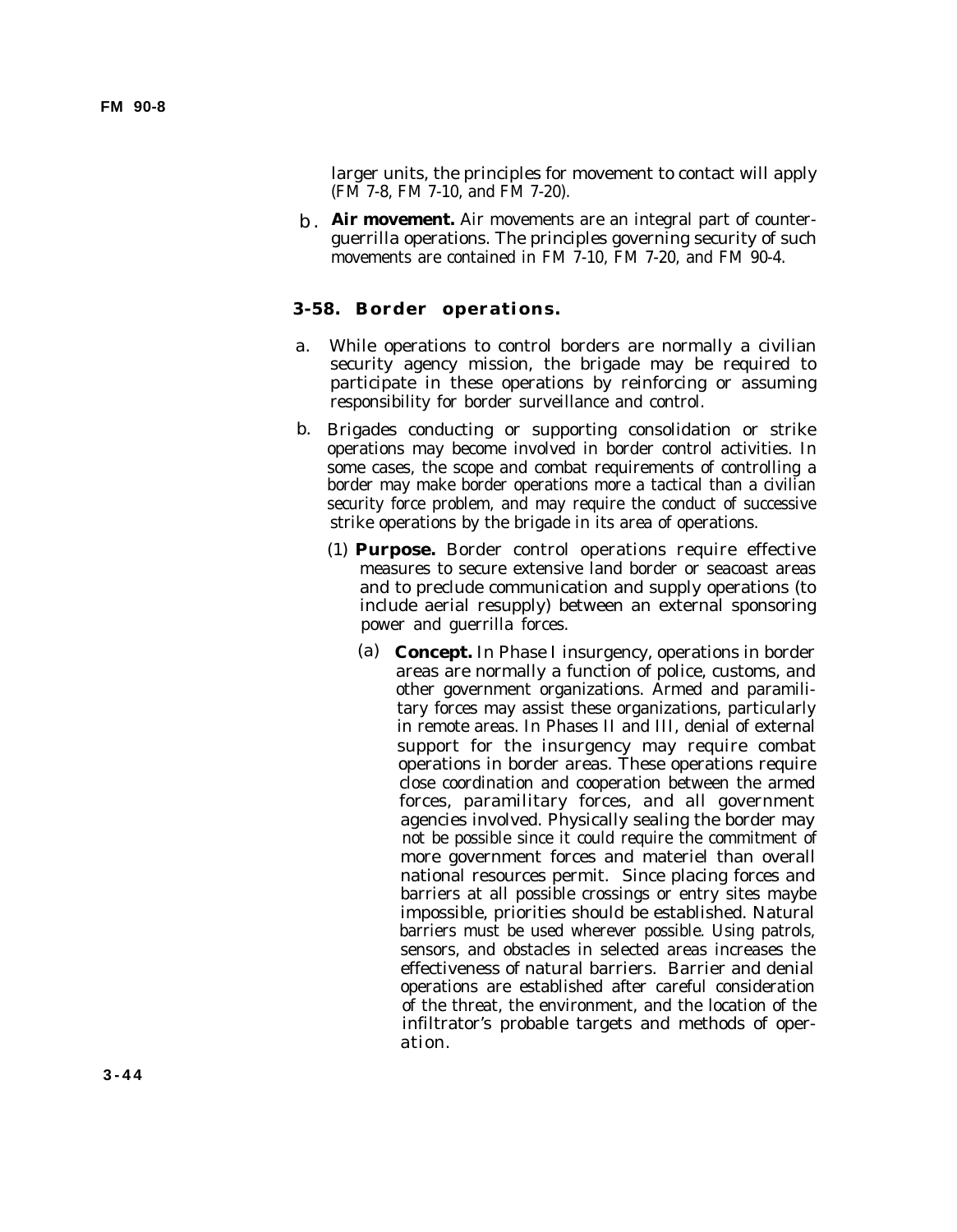- (b) **Organization.** National border forces may be composed of border police and guards and may include paramilitary forces and regular armed forces with supporting or direct responsibility for portions of the international border.
- $(c)$ **Command and control.** Border operations are planned, directed, and supervised from the national level. Authority to conduct these operations may be delegated to subnational and other area commanders.
- (d) **Structuring.** Border task forces are tailored units designed to meet requirements in their assigned areas. They should contain sufficient combat support and combat service support elements to support operations for extended periods.

#### (2) **Operations.**

- (a) Restricted zones or friendly population buffer zones can be established if needed. Either of these operations, which could require relocating many persons, must be carefully planned. Although armed forces may assist, civil authorities normally are responsible for planning and carrying out a relocation program. Forced relocation is held to a minimum. The 1949 Geneva Conventions prohibit forced population resettlement unless there is clear military necessity.
- (b) While specific portions of an international land border or shoreline maybe placed under effective surveillance and control by use of static security posts, reserve forces, ground and aerial observers, electronic listening posts, and patrols, the continuous surveillance and control of an extensive land border or shoreline is difficult. Since it may not be possible to place brigade forces at all the crossing or landing sites, a priority system for the sites requiring military forces is established.
- (3) **Surveillance.** Continuous and detailed surveillance is required to determine infiltration and exfiltration routes and support sites, frequency and volume of traffic, type of transportation, number and type of personnel, amount and type of materiel, terrain and traffic conditions, and the probable location of base areas and sanctuaries. Surveillance and control of extensive coastal areas normally require the use of coordinated ground patrols on the shoreline, coordinated offshore patrols, aerial surveillance, strategic observation posts along the shoreline, and an effective system of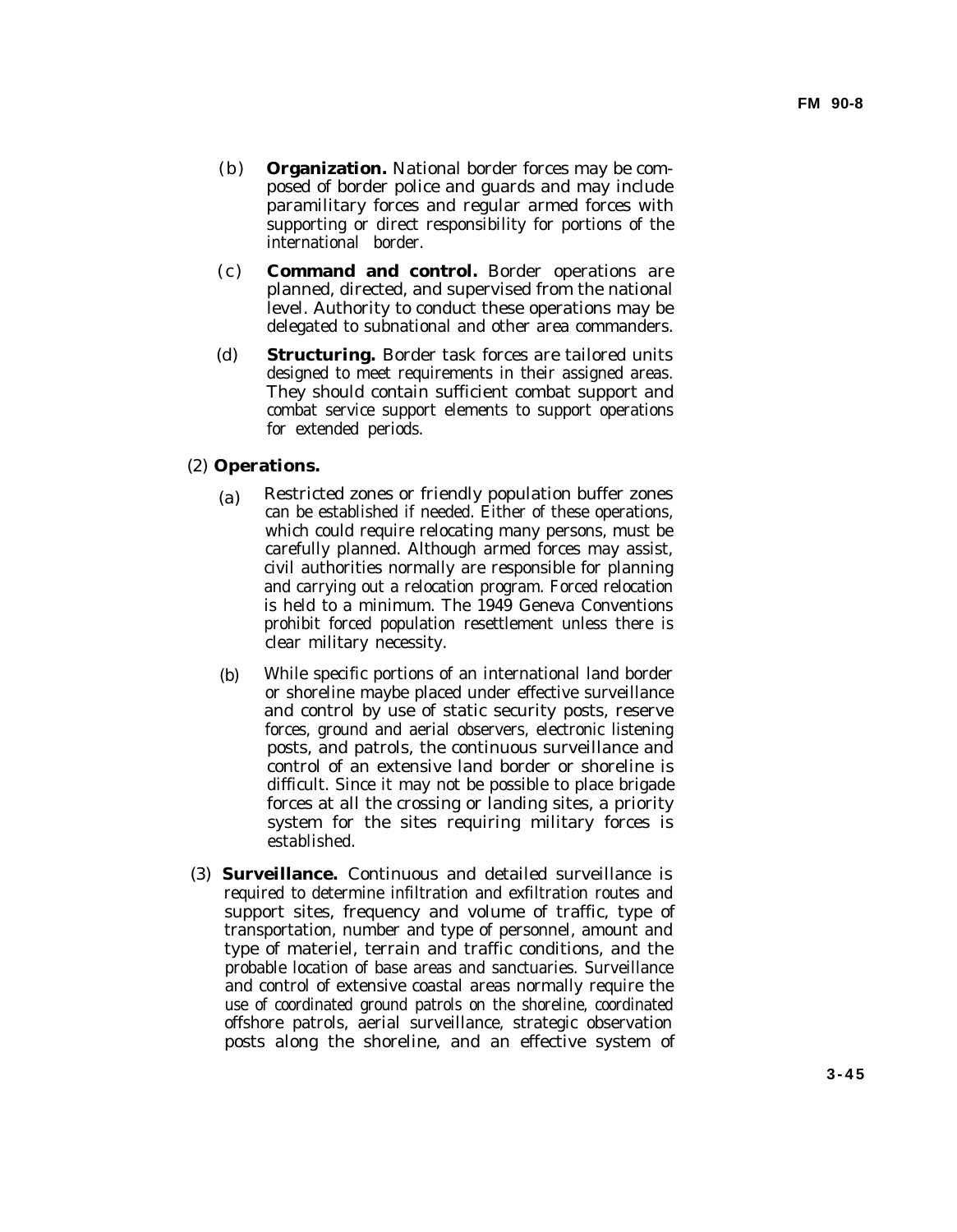licensing and identifying friendly military and civilian watercraft.

- (4 ) **Military operations.** Border units establish operational support bases at battalion and company levels to direct operations. Aviation, signal, engineer, and fire support augmentation usually is required. These are normally found in the brigade support base if not augmenting subordinate units.
- (5) **Border control methods.** Two operational concepts for the control of extensive land borders are the restricted zone and the friendly population buffer.
	- (a) **Restricted zone.** Under this concept, an area of predetermined width along the border is declared a restricted zone. Appropriate proclamations are issued to the population so that everyone understands that any individual or group encountered in the zone will be considered as an element of the guerrilla force, paramilitary force, or similar organization. So far as practicable, the restricted zone is cleared of vegetation and other obstacles to observation over the area. Earth-moving equipment may be used for this purpose. Defoliants, if authorized, may also be used for this purpose, but this should be considered when no other method is feasible. Since the clearance of the zone along the entire border is normally not feasible, a priority of areas for clearance is usually necessary. The restricted zone is controlled by the use of ground and aerial observers, electronic sensor devices, listening posts, patrols, mines, and obstacles. It is preferable that these activities be conducted by host country civil police and paramilitary forces to economize on the available regular armed forces' combat power which can be better utilized in tactical operations.
	- (b) **Friendly population buffer.** The civilian population in the area of operations is redistributed as necessary to ensure that all civilians residing near the border are sympathetic to the host country government. This may entail the screening of all persons settled along the border, relocation of those persons of doubtful sympathy, and supplementary resettlement of the border area with friendly elements of the civilian population. This concept provides a potential informant net along the border, it provides friendly local civilians for employment in self-defense units to control the border area, and it denies potential civilian contacts and houses of refuge for use by the guerrillas in border-crossing activities.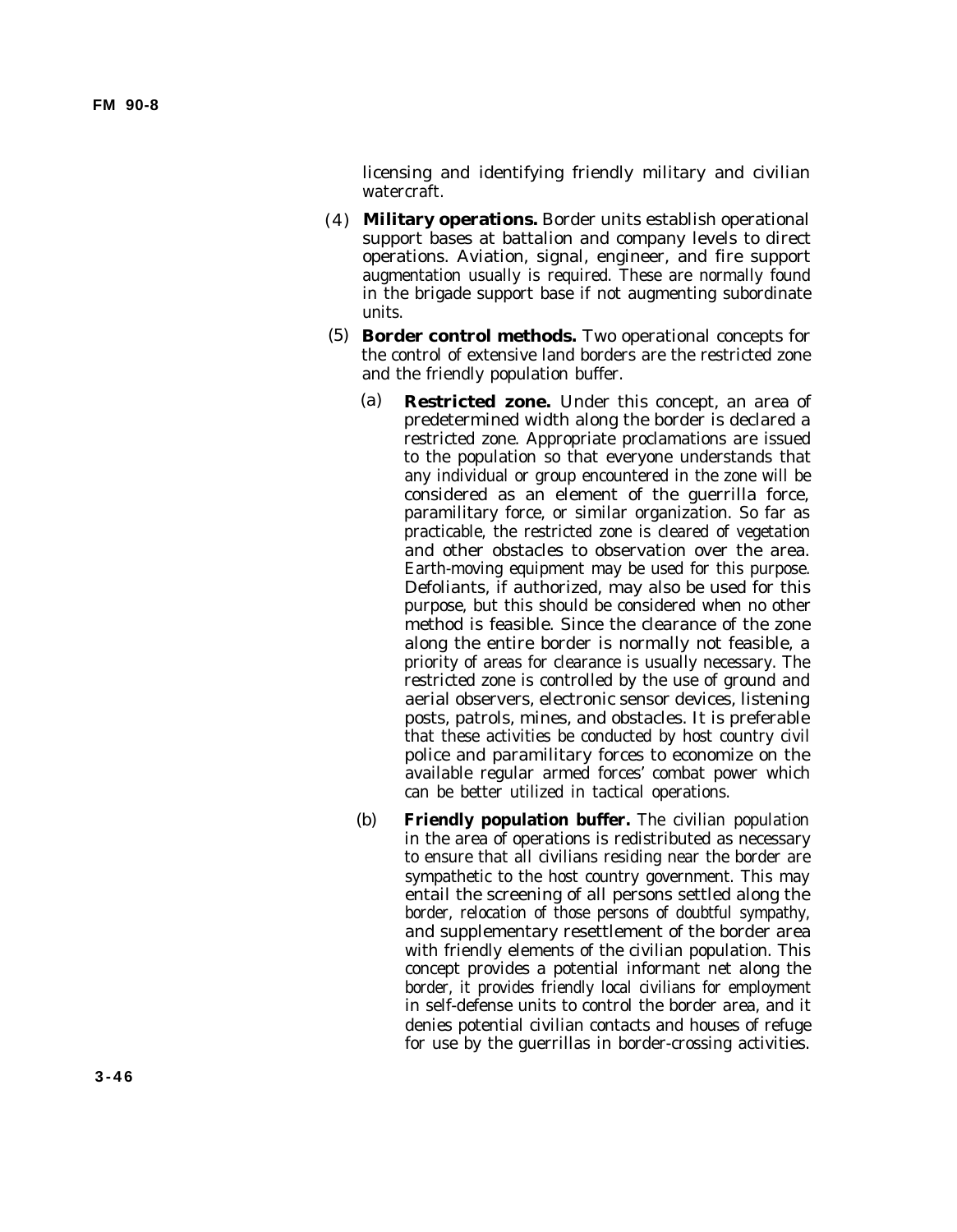Relocation of civilians is a sensitive legal and political issue and should be undertaken with host country authority in compliance with host country law. US personnel should not be actively involved. US relocation activities in an international conflict environment must comply with applicable provisions of Geneva Conventions IV. Relocation operations must be preceded by detailed economic, social, psychological, and political preparation so the socio-economic stability of the area is not endangered by the shifts in population. The conduct of these operations without such preparation can result in such undesirable effects in the area as political instability, extensive unemployment, inequities in land distribution, inadequate public utilities, inadequate housing, and intermingling of population with conflicting religious beliefs and social mores.

- (6) **Waterline borders.** In addition to use of restricted zones and friendly population buffers, as discussed above for land borders, the surveillance and control of extensive coastal areas and shorelines normally require the use of:
	- (a) Coordinated ground patrols on the shoreline.
	- (b) Coordinated offshore sea patrols of the shoreline and river delta areas.
	- (c) Reinforcing aerial, visual, and photographic surveillance of the offshore waters and the shoreline.
	- (d) Observation posts along the shoreline in the vicinity of river mouths, ground lines of communication, and accessible portions of the shoreline.
	- (e) An effective system of licensing and identifying all friendly military and civilian watercraft using the offshore waters.
	- (f) Effective, centralized control and coordination of all these activities.
- (7) **Sanctuaries.** Guerrillas may establish base camps and conduct cross-border operations from countries adjacent to the host country. They will take advantage of an international boundary to launch operations or evade pursuit with impunity. Commanders operating in border areas must respect the sanctity of international boundaries, but they can conduct combat operations against the guerrilla force once it crosses back over the border. Ambush patrols are an excellent means of dealing with guerrillas who attempt to use an international border as a sanctuary.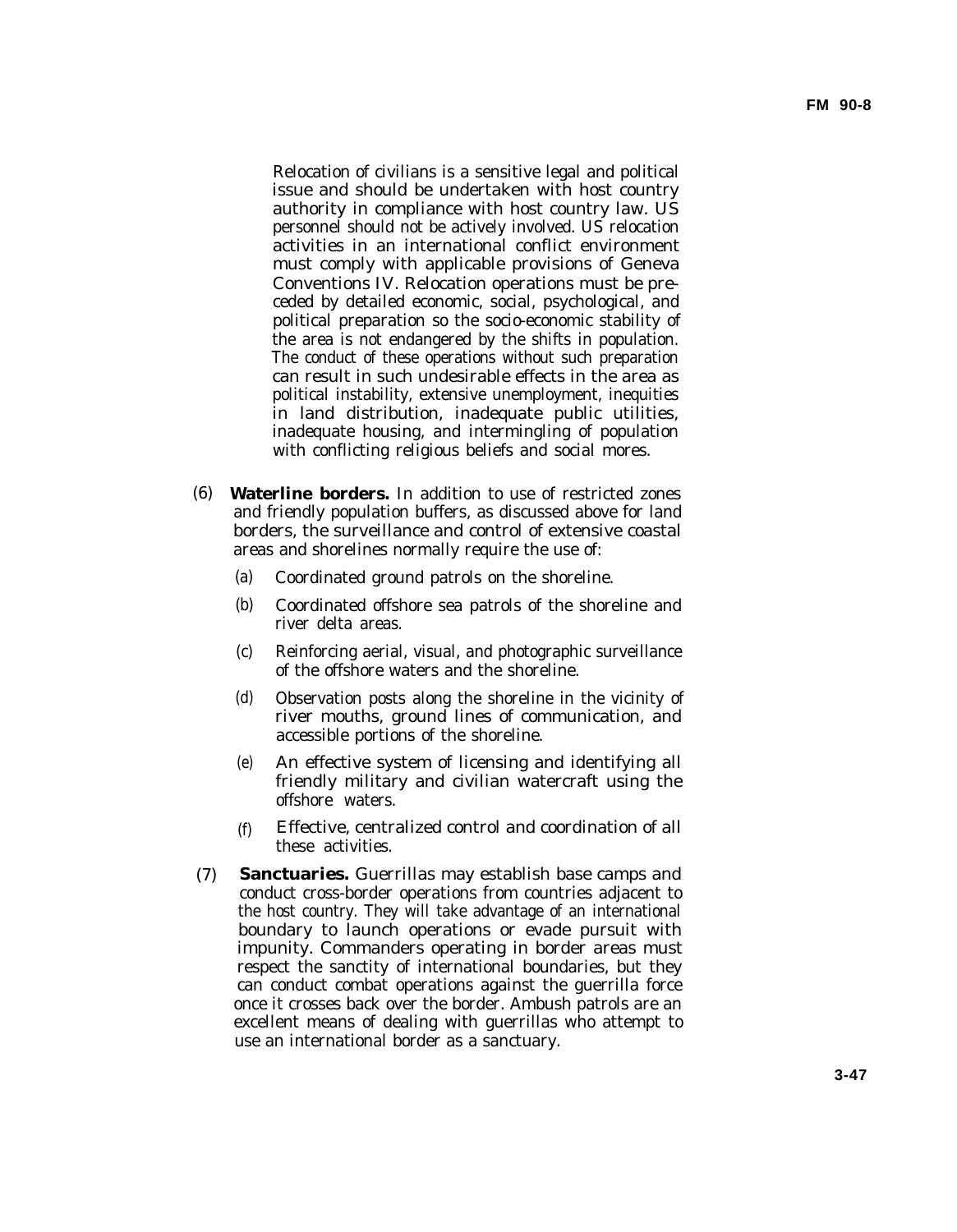#### **3-59. Urban operations.**

- a. Operations in an urban environment require different emphasis and different techniques than those in rural areas. The presence of many people and the characteristics of the area influence both insurgent and government operations. During Phases I and II, these areas are usually unfavorable for guerrilla operations. Guerrillas will not normally fight in these areas; however, other insurgent elements in the urban areas may incite rioting, use terrorist tactics, or seize portions of the city and key facilities. Armed forces may be required to reinforce police in combatting riots and disorders provoked by the insurgents. Tactical operations may be necessary if the guerrillas take direct action to seize urban areas or critical installations within them. This may occur in smaller urban areas during Phase II, and may occur in large urban areas in the later stages of Phase III. (FM 90-10 discusses tactical operations in urban areas. FM 19-15 discusses civil disturbances.)
- b. The population density requires emphasis on the use of nonlethal weapons and the careful use of weapons of destruction when force is necessary. The application of "minimum essential force" to minimize loss of life and destruction of property requires detailed planning, coordination, and control.
- c. Covert insurgent activity is extensive in urban areas. The government must emphasize intelligence and police operations to counter clandestine organizational, intelligence, logistical, and terrorist activities. IDAD operations in urban areas maybe part of a consolidation campaign.
- d. Urban areas are critical and require a continuing IDAD effort whether or not they are included in a specific campaign. Military forces should participate in IDAD planning and operations in urban areas during all phases of insurgency to be prepared to assist other national security and law enforcement agencies if situations requiring military forces develop.
	- (1) **Operational environment.** The characteristics of an urban area normally include:
		- (a) A large, concentrated population.
		- (b) Government facilities.
		- (c) Industrial complexes.
		- (d) Communications facilities.
		- (e) Transportation terminals.
		- (f) Storage facilities.
		- (g) Food markets.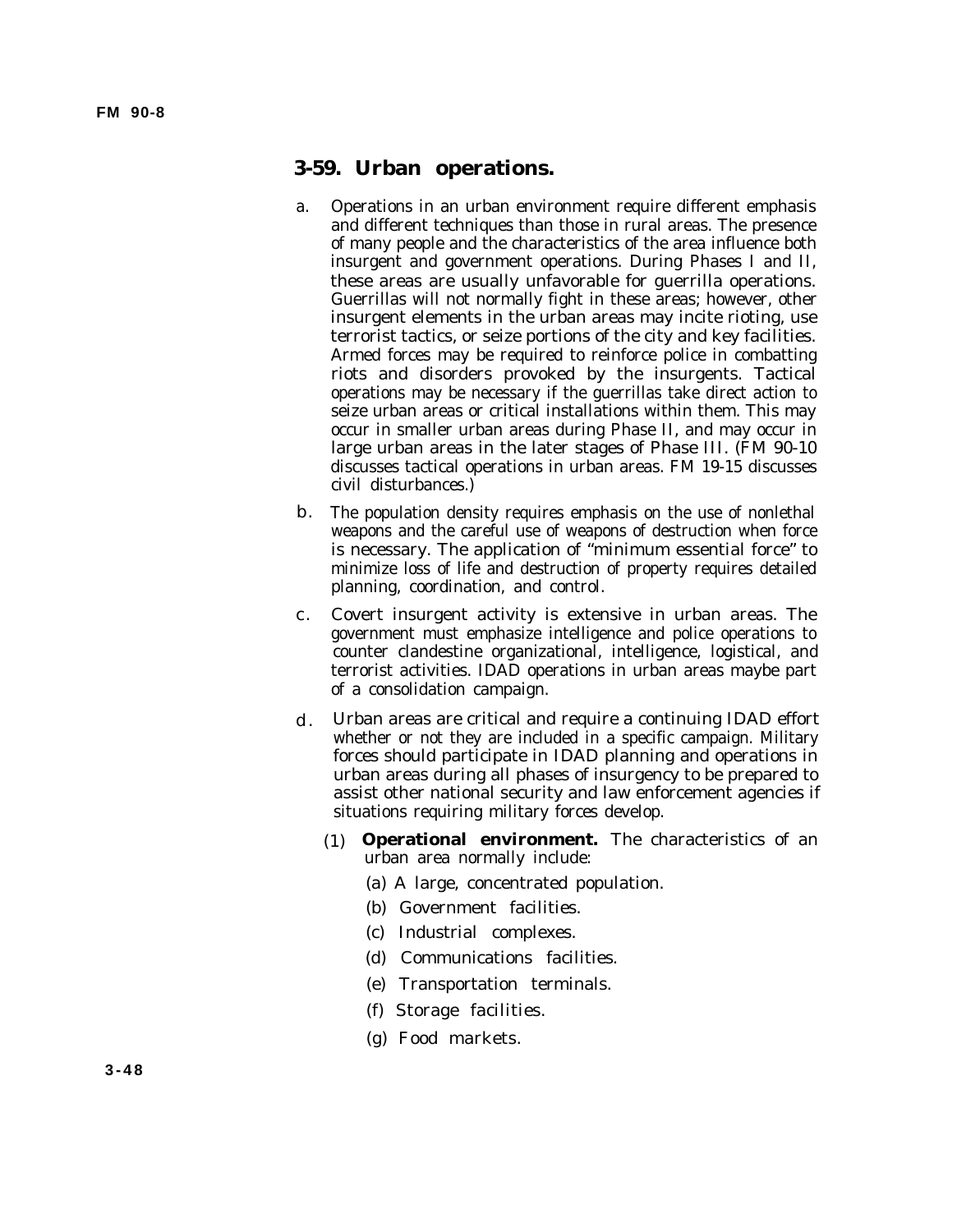- (h) Medical facilities.
- (i) Public utilities.
- (j) Educational centers.
- (k) Ethnic, religious, and economic groups.
- (l) Man-made features (multistory buildings and subterranean facilities).
- (m) Police force, paramilitary force, and other law enforcement agencies.
- (2) **Government activity.** Urban areas need more government functions and services than rural areas. This requires more and possibly larger government organizations for operations. The activities and capabilities of all government agencies should be considered in planning and executing IDAD operations.
- (3) **Subversive activities.** A subversive element intent on destroying the government may strain the capabilities of local authorities. The insurgents will attempt to exploit local civilian organizations by subverting their goals and objectives. They will try to place them in opposition to the government. Terrorist activities and psychological operations will take place along with covert insurgent organizational, intelligence, and logistical operations. Police, internal security, and other government organizations will be high priority targets of the insurgents.
- (4) **Operations.** Operations require careful planning and coordination, particularly those operations involving application of force. Military forces designated to provide assistance, if needed, make plans and prepare to implement them. Military forces must be able to communicate with police and other agencies involved in the operations. They must collect and have readily available detailed information on area characteristics and critical installations.
- (5) **Tactical operations.**
	- (a) Tactical operations may be required inside or near an urban area to defeat an insurgent attack. Any insurgent attempt to seize and hold an urban area will probably involve operations in nearby areas as well. When the police and other internal security forces can cope with the attack inside the urban area, military forces can best participate by establishing security around the urban area and by denying the insurgent reinforcement or support. When military forces are required to reinforce police or defeat insurgent forces inside the